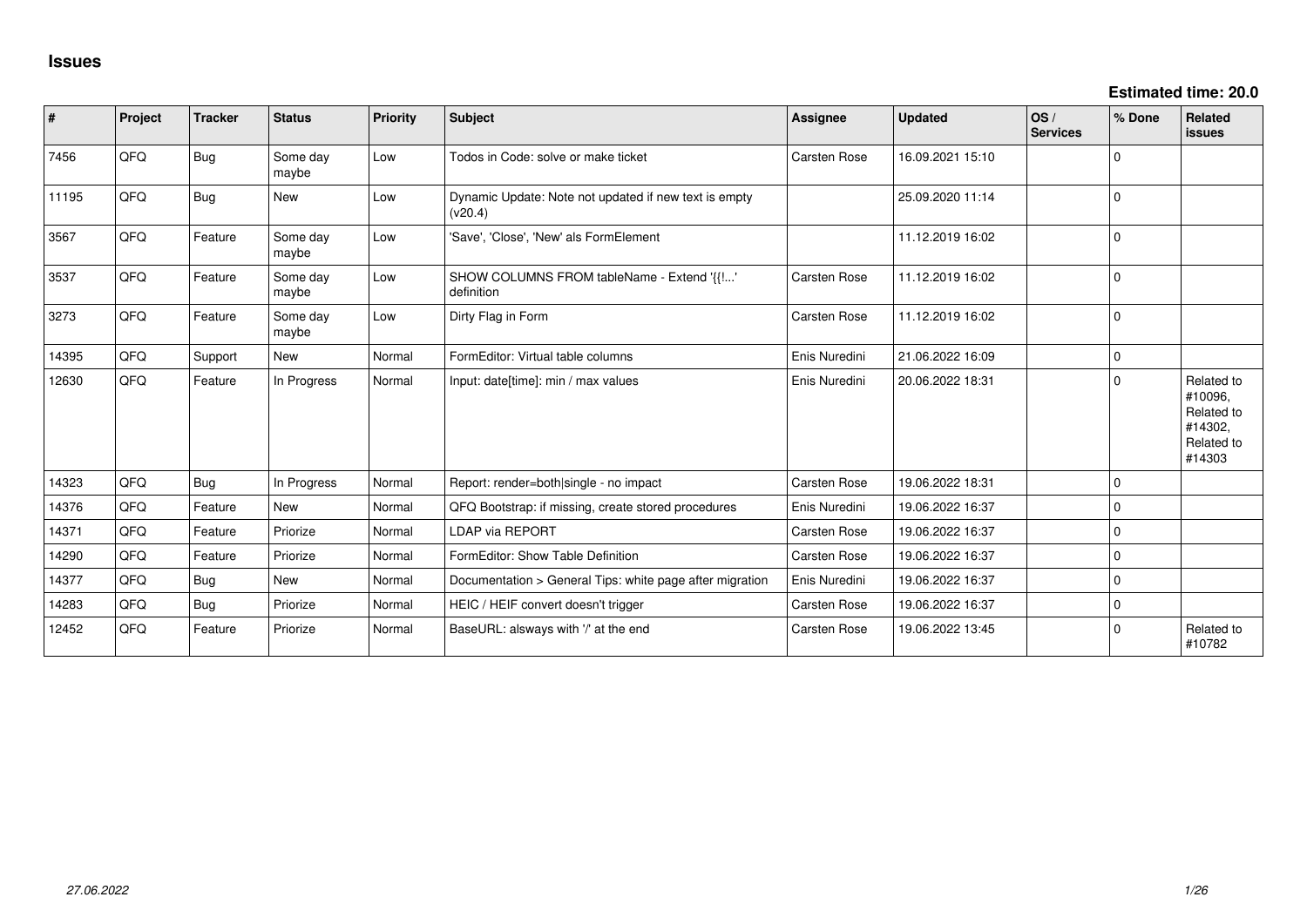| $\vert$ # | Project | <b>Tracker</b> | <b>Status</b>     | <b>Priority</b> | Subject                                                             | Assignee      | <b>Updated</b>   | OS/<br><b>Services</b> | % Done         | Related<br><b>issues</b>                                                                                                                                              |
|-----------|---------|----------------|-------------------|-----------------|---------------------------------------------------------------------|---------------|------------------|------------------------|----------------|-----------------------------------------------------------------------------------------------------------------------------------------------------------------------|
| 14320     | QFQ     | Feature        | ToDo              | Normal          | Allow specific HTML Tags and Attributes: general, TinyMCE           | Enis Nuredini | 17.06.2022 10:44 |                        | $\Omega$       | Related to<br>#12664,<br>Related to<br>#12039,<br>Related to<br>#11702,<br>Related to<br>#7239,<br>Related to<br>#3708,<br>Related to<br>#3646,<br>Related to<br>#880 |
| 12262     | QFQ     | Feature        | ToDo              | Normal          | Form buttons on top: more customable                                | Enis Nuredini | 17.06.2022 10:44 |                        | $\Omega$       | Related to<br>#13945, Has<br>duplicate<br>#4046, Has<br>duplicate<br>#10080                                                                                           |
| 14303     | QFQ     | Bug            | ToDo              | Normal          | datetime broken with picker                                         | Enis Nuredini | 17.06.2022 09:02 |                        | $\mathbf 0$    | Related to<br>#12630                                                                                                                                                  |
| 13608     | QFQ     | Feature        | Some day<br>maybe | Normal          | Automatic Browser Language Redirect                                 | Enis Nuredini | 17.06.2022 08:35 |                        | $\overline{0}$ |                                                                                                                                                                       |
| 14322     | QFQ     | <b>Bug</b>     | New               | Normal          | Form Load: by default no scroll (save & close should be<br>visible) | Enis Nuredini | 15.06.2022 14:12 |                        | $\mathbf 0$    | Related to<br>#14321,<br>Related to<br>#6232                                                                                                                          |
| 14305     | QFQ     | <b>Bug</b>     | <b>New</b>        | Normal          | Inline Report editing does not create history entries               | Carsten Rose  | 10.06.2022 11:55 |                        | $\mathbf 0$    |                                                                                                                                                                       |
| 14304     | QFQ     | Bug            | New               | Normal          | table sorter view safer does not work                               | Carsten Rose  | 10.06.2022 11:49 |                        | $\pmb{0}$      |                                                                                                                                                                       |
| 7732      | QFQ     | Feature        | Some day<br>maybe | Normal          | Javascript: Lazy Loading der add on libs                            | Benjamin Baer | 08.06.2022 10:38 |                        | $\mathbf 0$    | Related to<br>#12611,<br>Related to<br>#12490,<br>Related to<br>#10013                                                                                                |
| 10013     | QFQ     | Feature        | Some day<br>maybe | Normal          | FE.typ=editor: CodeMirror                                           | Carsten Rose  | 08.06.2022 10:37 |                        | $\mathbf 0$    | Related to<br>#12611,<br>Related to<br>#12490,<br>Related to<br>#7732                                                                                                 |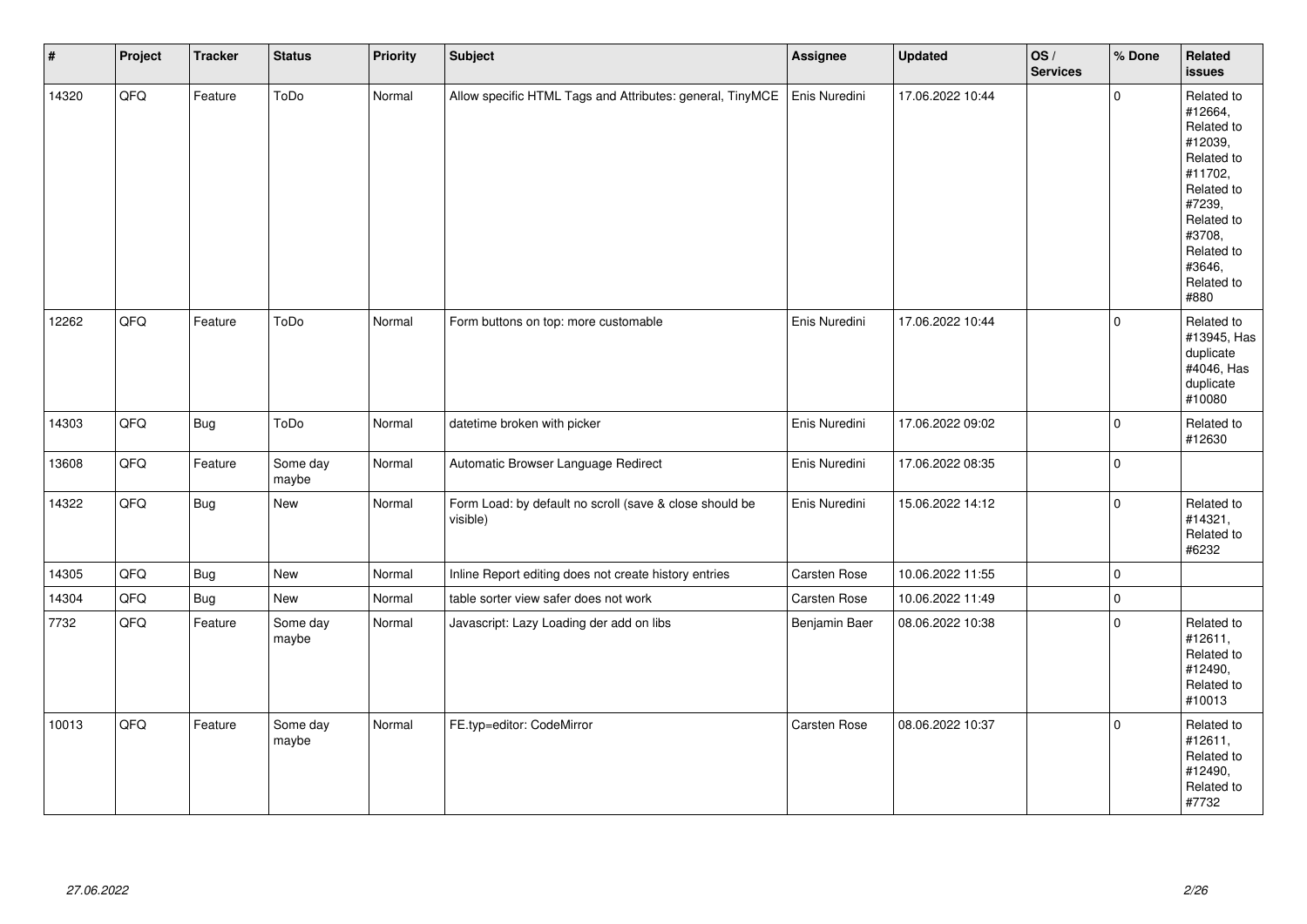| #     | Project | <b>Tracker</b> | <b>Status</b>     | <b>Priority</b> | <b>Subject</b>                                                            | Assignee               | <b>Updated</b>   | OS/<br><b>Services</b> | % Done         | Related<br><b>issues</b>                                              |
|-------|---------|----------------|-------------------|-----------------|---------------------------------------------------------------------------|------------------------|------------------|------------------------|----------------|-----------------------------------------------------------------------|
| 12490 | QFQ     | Feature        | <b>New</b>        | Normal          | Loading Plugins in QFQ - see what tinymce does. (lazy<br>loading)         | Benjamin Baer          | 08.06.2022 10:37 |                        | $\Omega$       | Related to<br>#12611,<br>Related to<br>#10013,<br>Related to<br>#7732 |
| 12611 | QFQ     | Feature        | Some day<br>maybe | Normal          | Refactoring: Bootstrap with Lazy Loading                                  | Carsten Rose           | 08.06.2022 10:37 |                        | $\Omega$       | Related to<br>#12490.<br>Related to<br>#10013.<br>Related to<br>#7732 |
| 14175 | QFQ     | <b>Bug</b>     | In Progress       | Normal          | Opening a form with no QFQ Session cookie fails                           | Carsten Rose           | 03.06.2022 10:40 |                        | $\Omega$       |                                                                       |
| 12989 | QFQ     | Bug            | <b>New</b>        | Normal          | empty string does not trigger dynamic update                              | Enis Nuredini          | 28.05.2022 11:09 |                        | $\mathbf 0$    |                                                                       |
| 14185 | QFQ     | Feature        | New               | Normal          | External/Autocron.php - better suitable directory                         | Support: System        | 28.05.2022 11:03 |                        | $\overline{0}$ |                                                                       |
| 13943 | QFQ     | Bug            | Priorize          | Normal          | unable to find formgroup                                                  | Enis Nuredini          | 28.05.2022 11:03 |                        | $\Omega$       |                                                                       |
| 14090 | QFQ     | Feature        | <b>New</b>        | Normal          | Nützliche _script funktionen                                              | Carsten Rose           | 28.05.2022 11:03 |                        | $\mathbf 0$    |                                                                       |
| 13609 | QFQ     | Feature        | <b>New</b>        | Normal          | QFQ Introduction: Seite aufloesen                                         | Philipp<br>Gröbelbauer | 28.05.2022 11:02 |                        | 0 l            |                                                                       |
| 14233 | QFQ     | Bug            | <b>New</b>        | Normal          | AS link: question - HTML is not rendered                                  | Carsten Rose           | 28.05.2022 11:02 |                        | $\overline{0}$ |                                                                       |
| 14227 | QFQ     | Feature        | New               | Normal          | Selenium Konkurrenz: cypress.io                                           | Enis Nuredini          | 28.05.2022 11:02 |                        | $\mathbf 0$    |                                                                       |
| 14077 | QFQ     | Bug            | <b>New</b>        | Normal          | As _link: Attribute 'class' missing by r:1 and r:3 - but should<br>set    | Carsten Rose           | 28.05.2022 11:02 |                        | $\Omega$       | Related to<br>#5342,<br>Related to<br>#4343                           |
| 14028 | QFQ     | Feature        | <b>New</b>        | Normal          | Required notification: visual nicer                                       | Enis Nuredini          | 28.05.2022 11:01 |                        | $\mathbf 0$    |                                                                       |
| 13945 | QFQ     | Feature        | <b>New</b>        | Normal          | As link: content before/after link                                        | Enis Nuredini          | 28.05.2022 11:01 |                        | $\Omega$       | Related to<br>#12262                                                  |
| 13689 | QFQ     | Bug            | <b>New</b>        | Normal          | Enter auf Eingabefeld mit ungültigem Wert führt zu blurry<br>Seite        | Enis Nuredini          | 28.05.2022 10:53 |                        | $\Omega$       | Related to<br>#14245, Has<br>duplicate<br>#11891                      |
| 14245 | QFQ     | <b>Bug</b>     | <b>New</b>        | Normal          | Form Save Btn bleibt disabled wenn Datumsfeld über<br>Datepicker geändert | Enis Nuredini          | 27.05.2022 13:45 |                        | $\overline{0}$ | Related to<br>#13689                                                  |
| 13767 | QFQ     | <b>Bug</b>     | Feedback          | Normal          | date/time-picker: required shows up/down button orange                    | Enis Nuredini          | 16.05.2022 23:16 |                        | $\mathbf 0$    |                                                                       |
| 10782 | QFQ     | Feature        | Feedback          | Normal          | Tiny MCE: Image Upload                                                    | Enis Nuredini          | 16.05.2022 23:16 |                        | $\Omega$       | Related to<br>#12452                                                  |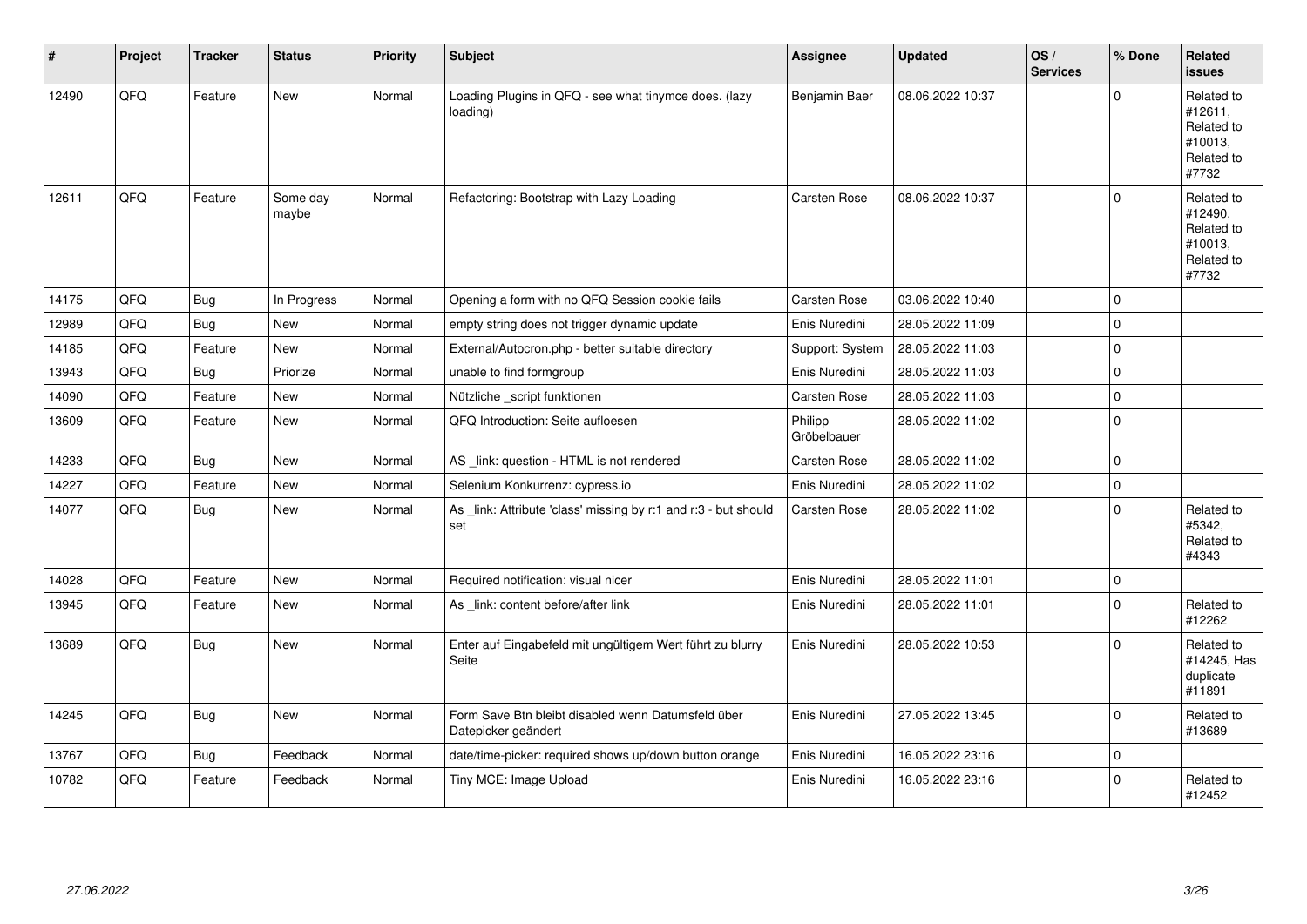| #     | Project | <b>Tracker</b> | <b>Status</b> | <b>Priority</b> | <b>Subject</b>                                                                                                                                                | Assignee            | <b>Updated</b>   | OS/<br><b>Services</b> | % Done      | Related<br>issues                                                                                                              |
|-------|---------|----------------|---------------|-----------------|---------------------------------------------------------------------------------------------------------------------------------------------------------------|---------------------|------------------|------------------------|-------------|--------------------------------------------------------------------------------------------------------------------------------|
| 11517 | QFQ     | Bug            | In Progress   | Normal          | extraButtonInfo Broken for multiple FormElements                                                                                                              | Carsten Rose        | 12.05.2022 13:12 |                        | $\Omega$    | Related to<br>#7890,<br>Related to<br>#3811, Has<br>duplicate<br>#10905, Has<br>duplicate<br>#10553, Has<br>duplicate<br>#6779 |
| 10979 | QFQ     | Feature        | New           | Normal          | Ajax Calls an API - dataReport                                                                                                                                | <b>Carsten Rose</b> | 11.05.2022 12:15 |                        | $\Omega$    |                                                                                                                                |
| 14091 | QFQ     | <b>Bug</b>     | <b>New</b>    | Normal          | inconsistent template path for twig                                                                                                                           | Carsten Rose        | 19.04.2022 18:36 |                        | $\Omega$    |                                                                                                                                |
| 13451 | QFQ     | <b>Bug</b>     | New           | Normal          | Character Counter / Max Character: Problem in Safari                                                                                                          | Carsten Rose        | 15.04.2022 17:18 |                        | $\Omega$    |                                                                                                                                |
| 13900 | QFQ     | Feature        | Priorize      | Normal          | Selenium: Check das Cookie/PDF funktioniert                                                                                                                   | Enis Nuredini       | 25.03.2022 12:45 |                        | $\Omega$    |                                                                                                                                |
| 10569 | QFQ     | Feature        | Priorize      | Normal          | link _blank more safe                                                                                                                                         | Enis Nuredini       | 25.03.2022 12:44 |                        | $\mathbf 0$ |                                                                                                                                |
| 13899 | QFQ     | Bug            | ToDo          | Normal          | Selenium: zum laufen bringen                                                                                                                                  | Enis Nuredini       | 25.03.2022 10:24 |                        | $\Omega$    |                                                                                                                                |
| 10463 | QFQ     | Feature        | New           | Normal          | Report _link: expliztes setzen von HTML Tags (Bedarf fuer<br>'data-selenium' & 'id')                                                                          | Enis Nuredini       | 23.03.2022 09:23 |                        | $\Omega$    | Related to<br>#7648                                                                                                            |
| 11892 | QFQ     | Feature        | New           | Normal          | tablesorter: columns with links are hard to order - new<br>qualifier 'Y: <ord>'</ord>                                                                         | Enis Nuredini       | 23.03.2022 09:22 |                        | $\Omega$    |                                                                                                                                |
| 6140  | QFQ     | Bug            | Priorize      | Normal          | QFQ DnD Sort: Locked fields                                                                                                                                   | Benjamin Baer       | 21.03.2022 09:56 |                        | $\Omega$    |                                                                                                                                |
| 6801  | QFQ     | Feature        | Priorize      | Normal          | Fabric: Maximize / FullIscreen                                                                                                                                | Benjamin Baer       | 21.03.2022 09:56 |                        | $\Omega$    |                                                                                                                                |
| 5562  | QFQ     | Feature        | Priorize      | Normal          | Drag'n'Drop fuer Uploads                                                                                                                                      | Benjamin Baer       | 21.03.2022 09:52 |                        | $\Omega$    | Related to<br>#9706                                                                                                            |
| 6224  | QFQ     | Feature        | Priorize      | Normal          | Dynamic update: fade in/out fields                                                                                                                            | Benjamin Baer       | 21.03.2022 09:50 |                        | $\Omega$    |                                                                                                                                |
| 5366  | QFQ     | Feature        | Priorize      | Normal          | Saving with keyboard shortcuts                                                                                                                                | Benjamin Baer       | 21.03.2022 09:47 |                        | $\Omega$    |                                                                                                                                |
| 12714 | QFQ     | Bug            | New           | Normal          | Conversion of GIF to PDF broken when GIF contains Alpha.                                                                                                      | Carsten Rose        | 19.03.2022 17:49 |                        | $\Omega$    |                                                                                                                                |
| 12556 | QFQ     | Feature        | New           | Normal          | Pills Title: colored = static or dynamic on allrequiredgiven                                                                                                  | Benjamin Baer       | 19.03.2022 17:49 |                        | 0           |                                                                                                                                |
| 12546 | QFQ     | <b>Bug</b>     | Feedback      | Normal          | Branch 'Development' - Unit Tests mit dirty workaround<br>angepasst                                                                                           | <b>Carsten Rose</b> | 19.03.2022 17:48 |                        | $\Omega$    |                                                                                                                                |
| 12512 | QFQ     | Bug            | New           | Normal          | Some MySQL Installation can't use 'stored procedures'                                                                                                         | <b>Carsten Rose</b> | 19.03.2022 17:48 |                        | 0           |                                                                                                                                |
| 12520 | QFQ     | <b>Bug</b>     | <b>New</b>    | Normal          | Switch FE User: still active even FE User session expired                                                                                                     | <b>Carsten Rose</b> | 19.03.2022 17:48 |                        | $\mathbf 0$ |                                                                                                                                |
| 12581 | QFQ     | Bug            | New           | Normal          | Form.forward=close: Record 'new' in new browser tab ><br>save $(8 \text{ close}) >>$ Form is not reloaded with new created<br>record id and stays in mode=new | <b>Carsten Rose</b> | 19.03.2022 17:48 |                        | $\Omega$    |                                                                                                                                |
| 12603 | QFQ     | Feature        | New           | Normal          | Dropdown (Select), Radio, checkbox:<br>itemListAlways={{!SELECT key, value}}                                                                                  | <b>Carsten Rose</b> | 19.03.2022 17:47 |                        | $\Omega$    |                                                                                                                                |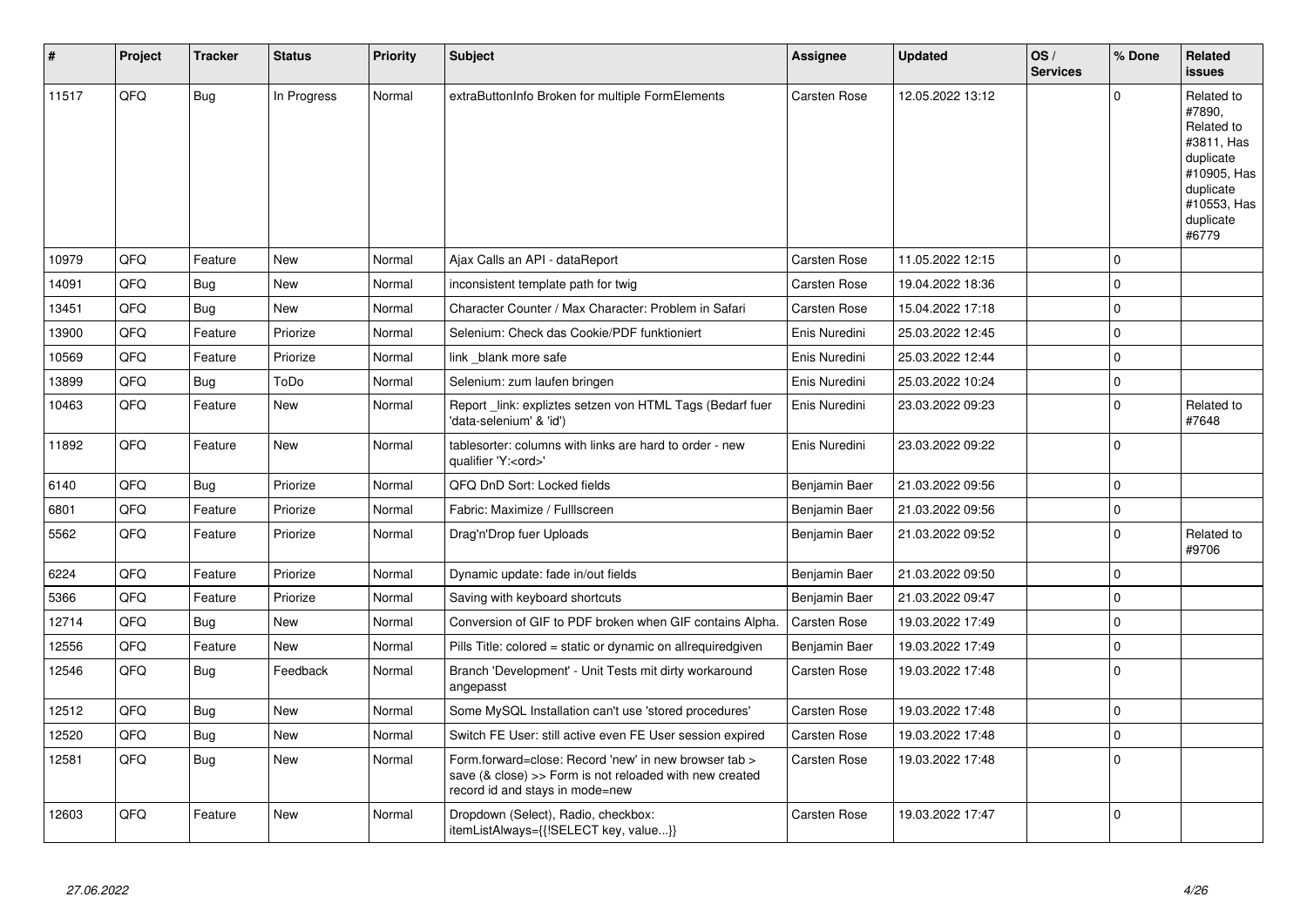| #     | Project | <b>Tracker</b> | <b>Status</b>     | <b>Priority</b> | <b>Subject</b>                                                                           | Assignee            | <b>Updated</b>   | OS/<br><b>Services</b> | % Done      | Related<br>issues                           |
|-------|---------|----------------|-------------------|-----------------|------------------------------------------------------------------------------------------|---------------------|------------------|------------------------|-------------|---------------------------------------------|
| 12664 | QFQ     | Feature        | <b>New</b>        | Normal          | TinyMCE: report/remove malicous HTML/JS Code                                             | Carsten Rose        | 19.03.2022 17:47 |                        | $\Omega$    | Related to<br>#14320                        |
| 12716 | QFQ     | Bug            | <b>New</b>        | Normal          | template group: Pattern only applied to first instance                                   | Carsten Rose        | 19.03.2022 17:47 |                        | $\Omega$    |                                             |
| 13331 | QFQ     | <b>Bug</b>     | <b>New</b>        | Normal          | Multi Form: Clear Icon misplaced                                                         | <b>Carsten Rose</b> | 19.03.2022 17:47 |                        | $\Omega$    |                                             |
| 13332 | QFQ     | <b>Bug</b>     | <b>New</b>        | Normal          | Multi Form: Required Felder werden visuell nicht markiert.                               | <b>Carsten Rose</b> | 19.03.2022 17:47 |                        | $\Omega$    |                                             |
| 13460 | QFQ     | Bug            | New               | Normal          | Doc: Password set/reset  password should not processed<br>with 'html encode'             | <b>Carsten Rose</b> | 19.03.2022 17:46 |                        | 0           |                                             |
| 13467 | QFQ     | Feature        | New               | Normal          | ChangeLog Generator                                                                      | Carsten Rose        | 19.03.2022 17:46 |                        | $\Omega$    | Related to<br>#11460                        |
| 13528 | QFQ     | <b>Bug</b>     | <b>New</b>        | Normal          | gfg.io > releases: es wird kein neues Release angelegt                                   | Benjamin Baer       | 19.03.2022 17:46 |                        | $\Omega$    |                                             |
| 13592 | QFQ     | <b>Bug</b>     | <b>New</b>        | Normal          | QFQ Build Queue: das vergeben von Tags klappt nicht. Es<br>werden keine Releases gebaut. | <b>Carsten Rose</b> | 19.03.2022 17:45 |                        | $\Omega$    |                                             |
| 13647 | QFQ     | Bug            | <b>New</b>        | Normal          | Autofocus funktioniert nicht auf Chrome                                                  | Benjamin Baer       | 19.03.2022 17:44 |                        | $\Omega$    |                                             |
| 13700 | QFQ     | Feature        | <b>New</b>        | Normal          | Redesign gfg.io Seite                                                                    | <b>Carsten Rose</b> | 19.03.2022 17:43 |                        | $\mathbf 0$ |                                             |
| 13841 | QFQ     | Feature        | New               | Normal          | Create PDF via iText - evaluate                                                          | Carsten Rose        | 19.03.2022 17:42 |                        | $\mathbf 0$ |                                             |
| 13843 | QFQ     | Feature        | New               | Normal          | Create JWT via QFQ                                                                       | Carsten Rose        | 19.03.2022 17:42 |                        | $\mathbf 0$ |                                             |
| 5548  | QFQ     | Feature        | Some day<br>maybe | Normal          | 801 Textfiles/Scriptfiles als Thumbnail                                                  | <b>Carsten Rose</b> | 07.03.2022 16:26 |                        | $\Omega$    |                                             |
| 5894  | QFQ     | Feature        | Feedback          | Normal          | Typeahead in Report: show/hide rows dynamically                                          | <b>Carsten Rose</b> | 18.02.2022 08:50 |                        | $\Omega$    | Related to<br>#5893,<br>Related to<br>#5885 |
| 4413  | QFQ     | Feature        | <b>New</b>        | Normal          | fieldset: show/hidden, modeSql, dynamicUpdate                                            | Carsten Rose        | 09.02.2022 15:19 |                        | $\Omega$    |                                             |
| 13706 | QFQ     | <b>Bug</b>     | New               | Normal          | Wrong CheckType in FieldElement LastStatus of Form Cron                                  | <b>Carsten Rose</b> | 21.01.2022 18:20 |                        | $\Omega$    |                                             |
| 13659 | QFQ     | Bug            | New               | Normal          | wrong sanitize class applied to R-store                                                  | Carsten Rose        | 15.01.2022 14:23 |                        | $\mathbf 0$ |                                             |
| 12476 | QFQ     | Feature        | New               | Normal          | clearMe: a) should trigger 'dirty', b) sticky on textarea resize                         | Benjamin Baer       | 04.01.2022 08:40 |                        | $\Omega$    | Related to<br>#9528                         |
| 6870  | QFQ     | Feature        | Priorize          | Normal          | Click on '_link' triggers an API call                                                    | Benjamin Baer       | 03.01.2022 08:25 |                        | $\mathbf 0$ |                                             |
| 6566  | QFQ     | <b>Bug</b>     | Priorize          | Normal          | Link Function 'delete': provided parameter missing on page<br>reload                     | Benjamin Baer       | 03.01.2022 08:08 |                        | $\Omega$    |                                             |
| 4457  | QFQ     | <b>Bug</b>     | Priorize          | Normal          | typeahead: pressing return to select an item, saves the form<br>and closes the form.     | Benjamin Baer       | 03.01.2022 08:01 |                        | $\Omega$    | Related to<br>#4398                         |
| 7965  | QFQ     | Feature        | Priorize          | Normal          | Input type 'text' with visual format - currency                                          | Benjamin Baer       | 03.01.2022 07:45 |                        | $\mathbf 0$ |                                             |
| 9135  | QFQ     | Feature        | Priorize          | Normal          | Progress Bar generic / replace old hourglass download<br>popup                           | Benjamin Baer       | 03.01.2022 07:43 |                        | $\mathbf 0$ |                                             |
| 12327 | QFQ     | <b>Bug</b>     | New               | Normal          | Copy to clipboard: Glyphicon can not be changed                                          | <b>Carsten Rose</b> | 27.12.2021 17:59 |                        | $\Omega$    |                                             |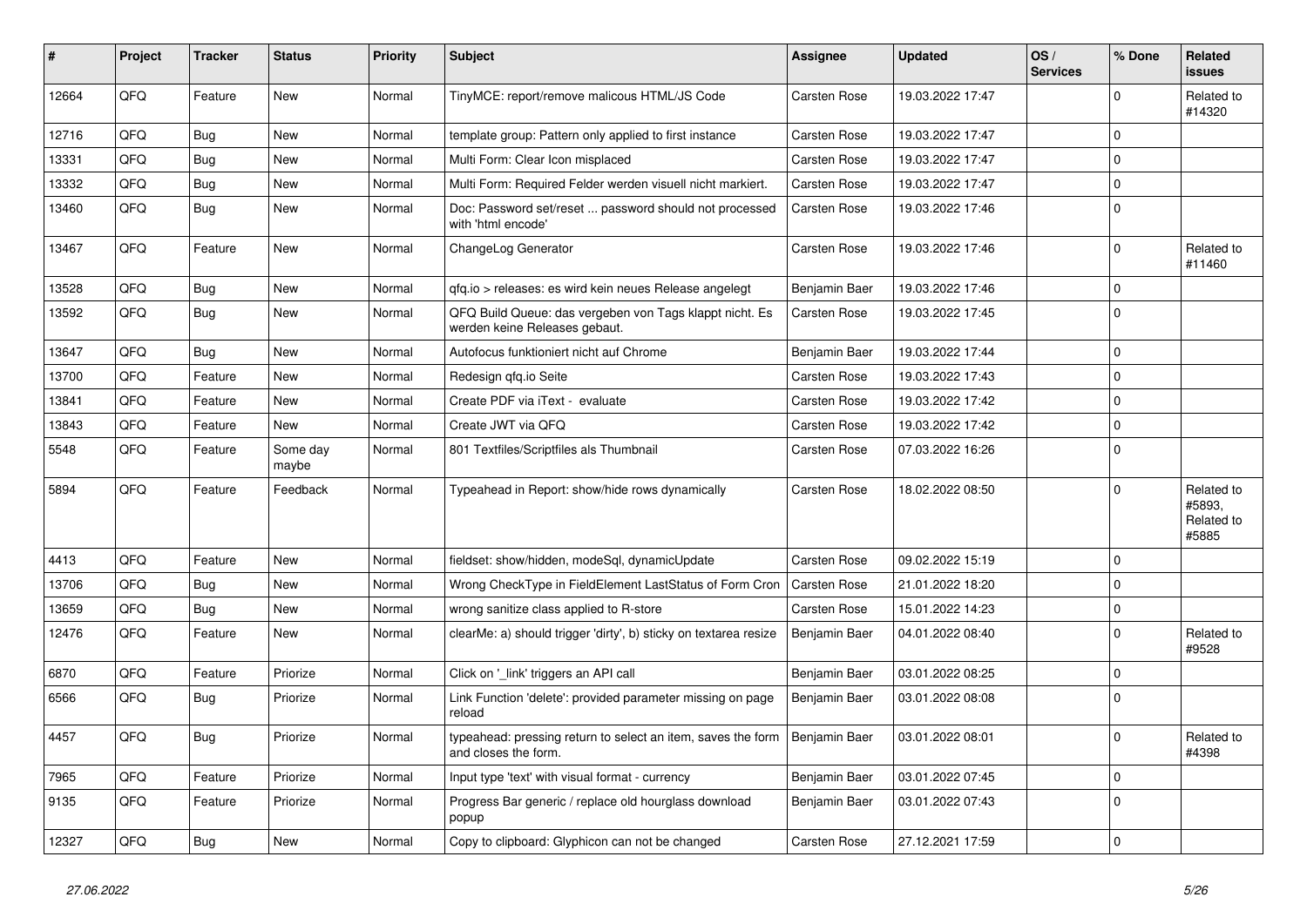| ∦     | Project | <b>Tracker</b> | <b>Status</b>              | <b>Priority</b> | <b>Subject</b>                                                                                           | Assignee     | <b>Updated</b>   | OS/<br><b>Services</b> | % Done         | Related<br><b>issues</b>                                                |
|-------|---------|----------------|----------------------------|-----------------|----------------------------------------------------------------------------------------------------------|--------------|------------------|------------------------|----------------|-------------------------------------------------------------------------|
| 13566 | QFQ     | Feature        | Ready to sync<br>(develop) | Normal          | Delete config-example.gfg.php file                                                                       | Carsten Rose | 23.12.2021 09:25 |                        | $\Omega$       |                                                                         |
| 9834  | QFQ     | Bug            | Priorize                   | Normal          | Input elements with tag 'disabled' are missing on<br>form-submit: server option 'processReadOnly' broken | Carsten Rose | 07.12.2021 16:43 |                        | $\Omega$       | Related to<br>#9691,<br>Related to<br>#5305, Has<br>duplicate<br>#12331 |
| 11702 | QFQ     | Feature        | <b>New</b>                 | Normal          | HTML Special Char makes no sense for 'allbut' if '&' is<br>forbidden                                     | Carsten Rose | 07.12.2021 16:35 |                        | $\mathbf 0$    | Related to<br>#5112,<br>Related to<br>#14320                            |
| 13354 | QFQ     | Feature        | New                        | Normal          | Using Websocket in QFQ                                                                                   | Carsten Rose | 10.11.2021 15:47 |                        | $\Omega$       |                                                                         |
| 9013  | QFQ     | <b>Bug</b>     | <b>New</b>                 | Normal          | Error in Twig template not handled                                                                       | Carsten Rose | 20.10.2021 13:43 |                        | $\Omega$       |                                                                         |
| 12337 | QFQ     | Feature        | Some day<br>maybe          | Normal          | Database.php: better caching                                                                             | Carsten Rose | 16.09.2021 15:10 |                        | $\Omega$       |                                                                         |
| 12315 | QFQ     | Feature        | Some day<br>maybe          | Normal          | Form History (Diffs) / Backups                                                                           | Carsten Rose | 16.09.2021 15:10 |                        | $\overline{0}$ |                                                                         |
| 11323 | QFQ     | Feature        | Some day<br>maybe          | Normal          | Report Frontend Editor Modal + Codemirror                                                                | Carsten Rose | 16.09.2021 15:10 |                        | $\mathbf 0$    | Related to<br>#11036                                                    |
| 11322 | QFQ     | Feature        | Some day<br>maybe          | Normal          | Form Element JSON - (multiline parameter field)                                                          | Carsten Rose | 16.09.2021 15:10 |                        | $\Omega$       |                                                                         |
| 11217 | QFQ     | Feature        | Some day<br>maybe          | Normal          | <b>Extend Script Functionality</b>                                                                       | Carsten Rose | 16.09.2021 15:10 |                        | 0 l            |                                                                         |
| 10716 | QFQ     | Feature        | Some day<br>maybe          | Normal          | Business Logic mit Externen Skripten                                                                     | Carsten Rose | 16.09.2021 15:10 |                        | $\Omega$       | Related to<br>#10713,<br>Related to<br>#8217                            |
| 10095 | QFQ     | Feature        | Some day<br>maybe          | Normal          | Generic Gitlab Integration into QFQ                                                                      | Carsten Rose | 16.09.2021 15:10 |                        | $\Omega$       |                                                                         |
| 8586  | QFQ     | Feature        | Some day<br>maybe          | Normal          | QFQ: Enhance Error message for 'record not found'                                                        | Carsten Rose | 16.09.2021 15:10 |                        | $\pmb{0}$      |                                                                         |
| 8520  | QFQ     | Feature        | Some day<br>maybe          | Normal          | Bring QFQ to Composer                                                                                    | Carsten Rose | 16.09.2021 15:10 |                        | $\mathbf 0$    |                                                                         |
| 8101  | QFQ     | Feature        | Some day<br>maybe          | Normal          | Password hash: support further hashing methods                                                           | Carsten Rose | 16.09.2021 15:10 |                        | $\Omega$       |                                                                         |
| 7453  | QFQ     | Feature        | Some day<br>maybe          | Normal          | import / export forms QFQ                                                                                | Carsten Rose | 16.09.2021 15:10 |                        | $\mathbf 0$    |                                                                         |
| 7452  | QFQ     | Feature        | Some day<br>maybe          | Normal          | automate deployment new QFQ version                                                                      | Carsten Rose | 16.09.2021 15:10 |                        | $\Omega$       |                                                                         |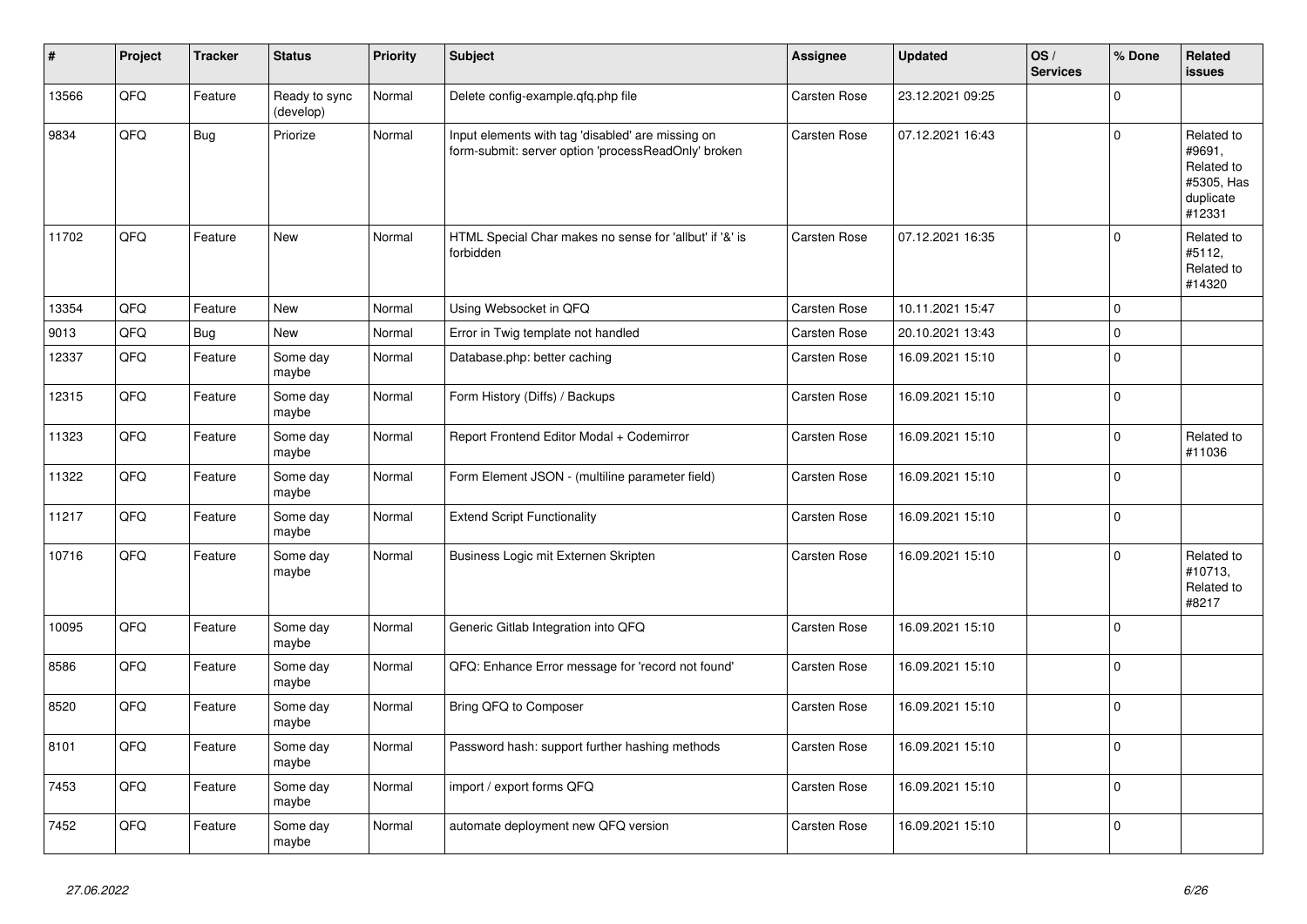| #     | Project | <b>Tracker</b> | <b>Status</b>     | <b>Priority</b> | <b>Subject</b>                                                          | <b>Assignee</b> | <b>Updated</b>   | OS/<br><b>Services</b> | % Done              | Related<br><b>issues</b>                                               |
|-------|---------|----------------|-------------------|-----------------|-------------------------------------------------------------------------|-----------------|------------------|------------------------|---------------------|------------------------------------------------------------------------|
| 11036 | QFQ     | Feature        | Some day<br>maybe | Normal          | inline report editor permissions                                        | Carsten Rose    | 16.09.2021 15:09 |                        | $\mathbf 0$         | Related to<br>#11323                                                   |
| 10745 | QFQ     | Feature        | Some day<br>maybe | Normal          | <b>Tablesorter Excel Export</b>                                         | Carsten Rose    | 16.09.2021 15:09 |                        | $\mathbf 0$         |                                                                        |
| 10116 | QFQ     | Feature        | Some day<br>maybe | Normal          | TypeAhead: Tag - show inside 'input' element                            | Carsten Rose    | 16.09.2021 15:09 |                        | $\mathbf 0$         |                                                                        |
| 12325 | QFQ     | <b>Bug</b>     | Priorize          | Normal          | MultiDB form.dbIndex not working for report syntax                      | Carsten Rose    | 07.09.2021 13:37 |                        | $\mathbf 0$         | Related to<br>#12145,<br>Related to<br>#12314                          |
| 11980 | QFQ     | Feature        | In Progress       | Normal          | protected verzeichnis MUSS geschützt werden                             | Carsten Rose    | 07.09.2021 13:30 |                        | $\mathbf 0$         |                                                                        |
| 10661 | QFQ     | Bug            | In Progress       | Normal          | Typo3 Warnungen                                                         | Carsten Rose    | 07.09.2021 13:23 |                        | $\mathsf{O}\xspace$ | Related to<br>#12440                                                   |
| 4445  | QFQ     | Feature        | Some day<br>maybe | Normal          | template group: Option to simulate fieldset                             |                 | 28.06.2021 14:11 |                        | $\Omega$            |                                                                        |
| 9669  | QFQ     | Bug            | Some day<br>maybe | Normal          | Checkbox / Template Group: radio/checkbox visible broken<br>after 'add' | Carsten Rose    | 16.06.2021 13:47 |                        | $\mathbf 0$         | Related to<br>#8091                                                    |
| 5305  | QFQ     | Bug            | New               | Normal          | Upload FormElement: nicht disabled by readonly Form                     | Carsten Rose    | 16.06.2021 13:43 |                        | $\mathbf 0$         | Related to<br>#9347,<br>Related to<br>#9834                            |
| 12679 | QFQ     | Feature        | New               | Normal          | tablesorter: custom column width                                        | Carsten Rose    | 16.06.2021 11:10 |                        | $\mathsf 0$         |                                                                        |
| 11460 | QFQ     | Feature        | <b>New</b>        | Normal          | Easier creation of changelog: gitchangelog                              | Carsten Rose    | 12.06.2021 10:20 |                        | $\mathbf 0$         | Related to<br>#13467                                                   |
| 6261  | QFQ     | Feature        | New               | Normal          | Persistent SIP                                                          | Carsten Rose    | 12.06.2021 09:07 |                        | $\mathbf 0$         | Related to<br>#10819                                                   |
| 6723  | QFQ     | Feature        | New               | Normal          | Report QFQ Installation and Version                                     | Carsten Rose    | 12.06.2021 09:07 |                        | $\mathbf 0$         |                                                                        |
| 9348  | QFQ     | Feature        | <b>New</b>        | Normal          | defaultThumbnailSize: pre render thumbnails                             | Carsten Rose    | 12.06.2021 09:05 |                        | $\mathsf 0$         |                                                                        |
| 9346  | QFQ     | Feature        | Priorize          | Normal          | beforeSave: check if an upload is given                                 | Carsten Rose    | 11.06.2021 21:18 |                        | $\mathsf 0$         |                                                                        |
| 7890  | QFQ     | <b>Bug</b>     | New               | Normal          | FormElement 'required': extraButtonInfo not aligned                     | Carsten Rose    | 11.06.2021 21:17 |                        | $\mathbf 0$         | Related to<br>#11517                                                   |
| 9221  | QFQ     | Feature        | <b>New</b>        | Normal          | typeAhead: Zeichenlimite ausschalten                                    | Carsten Rose    | 08.05.2021 17:06 |                        | $\mathsf 0$         |                                                                        |
| 10012 | QFQ     | Feature        | Priorize          | Normal          | redirectAllMailTo: {{beEmail:T}}                                        | Carsten Rose    | 08.05.2021 09:54 |                        | $\mathbf 0$         | Related to<br>#12412,<br>Related to<br>#12413,<br>Related to<br>#10011 |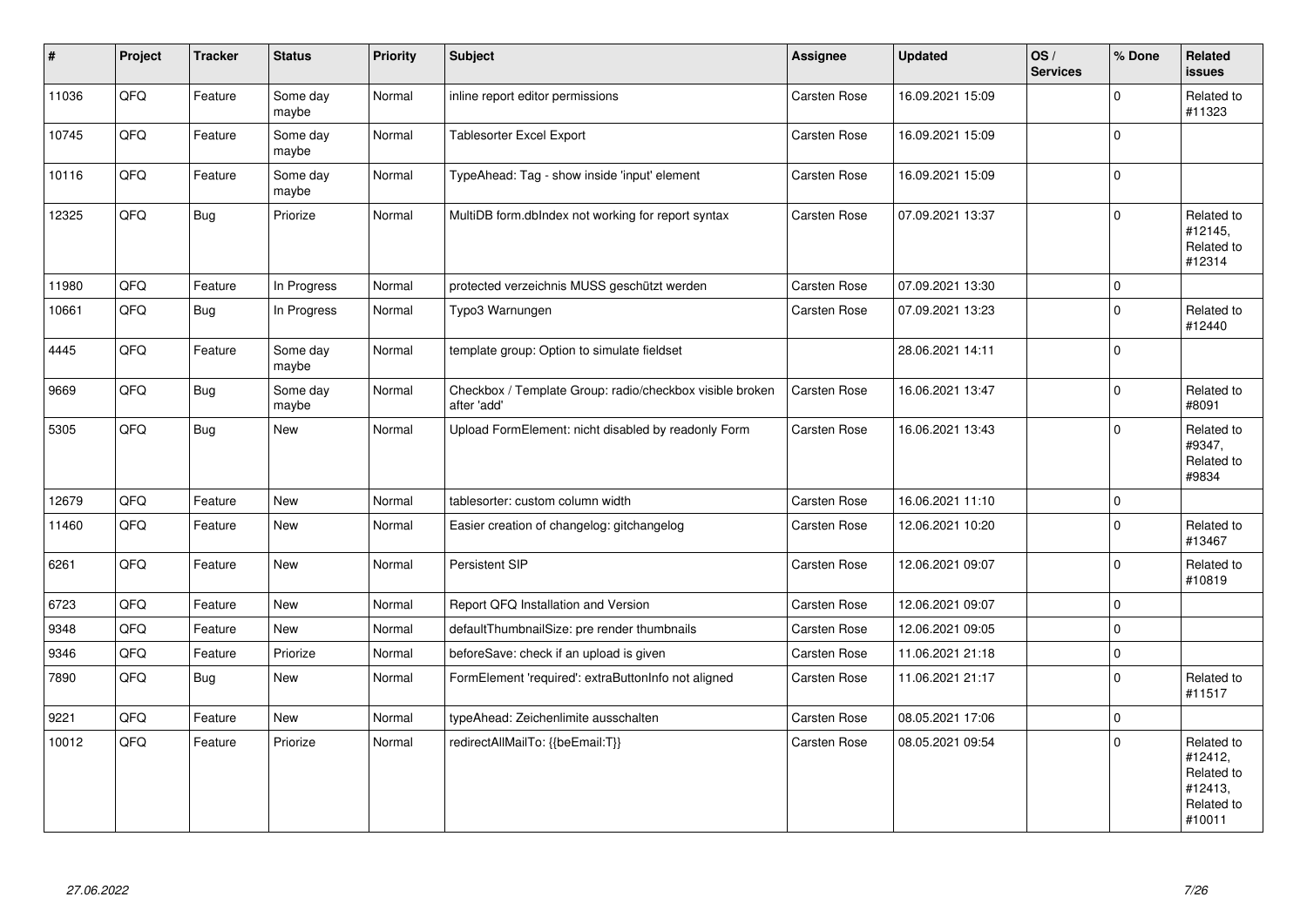| #     | Project | <b>Tracker</b> | <b>Status</b> | <b>Priority</b> | <b>Subject</b>                                                                                                 | <b>Assignee</b>                                        | <b>Updated</b>   | OS/<br><b>Services</b> | % Done      | Related<br><b>issues</b>                      |                      |
|-------|---------|----------------|---------------|-----------------|----------------------------------------------------------------------------------------------------------------|--------------------------------------------------------|------------------|------------------------|-------------|-----------------------------------------------|----------------------|
| 10011 | QFQ     | Feature        | Priorize      | Normal          | Offer new STORE_TYPO3 Variable 'beUser', 'beEmail'                                                             | Carsten Rose                                           | 08.05.2021 09:51 |                        | $\Omega$    | Related to<br>#10012,<br>Related to<br>#12511 |                      |
| 12412 | QFQ     | Feature        | New           | Normal          | Action/Escape qualifier 'e' (empty), '0': if given, an empty<br>string (or '0') will be treated as 'not found' | Carsten Rose                                           | 08.05.2021 09:40 |                        | $\Omega$    | Related to<br>#12413,<br>Related to<br>#10012 |                      |
| 12439 | QFQ     | Feature        | In Progress   | Normal          | TinyMCE Paste from Word & Character Count/Limit                                                                | Carsten Rose                                           | 05.05.2021 22:15 |                        | $\mathbf 0$ |                                               |                      |
| 9668  | QFQ     | Feature        | Priorize      | Normal          | Form.mode: rename 'hidden' to 'hide'                                                                           | Carsten Rose                                           | 05.05.2021 22:14 |                        | $\mathbf 0$ | Related to<br>#6437                           |                      |
| 8044  | QFQ     | Feature        | Priorize      | Normal          | Transaction: a) Form, b) Report                                                                                | Carsten Rose                                           | 05.05.2021 22:14 |                        | $\mathbf 0$ | Related to<br>#8043                           |                      |
| 3867  | QFQ     | Feature        | Priorize      | Normal          | Readonly Formular: Template Groups add/delete<br>ausbeldnen                                                    | Carsten Rose                                           | 05.05.2021 22:12 |                        | $\Omega$    |                                               |                      |
| 8963  | QFQ     | Feature        | Priorize      | Normal          | Setting values in a store: flexible way                                                                        | Carsten Rose                                           | 05.05.2021 22:10 |                        | 0           | Related to<br>#8975                           |                      |
| 9394  | QFQ     | Feature        | Priorize      | Normal          | REST: allow for non numerical ids in get requests                                                              | Carsten Rose                                           | 05.05.2021 22:10 |                        | $\mathbf 0$ |                                               |                      |
| 11320 | QFQ     | Feature        | Priorize      | Normal          | Typo3 Version 10 support                                                                                       | Carsten Rose                                           | 05.05.2021 22:09 |                        | $\mathbf 0$ |                                               |                      |
| 12503 | QFQ     | Feature        | Priorize      | Normal          | Detect dangerous UPDATE statement with missing WHERE                                                           | Carsten Rose                                           | 05.05.2021 22:09 |                        | $\Omega$    |                                               |                      |
| 12504 | QFQ     | Feature        | Priorize      | Normal          | sql.log: report fe.id                                                                                          | Carsten Rose                                           | 05.05.2021 22:09 |                        | $\mathbf 0$ |                                               |                      |
| 12465 | QFQ     | Feature        | <b>New</b>    | Normal          | QFQ Function: use in FE to fill StoreRecord                                                                    | Carsten Rose                                           | 05.05.2021 21:58 |                        | $\mathbf 0$ |                                               |                      |
| 10345 | QFQ     | Feature        | New           | Normal          | Templates - Patterns QFQ Style                                                                                 |                                                        | 03.05.2021 21:01 |                        | $\mathbf 0$ | Related to<br>#10713                          |                      |
| 12119 | QFQ     | Feature        | New           | Normal          | AS paged: error message missing if there ist no 'r'<br>argument.                                               | Carsten Rose                                           | 03.05.2021 20:51 |                        | 0           |                                               |                      |
| 12163 | QFQ     | Feature        | New           | Normal          | Checkbox: table wrap                                                                                           | Carsten Rose                                           | 03.05.2021 20:51 |                        | $\Omega$    |                                               |                      |
| 11668 | QFQ     | Bug            | <b>New</b>    | Normal          | Play function.sql - problem with mysql                                                                         | Carsten Rose                                           | 03.05.2021 20:48 |                        | $\mathbf 0$ |                                               |                      |
| 11667 | QFQ     | Bug            | New           | Normal          | MySQL mariadb-server-10.3: Incorrect datetime value                                                            | Carsten Rose                                           | 03.05.2021 20:48 |                        | 0           |                                               |                      |
| 11955 | QFQ     | Feature        | <b>New</b>    | Normal          | subrecord: new title option to set <th> attributes - e.g. to<br/>customize tablesorter options.</th>           | attributes - e.g. to<br>customize tablesorter options. | Carsten Rose     | 03.05.2021 20:47       |             | $\Omega$                                      | Related to<br>#11775 |
| 11747 | QFQ     | Feature        | New           | Normal          | Maintenance Page with Redirect                                                                                 | Carsten Rose                                           | 03.05.2021 20:47 |                        | $\Omega$    | Related to<br>#11741                          |                      |
| 4194  | QFQ     | Feature        | In Progress   | Normal          | Bootstrap 4 ist jetzt offiziel                                                                                 |                                                        | 03.05.2021 20:47 |                        | $\Omega$    | Related to<br>#10114                          |                      |
| 12480 | QFQ     | Feature        | New           | Normal          | If QFQ upgrade is running, block further request                                                               | Carsten Rose                                           | 03.05.2021 20:45 |                        | 0           |                                               |                      |
| 12477 | QFQ     | Feature        | New           | Normal          | Support for refactoring: Form, FormElement, diverse<br>Tabellen/Spalten, tt-content Records                    | Carsten Rose                                           | 03.05.2021 20:45 |                        | 0           |                                               |                      |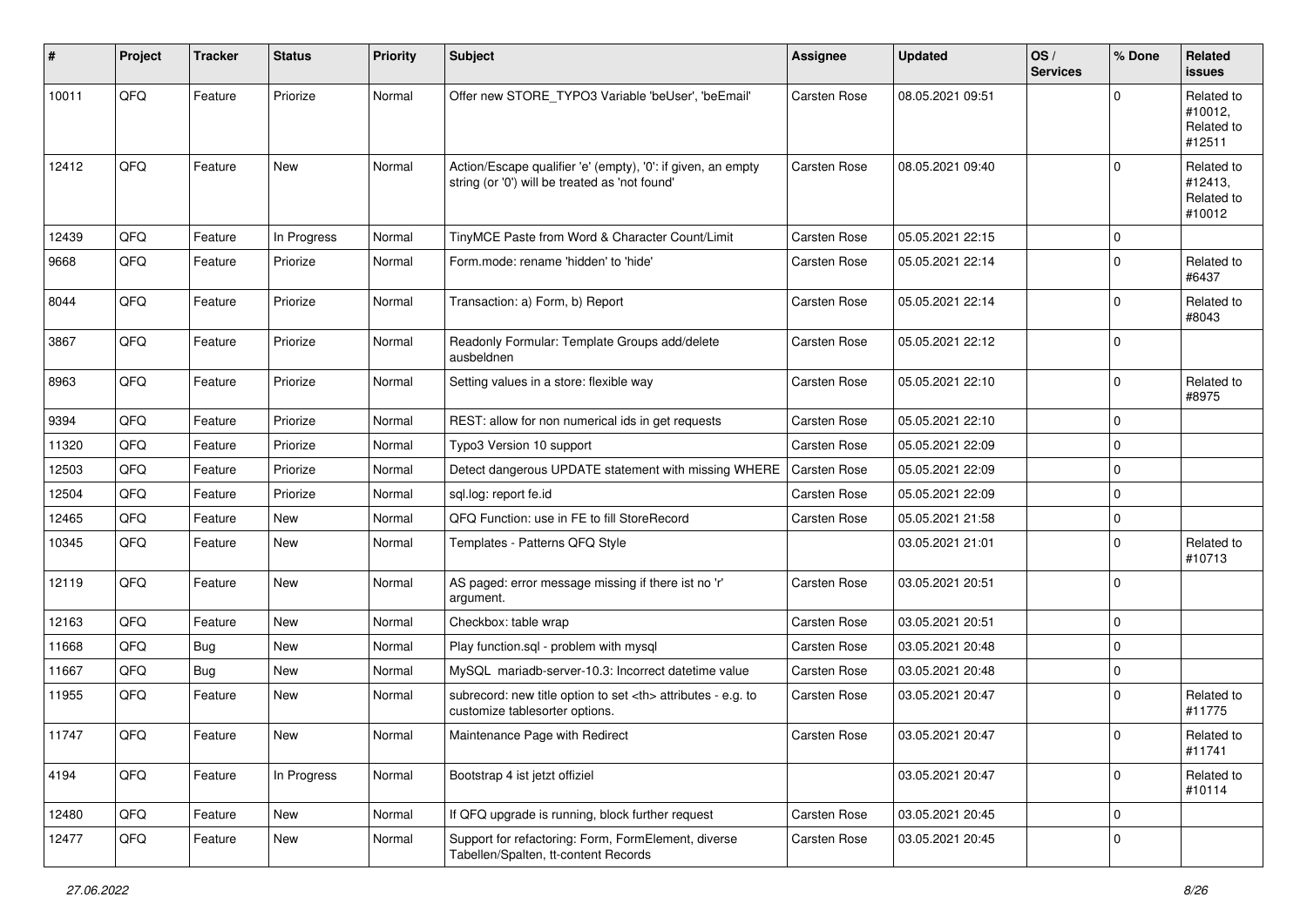| #     | Project | <b>Tracker</b> | <b>Status</b>     | <b>Priority</b> | Subject                                                                                                    | <b>Assignee</b>     | <b>Updated</b>   | OS/<br><b>Services</b> | % Done      | Related<br>issues                             |
|-------|---------|----------------|-------------------|-----------------|------------------------------------------------------------------------------------------------------------|---------------------|------------------|------------------------|-------------|-----------------------------------------------|
| 12474 | QFQ     | Feature        | <b>New</b>        | Normal          | Check BaseConfigURL if it is given and the the last char is '/                                             | Carsten Rose        | 03.05.2021 20:45 |                        | $\Omega$    |                                               |
| 12413 | QFQ     | Feature        | New               | Normal          | STORE_TYPO3: enhance for {{be_users.email:T}},<br>{{fe users.email:T}}                                     | Carsten Rose        | 03.05.2021 20:45 |                        | $\Omega$    | Related to<br>#12412.<br>Related to<br>#10012 |
| 12400 | QFQ     | Feature        | New               | Normal          | Tutorial ist in QFQ Doku, Wird in der Suche gefunden, es<br>gibt aber kein Menupunkt - Inhalt ueberpruefen | Carsten Rose        | 03.05.2021 20:45 |                        | $\mathbf 0$ |                                               |
| 12269 | QFQ     | Feature        | New               | Normal          | 2FA - Login                                                                                                | Carsten Rose        | 03.05.2021 20:45 |                        | $\Omega$    |                                               |
| 12162 | QFQ     | Feature        | <b>New</b>        | Normal          | FE.type=sendmail: personalized mailing (several mails) via<br>template                                     | Carsten Rose        | 03.05.2021 20:45 |                        | $\Omega$    |                                               |
| 12156 | QFQ     | Feature        | <b>New</b>        | Normal          | Form: Optional disable 'leave page'                                                                        |                     | 03.05.2021 20:45 |                        | $\Omega$    |                                               |
| 12109 | QFQ     | Feature        | New               | Normal          | Donwload Link: Plain, SIP, Persistent Link, Peristent SIP -<br>new notation                                | Carsten Rose        | 03.05.2021 20:45 |                        | $\mathbf 0$ | Related to<br>#12085                          |
| 7278  | QFQ     | Feature        | Some day<br>maybe | Normal          | Form: Wert vordefinieren der immer gesetzt wird                                                            |                     | 02.05.2021 09:27 |                        | $\mathbf 0$ |                                               |
| 12135 | QFQ     | Feature        | <b>New</b>        | Normal          | Subrecord: Notiz                                                                                           |                     | 24.04.2021 16:58 |                        | $\Omega$    |                                               |
| 12330 | QFQ     | Feature        | <b>New</b>        | Normal          | Copy to input field / text area / TinyMCE                                                                  | <b>Carsten Rose</b> | 07.04.2021 09:01 |                        | $\Omega$    |                                               |
| 10080 | QFQ     | Feature        | New               | Normal          | Popup on 'save' / 'close': configure dialog (answer<br>yes/no/cancle/)                                     | Carsten Rose        | 28.03.2021 20:52 |                        | $\Omega$    | Is duplicate<br>of #12262                     |
| 11347 | QFQ     | Bug            | Feedback          | Normal          | If Bedingungen funktionieren nicht korrekt                                                                 | Christoph Fuchs     | 21.03.2021 20:37 |                        | $\Omega$    |                                               |
| 12187 | QFQ     | Bug            | <b>New</b>        | Normal          | Trigger FormAsFile() via Report: probably problem with multi<br>DB setup                                   | <b>Carsten Rose</b> | 20.03.2021 21:20 |                        | $\Omega$    |                                               |
| 10714 | QFQ     | Feature        | <b>New</b>        | Normal          | multi Table Form                                                                                           | Carsten Rose        | 16.03.2021 18:44 |                        | $\mathbf 0$ |                                               |
| 8217  | QFQ     | Feature        | New               | Normal          | if-elseif-else construct                                                                                   | Carsten Rose        | 16.03.2021 18:41 |                        | $\Omega$    | Related to<br>#10716                          |
| 11516 | QFQ     | Feature        | <b>New</b>        | Normal          | Multi Page Form (Previous/Next Buttons)                                                                    | Carsten Rose        | 16.03.2021 17:52 |                        | $\mathbf 0$ |                                               |
| 12146 | QFQ     | Feature        | New               | Normal          | Autocron Job: Anzeigen wann der naechste Job ausgefuehrt<br>wird, resp das er nicht ausgefuehrt wird       | <b>Carsten Rose</b> | 15.03.2021 15:23 |                        | $\Omega$    |                                               |
| 12133 | QFQ     | Bug            | New               | Normal          | NPM, phpSpreadSheet aktualisieren                                                                          | Carsten Rose        | 15.03.2021 09:04 |                        | $\mathbf 0$ |                                               |
| 3864  | QFQ     | Feature        | New               | Normal          | Encrypt / decrypt field                                                                                    | Carsten Rose        | 08.03.2021 18:08 |                        | $\Omega$    |                                               |
| 8187  | QFQ     | Feature        | New               | Normal          | Subrecord: enable/hide new button - make new/edit/delete<br>customizeable.                                 | Carsten Rose        | 06.03.2021 18:44 |                        | $\Omega$    | Related to<br>#11326                          |
| 12045 | QFQ     | Bug            | New               | Normal          | templateGroup afterSave FE: Aufruf ohne<br>sqlHonorFormElements funktioniert nicht                         | Carsten Rose        | 18.02.2021 16:33 |                        | $\mathbf 0$ |                                               |
| 12040 | QFQ     | <b>Bug</b>     | New               | Normal          | FE Mode 'hidden' für zwei FEs auf einer Zeile                                                              | Carsten Rose        | 18.02.2021 10:13 |                        | $\mathbf 0$ |                                               |
| 12039 | QFQ     | Feature        | New               | Normal          | Missing htmlSpecialChar() in pre processing on form submit                                                 |                     | 18.02.2021 00:09 |                        | $\mathbf 0$ | Related to<br>#14320                          |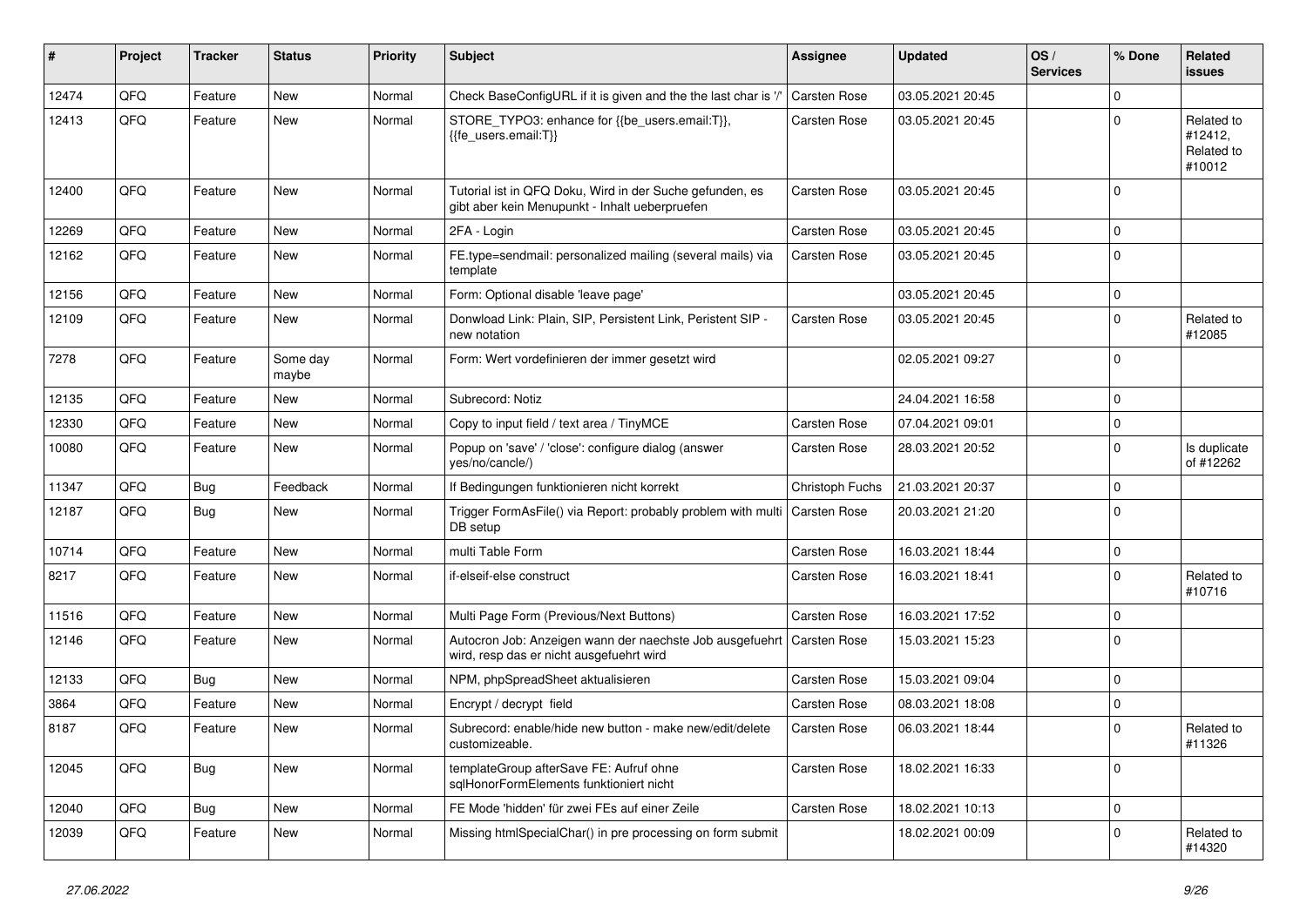| ∦     | Project | <b>Tracker</b> | <b>Status</b>     | <b>Priority</b> | <b>Subject</b>                                                                  | Assignee            | <b>Updated</b>   | OS/<br><b>Services</b> | % Done      | Related<br>issues                                                    |
|-------|---------|----------------|-------------------|-----------------|---------------------------------------------------------------------------------|---------------------|------------------|------------------------|-------------|----------------------------------------------------------------------|
| 12024 | QFQ     | Feature        | New               | Normal          | Excel Export: text columns by default decode<br>htmlspeciachar()                | <b>Carsten Rose</b> | 17.02.2021 23:55 |                        | $\Omega$    | Related to<br>#12022                                                 |
| 12038 | QFQ     | Feature        | New               | Normal          | a) STORE_VAR: filenameOnlyStripUniq, b) SP:<br>QSTRIPUNIQ()                     |                     | 17.02.2021 23:55 |                        | $\mathbf 0$ |                                                                      |
| 12023 | QFQ     | Feature        | <b>New</b>        | Normal          | MySQL Stored Precdure: QDECODESPECIALCHAR()                                     | Carsten Rose        | 16.02.2021 11:16 |                        | $\Omega$    | Related to<br>#12022                                                 |
| 9958  | QFQ     | Bug            | Priorize          | Normal          | Broken subrecord query: no error message                                        | <b>Carsten Rose</b> | 05.02.2021 15:15 |                        | $\Omega$    |                                                                      |
| 7229  | QFQ     | Feature        | Some day<br>maybe | Normal          | New FormElement.type: Button                                                    |                     | 01.02.2021 12:32 |                        | $\Omega$    |                                                                      |
| 3880  | QFQ     | Feature        | Some day<br>maybe | Normal          | Form 'Form': anlegen einer Tabelle                                              |                     | 14.01.2021 10:12 |                        | $\Omega$    |                                                                      |
| 9281  | QFQ     | Bug            | Some day<br>maybe | Normal          | Allow STRICT_TRANS_TABLES                                                       | <b>Carsten Rose</b> | 02.01.2021 18:43 |                        | $\Omega$    |                                                                      |
| 9126  | QFQ     | Bug            | Some day<br>maybe | Normal          | hidden Form elements are present in page source                                 |                     | 02.01.2021 18:41 |                        | $\Omega$    |                                                                      |
| 5695  | QFQ     | Feature        | In Progress       | Normal          | Multiform                                                                       | Carsten Rose        | 02.01.2021 18:38 |                        | $\Omega$    |                                                                      |
| 11775 | QFQ     | Feature        | <b>New</b>        | Normal          | Subrecord Tooltip pro Feld                                                      | <b>Carsten Rose</b> | 18.12.2020 15:22 |                        | $\Omega$    | Related to<br>#11955                                                 |
| 11752 | QFQ     | Bug            | New               | Normal          | checkbox renders multiple input elements with same name                         | Carsten Rose        | 17.12.2020 14:58 |                        | $\Omega$    | Related to<br>#11750                                                 |
| 11716 | QFQ     | Feature        | New               | Normal          | Form an beliebiger Stelle im Report anzeigen                                    |                     | 09.12.2020 09:47 |                        | $\mathbf 0$ |                                                                      |
| 11715 | QFQ     | Bug            | <b>New</b>        | Normal          | acceptZeroAsRequired and requiredOffButMark do not<br>coincide                  |                     | 08.12.2020 12:13 |                        | $\Omega$    |                                                                      |
| 11695 | QFQ     | <b>Bug</b>     | <b>New</b>        | Normal          | MultiForm required FE Error                                                     | Carsten Rose        | 04.12.2020 13:34 |                        | $\mathbf 0$ |                                                                      |
| 11534 | QFQ     | Feature        | New               | Normal          | Report: Action on selected rows - Table batchprocessing<br>feature              |                     | 18.11.2020 08:15 |                        | $\Omega$    |                                                                      |
| 11535 | QFQ     | Feature        | <b>New</b>        | Normal          | Ability to create SQL columns in frontend QFQ forms                             |                     | 17.11.2020 12:11 |                        | $\Omega$    |                                                                      |
| 11523 | QFQ     | Feature        | <b>New</b>        | Normal          | Mit dynamic Update erkennen, ob Upload gemacht wurde                            | Carsten Rose        | 13.11.2020 15:07 |                        | $\Omega$    | Related to<br>#9533                                                  |
| 11522 | QFQ     | Bug            | <b>New</b>        | Normal          | Aus/Einblenden von Reitern                                                      |                     | 13.11.2020 14:58 |                        | $\Omega$    |                                                                      |
| 10937 | QFQ     | Bug            | <b>New</b>        | Normal          | Fehler mit abhängigen Select- Feldern beim Positionieren                        | <b>Carsten Rose</b> | 12.11.2020 23:45 |                        | $\Omega$    |                                                                      |
| 10759 | QFQ     | Bug            | <b>New</b>        | Normal          | emptyMeansNull - Feld falsch aktualisiert                                       |                     | 12.11.2020 23:45 |                        | $\mathbf 0$ |                                                                      |
| 10704 | QFQ     | Bug            | <b>New</b>        | Normal          | wkhtml problem rendering fullCalendar.js / fabric.js >><br>successor: puppeteer | Carsten Rose        | 12.11.2020 23:45 |                        | $\Omega$    | Related to<br>#5024,<br>Related to<br>#4650,<br>Related to<br>#10715 |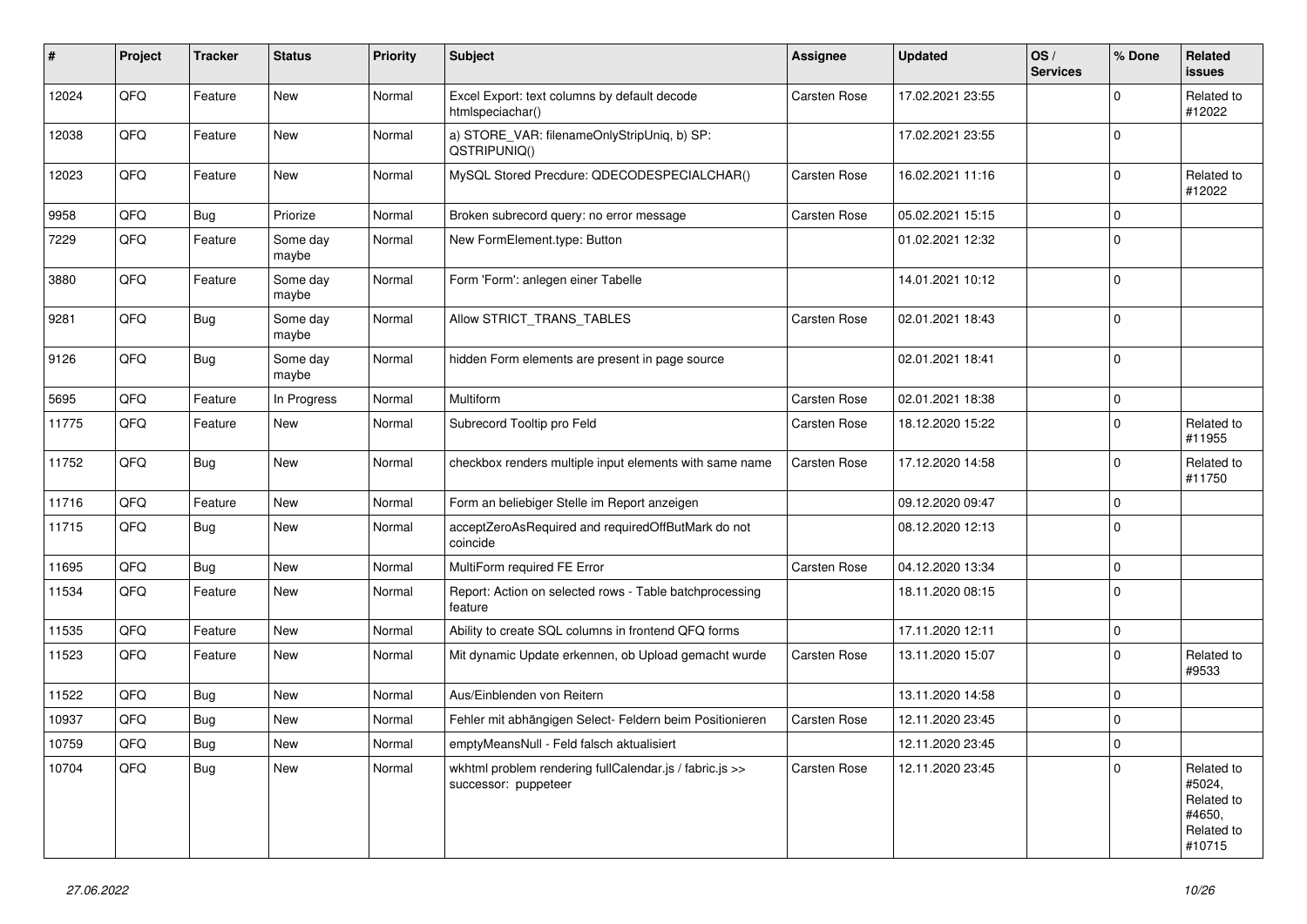| #     | Project | <b>Tracker</b> | <b>Status</b>     | <b>Priority</b> | <b>Subject</b>                                                                                     | Assignee            | <b>Updated</b>   | OS/<br><b>Services</b> | % Done      | Related<br>issues    |
|-------|---------|----------------|-------------------|-----------------|----------------------------------------------------------------------------------------------------|---------------------|------------------|------------------------|-------------|----------------------|
| 10588 | QFQ     | Bug            | <b>New</b>        | Normal          | typeahed Tag: Doku anpassen                                                                        | <b>Carsten Rose</b> | 12.11.2020 23:45 |                        | $\Omega$    |                      |
| 11504 | QFQ     | Feature        | New               | Normal          | Dynamic Update: Button text update for 'Save',' Close' &<br>'Delete'                               | Carsten Rose        | 12.11.2020 23:44 |                        | $\Omega$    |                      |
| 11239 | QFQ     | Bug            | New               | Normal          | Radiobutton (plain): horizontales Rendern abhängig vom<br>Datentyp in der Datenbank                | Carsten Rose        | 30.09.2020 18:37 |                        | $\Omega$    |                      |
| 11076 | QFQ     | Feature        | In Progress       | Normal          | SELECT  AS _websocket                                                                              | Carsten Rose        | 30.08.2020 17:49 |                        | 0           |                      |
| 11080 | QFQ     | Feature        | <b>New</b>        | Normal          | Send MQTT messages                                                                                 | <b>Carsten Rose</b> | 29.08.2020 19:49 |                        | $\mathbf 0$ |                      |
| 10996 | QFQ     | Feature        | New               | Normal          | Download video via sip: no seek                                                                    | Carsten Rose        | 12.08.2020 14:18 |                        | $\Omega$    |                      |
| 10976 | QFQ     | Feature        | New               | Normal          | Excel Export Verbesserungen                                                                        | Carsten Rose        | 06.08.2020 10:56 |                        | $\Omega$    |                      |
| 10890 | QFQ     | <b>Bug</b>     | New               | Normal          | AutoCron hangs                                                                                     |                     | 20.07.2020 13:56 |                        | $\mathbf 0$ |                      |
| 10874 | QFQ     | Feature        | <b>New</b>        | Normal          | Erstellen eines Foreign Keys in der Tabelle "FormElement"                                          |                     | 13.07.2020 10:11 |                        | $\Omega$    |                      |
| 10819 | QFQ     | Feature        | New               | Normal          | Persistent SIP - second try                                                                        | Carsten Rose        | 29.06.2020 23:02 |                        | $\Omega$    | Related to<br>#6261  |
| 10763 | QFQ     | Feature        | <b>New</b>        | Normal          | form accessed and submitted despite logout?                                                        |                     | 16.06.2020 11:43 |                        | $\mathbf 0$ |                      |
| 3432  | QFQ     | Feature        | New               | Normal          | subrecord: dynamicUpdate                                                                           | <b>Carsten Rose</b> | 11.06.2020 21:10 |                        | $\Omega$    | Related to<br>#5691  |
| 10738 | QFQ     | Feature        | Some day<br>maybe | Normal          | CORS headers for external API requests                                                             |                     | 10.06.2020 14:00 |                        | $\mathbf 0$ |                      |
| 10005 | QFQ     | Feature        | Priorize          | Normal          | Report / special column name:  AS _calendar                                                        | Carsten Rose        | 03.06.2020 17:28 |                        | $\mathbf 0$ |                      |
| 10658 | QFQ     | <b>Bug</b>     | New               | Normal          | processReadOnly broken                                                                             | Carsten Rose        | 27.05.2020 17:55 |                        | $\mathbf 0$ |                      |
| 5345  | QFQ     | Feature        | New               | Normal          | Report: UPDATE / INSERT / DELETE statements should<br>trigger subqueries, depending on the result. | Carsten Rose        | 27.05.2020 16:11 |                        | $\mathbf 0$ |                      |
| 10593 | QFQ     | Feature        | New               | Normal          | label2: text behind input element                                                                  | <b>Carsten Rose</b> | 16.05.2020 10:57 |                        | $\mathbf 0$ |                      |
| 5559  | QFQ     | Bug            | New               | Normal          | FE.type = Upload: 'accept' might contain variables                                                 | Carsten Rose        | 11.05.2020 21:23 |                        | $\Omega$    |                      |
| 10443 | QFQ     | Feature        | In Progress       | Normal          | Konzept api / live                                                                                 | Carsten Rose        | 07.05.2020 09:39 |                        | $\mathbf 0$ |                      |
| 10384 | QFQ     | Feature        | New               | Normal          | Parameter Exchange QFQ Instances                                                                   |                     | 07.05.2020 09:38 |                        | 0           |                      |
| 10322 | QFQ     | <b>Bug</b>     | New               | Normal          | FormElement / Radio: missing column 'enum' >> FE not<br>reported                                   | Carsten Rose        | 07.05.2020 09:37 |                        | $\Omega$    |                      |
| 10124 | QFQ     | Feature        | Feedback          | Normal          | gfg AAI-Login                                                                                      | Karin Niffeler      | 07.05.2020 09:36 |                        | $\mathbf 0$ |                      |
| 10119 | QFQ     | Feature        | New               | Normal          | Dropdown (selectlist) & Type Ahead: format and catagorize<br>list                                  | <b>Carsten Rose</b> | 07.05.2020 09:36 |                        | $\Omega$    |                      |
| 10082 | QFQ     | Bug            | New               | Normal          | FE.type=SELECT - 'sanatize' Class                                                                  | Carsten Rose        | 07.05.2020 09:36 |                        | $\Omega$    | Related to<br>#10081 |
| 4050  | QFQ     | Feature        | New               | Normal          | sql.log: 1) FormElement ID which causes a specific action,<br>2) Result in the same row.           | Carsten Rose        | 15.04.2020 11:35 |                        | $\Omega$    | Related to<br>#5458  |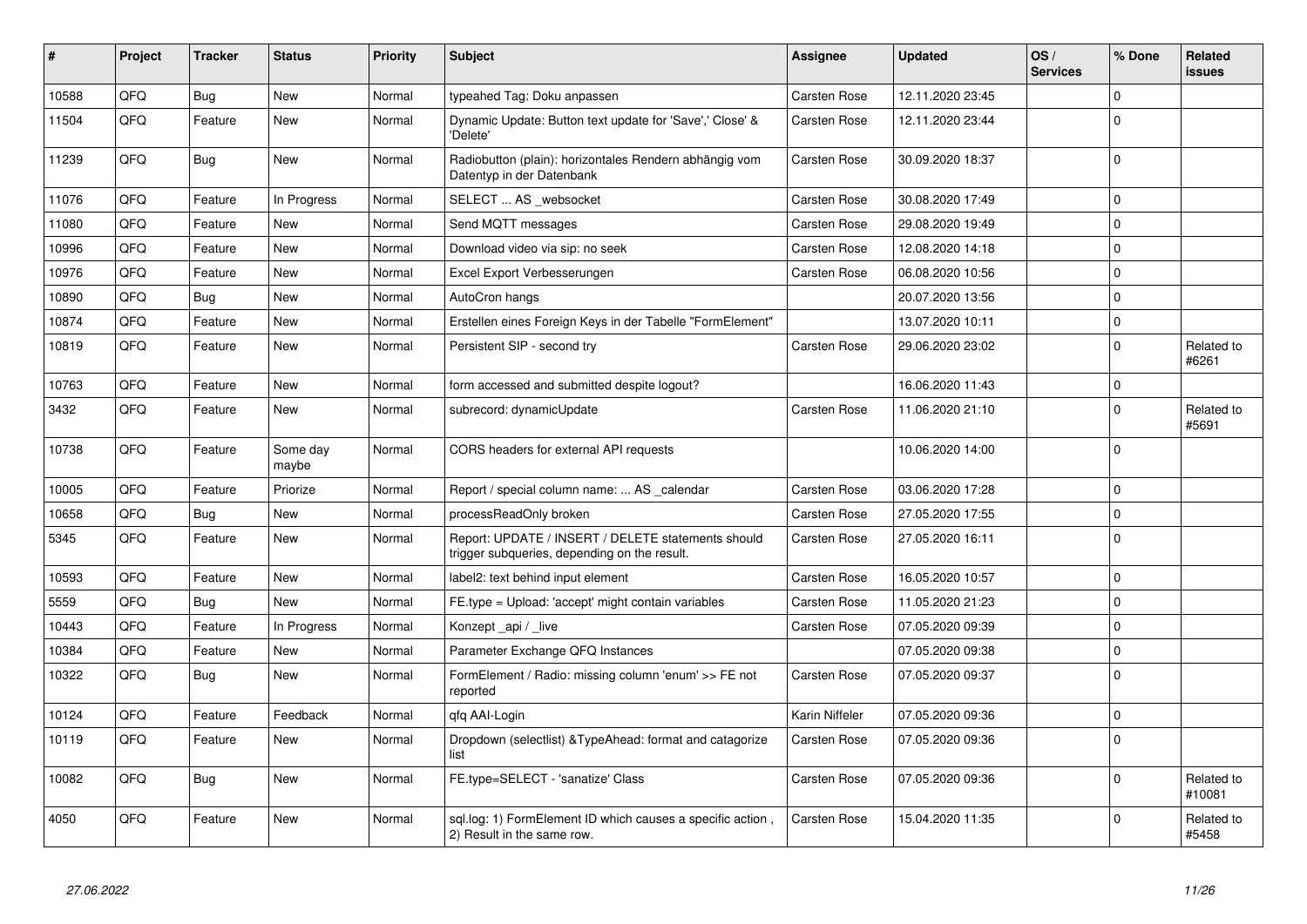| #     | Project | <b>Tracker</b> | <b>Status</b>     | <b>Priority</b> | <b>Subject</b>                                                                  | Assignee            | Updated          | OS/<br><b>Services</b> | % Done       | Related<br>issues                                                    |
|-------|---------|----------------|-------------------|-----------------|---------------------------------------------------------------------------------|---------------------|------------------|------------------------|--------------|----------------------------------------------------------------------|
| 10324 | QFQ     | Bug            | <b>New</b>        | Normal          | Excel Export mit Template funktioniert nur, wenn Template<br>vor uid kommt      |                     | 30.03.2020 11:20 |                        | $\Omega$     | Related to<br>#10257                                                 |
| 10003 | QFQ     | Feature        | Priorize          | Normal          | fieldset: stronger visualize group                                              | Benjamin Baer       | 12.02.2020 08:13 |                        | $\mathbf 0$  |                                                                      |
| 10015 | QFQ     | Feature        | Priorize          | Normal          | Monospace in Textarea                                                           | <b>Carsten Rose</b> | 03.02.2020 13:40 |                        | $\Omega$     |                                                                      |
| 9811  | QFQ     | Feature        | New               | Normal          | Report: tag every n'th row                                                      | Carsten Rose        | 01.02.2020 23:22 |                        | $\mathbf 0$  |                                                                      |
| 9783  | QFQ     | Bug            | New               | Normal          | Email with special characters                                                   | Carsten Rose        | 01.02.2020 23:22 |                        | $\Omega$     |                                                                      |
| 9781  | QFQ     | Feature        | <b>New</b>        | Normal          | Button: CSS class to make buttons smaller                                       | Carsten Rose        | 01.02.2020 23:22 |                        | $\mathbf 0$  |                                                                      |
| 9707  | QFQ     | Feature        | <b>New</b>        | Normal          | SIP security: encode pageld and check pageld on decode                          | <b>Carsten Rose</b> | 01.02.2020 23:22 |                        | $\Omega$     |                                                                      |
| 9706  | QFQ     | Feature        | <b>New</b>        | Normal          | Multi File Upload (hidden template group)                                       | Carsten Rose        | 01.02.2020 23:22 |                        | $\mathbf 0$  | Related to<br>#7521,<br>Related to<br>#5562,<br>Related to<br>#13330 |
| 9537  | QFQ     | Feature        | <b>New</b>        | Normal          | FormEditor: Edit fieldset in FrontEnd                                           | Carsten Rose        | 01.02.2020 23:22 |                        | $\Omega$     |                                                                      |
| 9533  | QFQ     | Bug            | <b>New</b>        | Normal          | FE.type=upload: Check in 'beforeSave' if upload is given                        | <b>Carsten Rose</b> | 01.02.2020 23:22 |                        | $\Omega$     | Related to<br>#11523                                                 |
| 9352  | QFQ     | Feature        | <b>New</b>        | Normal          | FE 'Native' fire slaveld, sqlAfter, sqllns                                      | <b>Carsten Rose</b> | 01.02.2020 23:22 |                        | $\Omega$     |                                                                      |
| 9317  | QFQ     | Bug            | <b>New</b>        | Normal          | FE.type=note: with dynamic show/hidden an empty label<br>causes trouble         | <b>Carsten Rose</b> | 01.02.2020 23:22 |                        | $\Omega$     |                                                                      |
| 9208  | QFQ     | Feature        | <b>New</b>        | Normal          | Manage 'recent' records                                                         | <b>Carsten Rose</b> | 01.02.2020 23:22 |                        | $\Omega$     |                                                                      |
| 9177  | QFQ     | Bug            | <b>New</b>        | Normal          | Bug? QFQ tries to save an action FE, which has real<br>existing column name     | <b>Carsten Rose</b> | 01.02.2020 23:22 |                        | $\mathbf 0$  |                                                                      |
| 9136  | QFQ     | Feature        | <b>New</b>        | Normal          | Create ZIP files with dynamic PDFs                                              | <b>Carsten Rose</b> | 01.02.2020 23:22 |                        | $\mathbf 0$  |                                                                      |
| 9130  | QFQ     | Feature        | Some day<br>maybe | Normal          | tablesorter: Automatic Row numbering / Zeilenummer                              | Benjamin Baer       | 01.02.2020 23:22 |                        | $\Omega$     |                                                                      |
| 9129  | QFQ     | Feature        | New               | Normal          | sqlValidate: Message as notification, not as error                              | Carsten Rose        | 01.02.2020 23:22 |                        | $\Omega$     | Related to<br>#9128                                                  |
| 9128  | QFQ     | Feature        | New               | Normal          | Error Message: not replaced variables- a) replace back to<br>'{{', b) underline | Carsten Rose        | 01.02.2020 23:22 |                        | $\Omega$     | Related to<br>#9129                                                  |
| 9127  | QFQ     | Bug            | <b>New</b>        | Normal          | Error Message: change 'roll over' color - text not readable                     | Carsten Rose        | 01.02.2020 23:22 |                        | $\Omega$     |                                                                      |
| 9077  | QFQ     | Bug            | <b>New</b>        | Normal          | typeAheadSql: report broken SQL                                                 | <b>Carsten Rose</b> | 01.02.2020 23:22 |                        | $\mathbf{0}$ |                                                                      |
| 8975  | QFQ     | Feature        | New               | Normal          | Report Notation: 2.0                                                            | Carsten Rose        | 01.02.2020 23:22 |                        | $\Omega$     | Related to<br>#8963                                                  |
| 8806  | QFQ     | Feature        | <b>New</b>        | Normal          | SQL Function nl2br                                                              | Carsten Rose        | 01.02.2020 23:22 |                        | $\Omega$     |                                                                      |
| 8719  | QFQ     | Feature        | New               | Normal          | extraButtonLock: add support for 0/1                                            | <b>Carsten Rose</b> | 01.02.2020 23:22 |                        | $\Omega$     |                                                                      |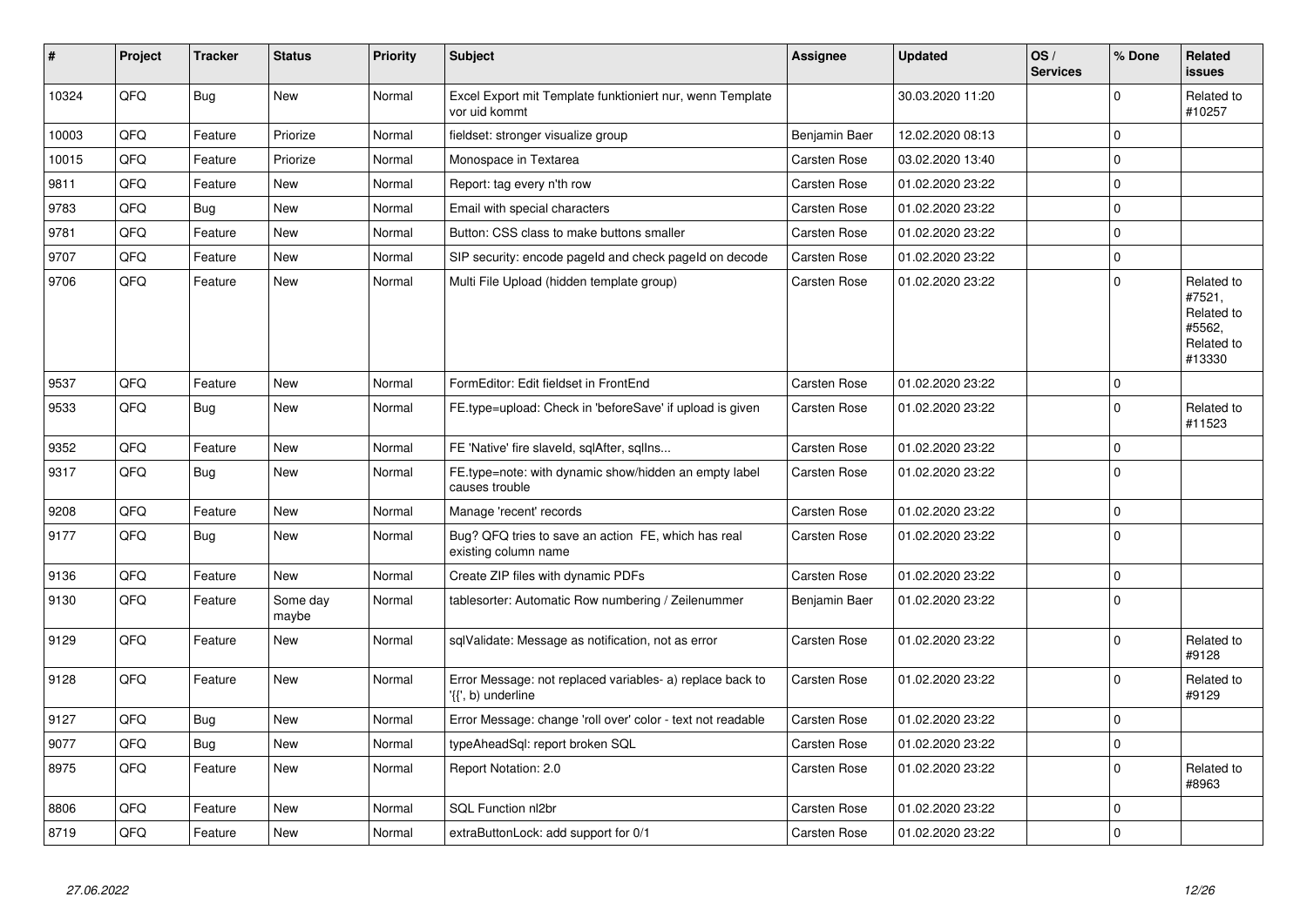| #    | Project | <b>Tracker</b> | <b>Status</b> | <b>Priority</b> | <b>Subject</b>                                                                                         | Assignee            | <b>Updated</b>   | OS/<br><b>Services</b> | % Done      | Related<br>issues         |
|------|---------|----------------|---------------|-----------------|--------------------------------------------------------------------------------------------------------|---------------------|------------------|------------------------|-------------|---------------------------|
| 8336 | QFQ     | Feature        | <b>New</b>    | Normal          | Form > modified > Close New: a) Optional disable popup, b)<br>custom text, c) mode on save: close stay | Carsten Rose        | 01.02.2020 23:22 |                        | O           | Related to<br>#8335       |
| 8089 | QFQ     | Feature        | <b>New</b>    | Normal          | Copy/Paste for FormElements                                                                            | Carsten Rose        | 01.02.2020 23:22 |                        | $\Omega$    |                           |
| 8049 | QFQ     | Bug            | <b>New</b>    | Normal          | FE.type=note, column 'value': text moves some pixel to top<br>after save                               | Carsten Rose        | 01.02.2020 23:22 |                        | $\Omega$    |                           |
| 7924 | QFQ     | Feature        | <b>New</b>    | Normal          | Radio/Checkbox with Tooltip                                                                            | Carsten Rose        | 01.02.2020 23:22 |                        | $\Omega$    |                           |
| 7812 | QFQ     | Feature        | New           | Normal          | FE 'Subrecord' - new option 'subrecordShowFilter',<br>'subrecordPaging'                                | Carsten Rose        | 01.02.2020 23:22 |                        | $\mathbf 0$ |                           |
| 7795 | QFQ     | Bug            | <b>New</b>    | Normal          | Readonly Form: Typeahead-Felder                                                                        | Carsten Rose        | 01.02.2020 23:22 |                        | $\mathbf 0$ |                           |
| 7730 | QFQ     | Feature        | Priorize      | Normal          | SELECT Box: title in between                                                                           | Benjamin Baer       | 01.02.2020 23:22 |                        | $\Omega$    |                           |
| 7685 | QFQ     | Bug            | New           | Normal          | Open FormElement from QFQ error message and save<br>modified record: error about missing {{formId:F}}  | Carsten Rose        | 01.02.2020 23:22 |                        | $\Omega$    |                           |
| 7547 | QFQ     | Bug            | <b>New</b>    | Normal          | Error Message in afterSave: wrong parameter column<br>reported                                         | Carsten Rose        | 01.02.2020 23:22 |                        | $\Omega$    |                           |
| 7524 | QFQ     | <b>Bug</b>     | New           | Normal          | QFQ throws a 'General Error' if 'fileadmin/protected/log/' is<br>not writeable                         | <b>Carsten Rose</b> | 01.02.2020 23:22 |                        | $\Omega$    |                           |
| 7520 | QFQ     | Feature        | <b>New</b>    | Normal          | QR Code:  AS _qr ( AS _link)                                                                           | Carsten Rose        | 01.02.2020 23:22 |                        | $\mathbf 0$ |                           |
| 7519 | QFQ     | Feature        | New           | Normal          | Select: Multi                                                                                          | Carsten Rose        | 01.02.2020 23:22 |                        | $\mathbf 0$ |                           |
| 7513 | QFQ     | <b>Bug</b>     | <b>New</b>    | Normal          | Radios not correct aligned                                                                             | Carsten Rose        | 01.02.2020 23:22 |                        | $\Omega$    |                           |
| 7512 | QFQ     | <b>Bug</b>     | <b>New</b>    | Normal          | FE: inputType=number >> 'pattern' is not respected                                                     | Carsten Rose        | 01.02.2020 23:22 |                        | $\mathbf 0$ |                           |
| 7109 | QFQ     | Feature        | New           | Normal          | Dynamic Updates: row/element hide                                                                      | Carsten Rose        | 01.02.2020 23:22 |                        | $\Omega$    | Has<br>duplicate<br>#4081 |
| 7002 | QFQ     | Bug            | New           | Normal          | Dynamic Update: row does not disappear / appear                                                        | Carsten Rose        | 01.02.2020 23:22 |                        | 0           |                           |
| 6250 | QFQ     | Feature        | In Progress   | Normal          | Enhance layout: a) Subrecord, b) Subrecord-Title                                                       | Carsten Rose        | 01.02.2020 23:22 |                        | $\Omega$    | Related to<br>#5391       |
| 4082 | QFQ     | Feature        | <b>New</b>    | Normal          | Dynamic Update: modeSql - useful default                                                               | Carsten Rose        | 01.02.2020 23:22 |                        | $\Omega$    |                           |
| 9602 | QFQ     | Feature        | New           | Normal          | Form definition as JSON                                                                                | Carsten Rose        | 01.02.2020 23:21 |                        | $\Omega$    | Related to<br>#9600       |
| 7683 | QFQ     | Feature        | New           | Normal          | Special column names in '{{ SELECT  AS _link }}' should<br>be detected                                 | Carsten Rose        | 01.02.2020 23:21 |                        | $\mathbf 0$ |                           |
| 7681 | QFQ     | Feature        | New           | Normal          | Optional switch off 'check for modified record'                                                        | Carsten Rose        | 01.02.2020 23:21 |                        | $\mathbf 0$ |                           |
| 7574 | QFQ     | Bug            | New           | Normal          | Substitute error: form element not reported / dont parse<br>Form.note                                  | Carsten Rose        | 01.02.2020 23:21 |                        | $\mathbf 0$ |                           |
| 7521 | QFQ     | Feature        | New           | Normal          | TemplateGroup: fe.type=upload                                                                          | Carsten Rose        | 01.02.2020 23:21 |                        | $\mathbf 0$ | Related to<br>#9706       |
| 7481 | QFQ     | Feature        | New           | Normal          | Detect 'BaseUrl' automatically                                                                         | Carsten Rose        | 01.02.2020 23:21 |                        | $\mathbf 0$ |                           |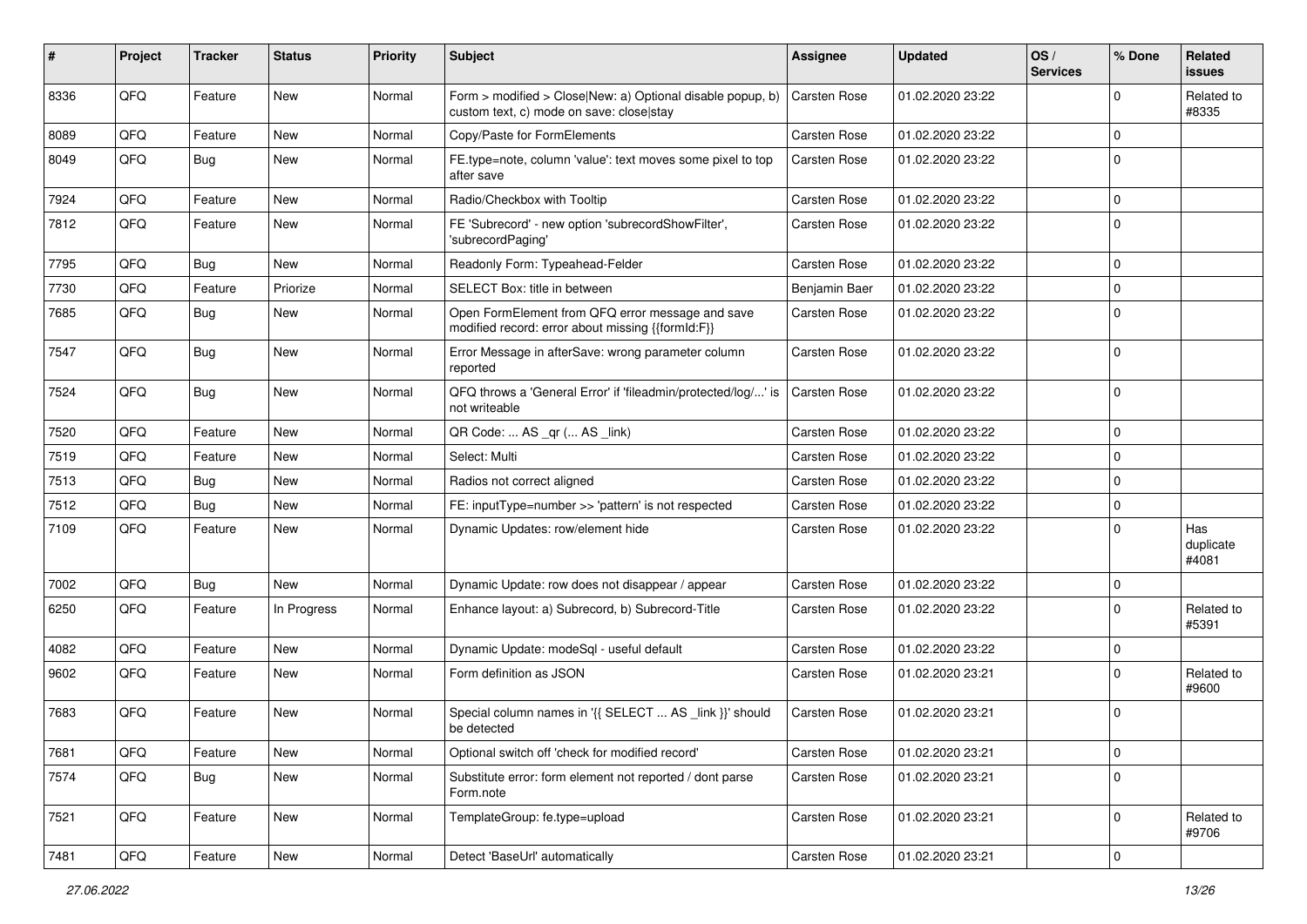| ∦    | Project | <b>Tracker</b> | <b>Status</b>     | <b>Priority</b> | Subject                                                                                                                    | Assignee            | <b>Updated</b>   | OS/<br><b>Services</b> | % Done      | Related<br>issues                           |
|------|---------|----------------|-------------------|-----------------|----------------------------------------------------------------------------------------------------------------------------|---------------------|------------------|------------------------|-------------|---------------------------------------------|
| 7342 | QFQ     | Feature        | New               | Normal          | add content $=$ hide this                                                                                                  | Carsten Rose        | 01.02.2020 23:21 |                        | $\Omega$    |                                             |
| 7280 | QFQ     | Feature        | New               | Normal          | recently used table                                                                                                        | Carsten Rose        | 01.02.2020 23:21 |                        | $\mathbf 0$ |                                             |
| 7261 | QFQ     | Bug            | New               | Normal          | Report pathFilename for user without path, only the filename                                                               | Carsten Rose        | 01.02.2020 23:21 |                        | $\Omega$    |                                             |
| 7239 | QFQ     | Feature        | New               | Normal          | TinyMCE: html tag whitelist                                                                                                | Carsten Rose        | 01.02.2020 23:21 |                        | $\Omega$    | Related to<br>#14320                        |
| 7219 | QFQ     | Bug            | New               | Normal          | typeSheadSql / typeAheadSqlPrefetch: change to curly<br>braces                                                             | Carsten Rose        | 01.02.2020 23:21 |                        | 0           |                                             |
| 7175 | QFQ     | Feature        | New               | Normal          | Upload: md5 hash as filename                                                                                               | Carsten Rose        | 01.02.2020 23:21 |                        | $\Omega$    |                                             |
| 7119 | QFQ     | Feature        | <b>New</b>        | Normal          | Upload: scaleDownWidth, scaleDownHeight                                                                                    | Carsten Rose        | 01.02.2020 23:21 |                        | $\Omega$    |                                             |
| 7102 | QFQ     | Feature        | New               | Normal          | Comment sign in report: '#' and '--'                                                                                       | Carsten Rose        | 01.02.2020 23:21 |                        | $\mathbf 0$ |                                             |
| 7099 | QFQ     | Feature        | New               | Normal          | Redesign FormEditor                                                                                                        | Carsten Rose        | 01.02.2020 23:21 |                        | $\Omega$    |                                             |
| 7014 | QFQ     | Bug            | New               | Normal          | Sending invalid emails succeeds when<br>debug.redirectAllMailTo is set                                                     | Carsten Rose        | 01.02.2020 23:21 |                        | $\Omega$    |                                             |
| 6972 | QFQ     | Feature        | Some day<br>maybe | Normal          | Fabric Clipboard / cross browser tab                                                                                       | Benjamin Baer       | 01.02.2020 23:21 |                        | $\Omega$    |                                             |
| 6970 | QFQ     | Feature        | Some day<br>maybe | Normal          | tablesorter: default fuer 'sortReset' aendern von 'Ctrl' zu 'Alt'                                                          | Benjamin Baer       | 01.02.2020 23:21 |                        | $\Omega$    |                                             |
| 6912 | QFQ     | Bug            | New               | Normal          | error Message Var 'deadline' already set in SIP - in Form<br>with FE.value={{deadline:R:::{{deadlinePeriod:Y}}}}           | Carsten Rose        | 01.02.2020 23:21 |                        | $\mathbf 0$ |                                             |
| 6855 | QFQ     | Feature        | New               | Normal          | With {{feUser:U}}!={{feUser:T}}: Save / Delete: only possible<br>with {{feUserSave:U}}='yes' and '{{feUserDelete:U}}='yes' | <b>Carsten Rose</b> | 01.02.2020 23:21 |                        | 0           |                                             |
| 6765 | QFQ     | Feature        | New               | Normal          | Moeglichkeit via QFQ eigene Logs zu schreiben                                                                              | Carsten Rose        | 01.02.2020 23:21 |                        | $\mathbf 0$ |                                             |
| 6677 | QFQ     | Bug            | New               | Normal          | Error message FE Action Element: no/wrong FE reference<br>who cause the problem.                                           | <b>Carsten Rose</b> | 01.02.2020 23:21 |                        | $\Omega$    |                                             |
| 6594 | QFQ     | Feature        | New               | Normal          | Excel: on download, check if there is a valid sip                                                                          | Carsten Rose        | 01.02.2020 23:21 |                        | $\Omega$    |                                             |
| 6483 | QFQ     | Bug            | <b>New</b>        | Normal          | R Store funktioniert nicht bei 'Report Notation' im FE                                                                     | Carsten Rose        | 01.02.2020 23:21 |                        | $\mathbf 0$ |                                             |
| 6462 | QFQ     | Bug            | New               | Normal          | File Upload: Nutzlose Fehlermeldung wenn Datei zu gross                                                                    | Carsten Rose        | 01.02.2020 23:21 |                        | $\Omega$    | Related to<br>#6139                         |
| 6437 | QFQ     | Feature        | New               | Normal          | Neuer Mode Button bei FormElementen                                                                                        | <b>Carsten Rose</b> | 01.02.2020 23:21 |                        | $\Omega$    | Related to<br>#9668,<br>Blocked by<br>#9678 |
| 6292 | QFQ     | Feature        | New               | Normal          | Download: File speichern mit Hash aber original Filename in<br>der Datenbank vermerken fuer Downloads                      | Carsten Rose        | 01.02.2020 23:21 |                        | $\mathbf 0$ |                                             |
| 6289 | QFQ     | Feature        | New               | Normal          | Form: Log                                                                                                                  | Carsten Rose        | 01.02.2020 23:21 |                        | $\mathbf 0$ |                                             |
| 5576 | QFQ     | <b>Bug</b>     | New               | Normal          | Using MySQL 'DROP' requires privilege - wich is not really<br>necessary.                                                   | Carsten Rose        | 01.02.2020 23:21 |                        | 0           |                                             |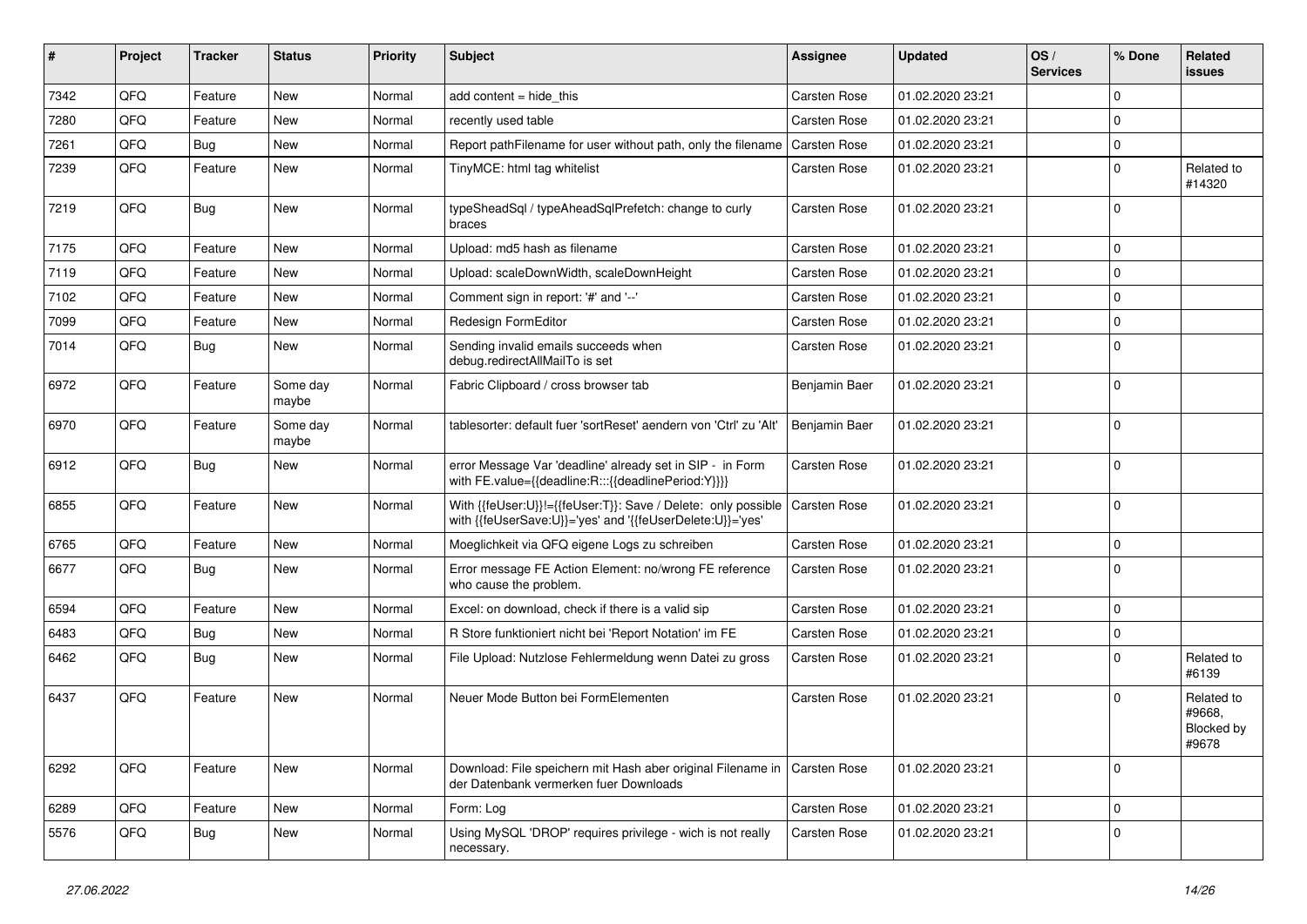| $\sharp$ | Project | <b>Tracker</b> | <b>Status</b>     | <b>Priority</b> | Subject                                                                                                                                                       | <b>Assignee</b> | <b>Updated</b>   | OS/<br><b>Services</b> | % Done      | Related<br><b>issues</b>                       |
|----------|---------|----------------|-------------------|-----------------|---------------------------------------------------------------------------------------------------------------------------------------------------------------|-----------------|------------------|------------------------|-------------|------------------------------------------------|
| 5131     | QFQ     | Feature        | <b>New</b>        | Normal          | Activate Spin Gear ('wait/busy' indicator) via LINK attribute                                                                                                 | Carsten Rose    | 01.02.2020 23:21 |                        | $\mathbf 0$ |                                                |
| 4250     | QFQ     | Feature        | New               | Normal          | AutoCron in QFQ via PHP                                                                                                                                       | Carsten Rose    | 01.02.2020 23:21 |                        | $\Omega$    | Related to<br>#3292,<br>Related to<br>#3291    |
| 3547     | QFQ     | Bug            | <b>New</b>        | Normal          | FE of type 'note' causes writing of empty fields.                                                                                                             | Carsten Rose    | 01.02.2020 23:21 |                        | $\mathbf 0$ |                                                |
| 3504     | QFQ     | Feature        | <b>New</b>        | Normal          | Logging: welche Action FEs werden wann wie ausgefuehrt                                                                                                        | Carsten Rose    | 01.02.2020 23:21 |                        | $\mathbf 0$ | Related to<br>#5458,<br>Related to<br>#4092    |
| 5892     | QFQ     | Feature        | Some day<br>maybe | Normal          | QFQ should use T3 API to manipulate FE GROUP<br>membership                                                                                                    |                 | 01.02.2020 23:20 |                        | $\Omega$    |                                                |
| 5480     | QFQ     | Feature        | Some day<br>maybe | Normal          | QFQ: Dokumentation mit Screenshots versehen                                                                                                                   | Carsten Rose    | 01.02.2020 23:20 |                        | $\Omega$    | Related to<br>#9879                            |
| 5452     | QFQ     | Feature        | Some day<br>maybe | Normal          | Thumbnails from PDF: bad quality                                                                                                                              |                 | 01.02.2020 23:20 |                        | $\mathbf 0$ |                                                |
| 4771     | QFQ     | Bug            | Some day<br>maybe | Normal          | qfq: select-down-values empty after save (edit-form for<br>program administrators)                                                                            | Carsten Rose    | 01.02.2020 23:20 |                        | $\mathbf 0$ | Related to<br>#4549, Has<br>duplicate<br>#4282 |
| 4719     | QFQ     | Feature        | Some day<br>maybe | Normal          | Custom Message in Client in case of 'Browser tab close,<br>modification will be lost'                                                                         |                 | 01.02.2020 23:20 |                        | $\mathbf 0$ |                                                |
| 4659     | QFQ     | Bug            | Some day<br>maybe | Normal          | infoButtonExtra                                                                                                                                               | Carsten Rose    | 01.02.2020 23:20 |                        | $\Omega$    |                                                |
| 4650     | QFQ     | Feature        | Some day<br>maybe | Normal          | Convert html to doc/rtf                                                                                                                                       | Carsten Rose    | 01.02.2020 23:20 |                        | $\Omega$    | Related to<br>#10704                           |
| 4640     | QFQ     | Feature        | Some day<br>maybe | Normal          | Rename System Forms                                                                                                                                           |                 | 01.02.2020 23:20 |                        | $\mathbf 0$ |                                                |
| 4627     | QFQ     | Feature        | Some day<br>maybe | Normal          | dbupdate: all tables - check 'create', 'modified' if it is possible<br>to change to default 'CURRENT_TIMESTAMP' and modified<br>'ON UPDATE CURRENT_TIMESTAMP' |                 | 01.02.2020 23:20 |                        | 0           |                                                |
| 4626     | QFQ     | Feature        | Some day<br>maybe | Normal          | Mobile View: 'classBody=qfq-form-right' makes no sense                                                                                                        |                 | 01.02.2020 23:20 |                        | 0           |                                                |
| 4551     | QFQ     | Feature        | Some day<br>maybe | Normal          | Set 'pills' via dynamicUpdate to show/hide/disabled                                                                                                           |                 | 01.02.2020 23:20 |                        | 0           | Related to<br>#3752                            |
| 4549     | QFG     | Bug            | Some day<br>maybe | Normal          | TemplateGroups: FE.type SELECT loose selected value<br>after save                                                                                             | Carsten Rose    | 01.02.2020 23:20 |                        | $\mathbf 0$ | Related to<br>#4548,<br>Related to<br>#4771    |
| 4546     | QFQ     | <b>Bug</b>     | Some day<br>maybe | Normal          | NH: SIP storage is destroyed                                                                                                                                  |                 | 01.02.2020 23:20 |                        | 0           |                                                |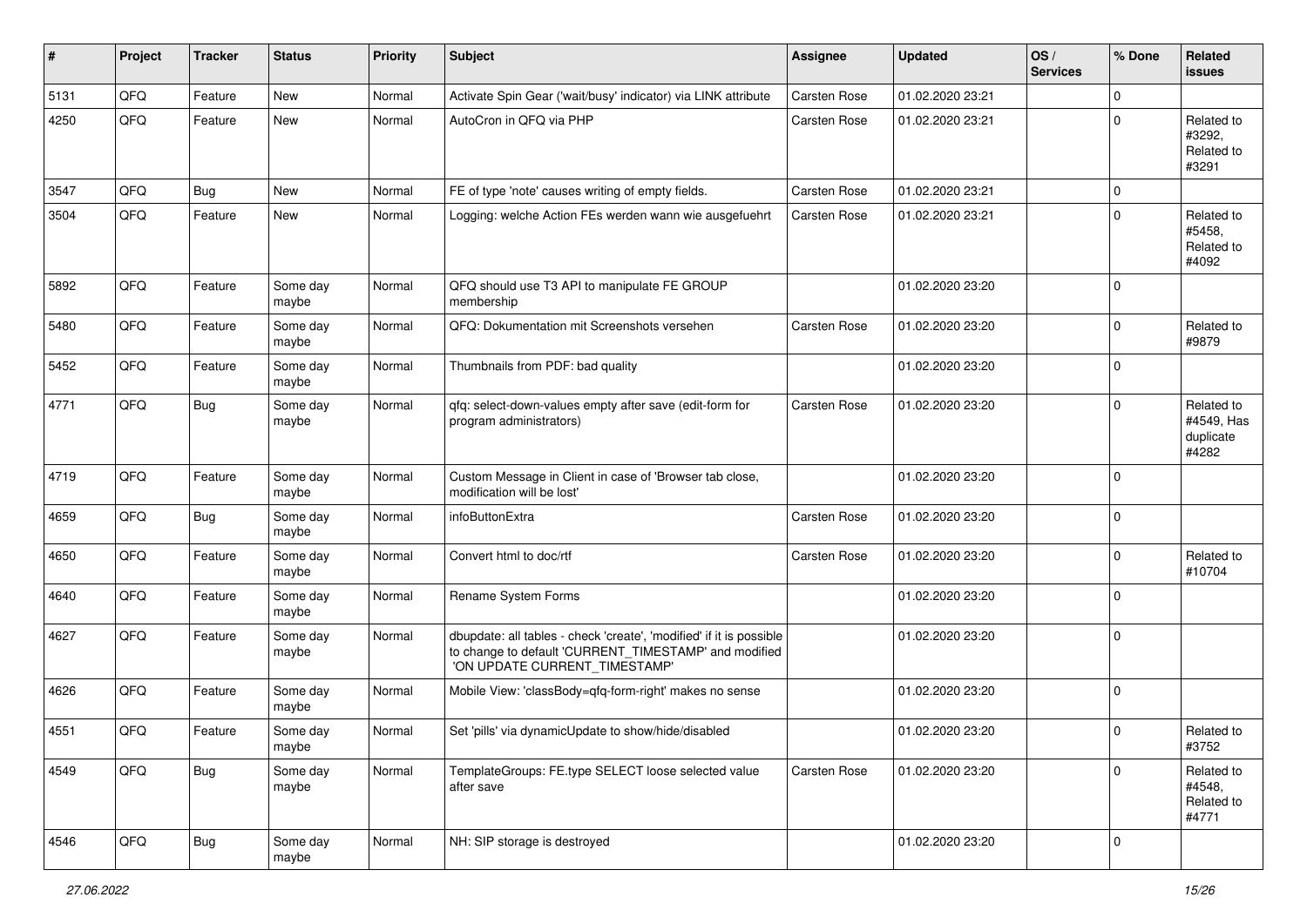| #    | Project | <b>Tracker</b> | <b>Status</b>     | <b>Priority</b> | Subject                                                                                         | Assignee            | <b>Updated</b>   | OS/<br><b>Services</b> | % Done      | Related<br>issues                           |
|------|---------|----------------|-------------------|-----------------|-------------------------------------------------------------------------------------------------|---------------------|------------------|------------------------|-------------|---------------------------------------------|
| 4536 | QFQ     | Feature        | Some day<br>maybe | Normal          | FE upload: problem with delete if mutliple uploads an<br>FE.name="                              |                     | 01.02.2020 23:20 |                        | $\Omega$    |                                             |
| 4446 | QFQ     | Feature        | Some day<br>maybe | Normal          | New FE get same feldContainerId as last modifed FE                                              |                     | 01.02.2020 23:20 |                        | 0           |                                             |
| 4443 | QFQ     | Feature        | Some day<br>maybe | Normal          | Form: multiple secondary tables                                                                 |                     | 01.02.2020 23:20 |                        | $\Omega$    |                                             |
| 4365 | QFQ     | Feature        | Some day<br>maybe | Normal          | Multi Language: new way of config                                                               | Carsten Rose        | 01.02.2020 23:20 |                        | 0           |                                             |
| 4343 | QFQ     | Feature        | Some day<br>maybe | Normal          | Link: Classifier to add 'attributes'                                                            | Carsten Rose        | 01.02.2020 23:20 |                        | $\Omega$    | Related to<br>#14077                        |
| 7402 | QFQ     | Bug            | Some day<br>maybe | Normal          | thumbnail cache: outdated picture when permission denied<br>and permission resolved.            |                     | 01.02.2020 23:20 |                        | $\Omega$    |                                             |
| 7101 | QFQ     | Bug            | Some day<br>maybe | Normal          | 'form' in SIP and 'report' - breaks                                                             |                     | 01.02.2020 23:20 |                        | $\Omega$    |                                             |
| 5851 | QFQ     | Feature        | Some day<br>maybe | Normal          | Queue System implementieren: MQTT, RabbitMQ                                                     |                     | 01.02.2020 23:20 |                        | $\Omega$    | Related to<br>#5715                         |
| 5850 | QFQ     | Feature        | Some day<br>maybe | Normal          | Deployment: In QFQ Doc best practice fuer zeitgemaesses<br>Deployment beschreiben               |                     | 01.02.2020 23:20 |                        | $\mathbf 0$ |                                             |
| 5665 | QFQ     | Feature        | Some day<br>maybe | Normal          | Versuch das '{{!' nicht mehr noetig ist.                                                        | Carsten Rose        | 01.02.2020 23:20 |                        | 0           | Related to<br>#7432,<br>Related to<br>#7434 |
| 5455 | QFQ     | Feature        | Some day<br>maybe | Normal          | Mail Redirects grld abhaengig                                                                   |                     | 01.02.2020 23:20 |                        | $\Omega$    |                                             |
| 5428 | QFQ     | Feature        | Some day<br>maybe | Normal          | secure thumbnail: late render on access.                                                        | Carsten Rose        | 01.02.2020 23:20 |                        | $\Omega$    |                                             |
| 5342 | QFQ     | Feature        | Some day<br>maybe | Normal          | link - with HTML Attributes                                                                     |                     | 01.02.2020 23:20 |                        | $\Omega$    | Related to<br>#14077                        |
| 5024 | QFQ     | Feature        | Some day<br>maybe | Normal          | Fabric: Generate PDF with edits                                                                 | Benjamin Baer       | 01.02.2020 23:20 |                        | $\Omega$    | Related to<br>#10704                        |
| 4816 | QFQ     | Feature        | Some day<br>maybe | Normal          | Templates for QFQ Reports (Tables, Radios, )                                                    |                     | 01.02.2020 23:20 |                        | $\Omega$    |                                             |
| 4757 | QFQ     | Feature        | Some day<br>maybe | Normal          | Test subrecord: download links ok? Links ok?                                                    | Carsten Rose        | 01.02.2020 23:20 |                        | $\Omega$    |                                             |
| 4652 | QFQ     | Feature        | Some day<br>maybe | Normal          | UZH CD: Weiterleitung auf benutzerdefinierte 403/404 Seite                                      | <b>Carsten Rose</b> | 01.02.2020 23:20 |                        | $\mathbf 0$ |                                             |
| 4651 | QFQ     | Bug            | Some day<br>maybe | Normal          | 'Loading document" Modal wird angezeigt bei uzhcd type=2<br>Ansicht                             | Carsten Rose        | 01.02.2020 23:20 |                        | $\mathbf 0$ |                                             |
| 4454 | QFQ     | <b>Bug</b>     | Some day<br>maybe | Normal          | Required Elements: multiple elements in a row - whole row<br>marked if only one input is empty. | Benjamin Baer       | 01.02.2020 23:20 |                        | $\mathbf 0$ |                                             |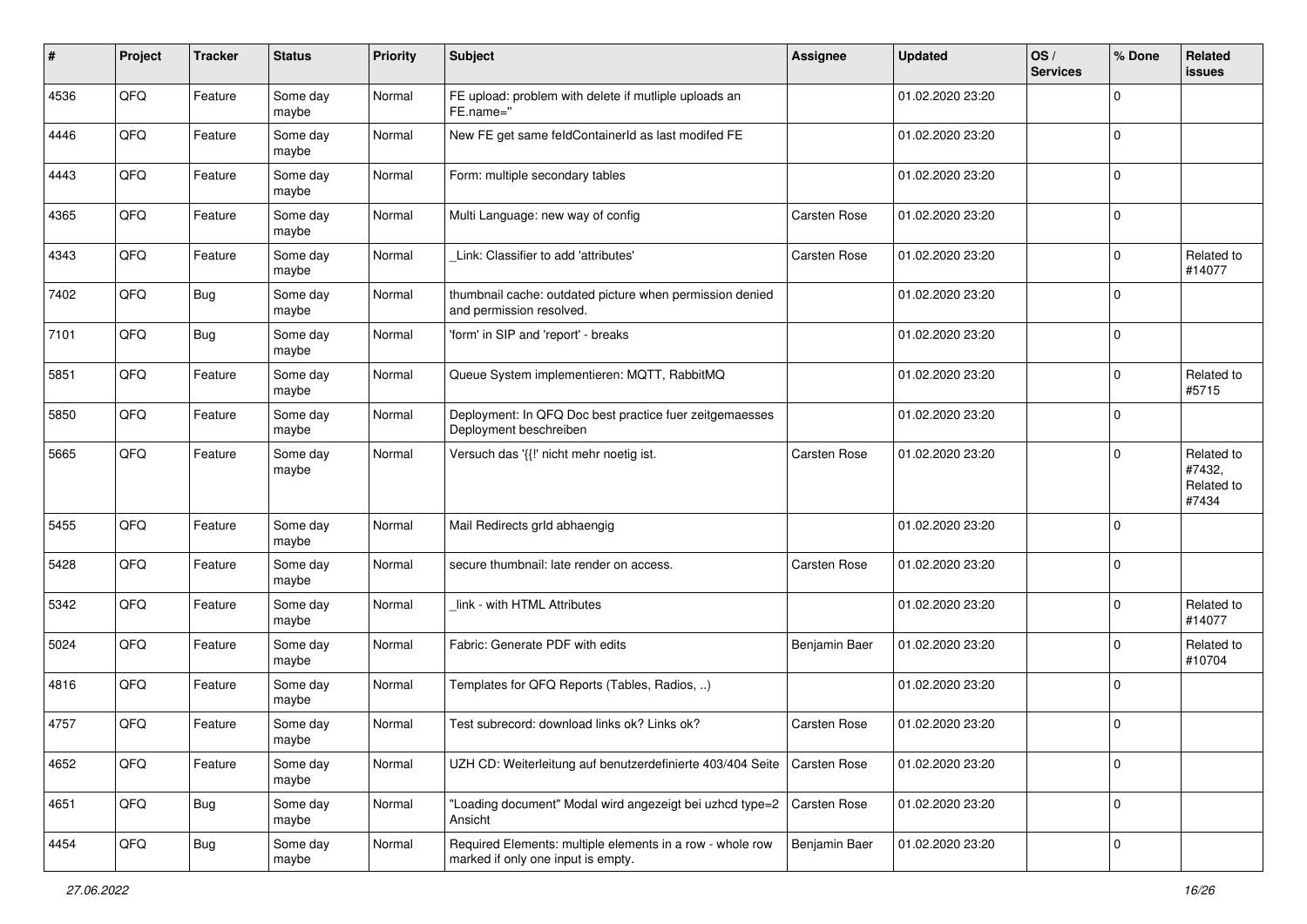| ∦    | Project | <b>Tracker</b> | <b>Status</b>     | <b>Priority</b> | Subject                                                                                                                                                  | <b>Assignee</b> | <b>Updated</b>   | OS/<br><b>Services</b> | % Done      | <b>Related</b><br><b>issues</b>             |
|------|---------|----------------|-------------------|-----------------|----------------------------------------------------------------------------------------------------------------------------------------------------------|-----------------|------------------|------------------------|-------------|---------------------------------------------|
| 4439 | QFQ     | Feature        | Some day<br>maybe | Normal          | Log: report all actions fired by an FE Element, incl. the<br>original directive (slaveld, sqllnsert, )                                                   |                 | 01.02.2020 23:20 |                        | $\Omega$    | Related to<br>#4432,<br>Related to<br>#5458 |
| 4435 | QFQ     | Feature        | Some day<br>maybe | Normal          | Report: striptags - specify allowed tags                                                                                                                 |                 | 01.02.2020 23:20 |                        | $\Omega$    |                                             |
| 4433 | QFQ     | Feature        | Some day<br>maybe | Normal          | Log when SIP will be destroyed by QFQ for any (security)<br>reason                                                                                       |                 | 01.02.2020 23:20 |                        | $\mathbf 0$ | Related to<br>#4432,<br>Related to<br>#5458 |
| 4398 | QFQ     | <b>Bug</b>     | Some day<br>maybe | Normal          | Typeahead: mouse click in a prefilled input opens a single<br>item dropdown with the current value - click on it seems to<br>set the value, not the key. | Benjamin Baer   | 01.02.2020 23:20 |                        | $\Omega$    | Related to<br>#4457                         |
| 4330 | QFQ     | Feature        | Some day<br>maybe | Normal          | Error Message: report missing {{ / }} in sqlUpdate, sqlInsert,<br>sqlDelete, sqlAfter, sqlBefore in FE action elements.                                  | Carsten Rose    | 01.02.2020 23:20 |                        | $\Omega$    |                                             |
| 4328 | QFQ     | <b>Bug</b>     | Some day<br>maybe | Normal          | Error Message: Show FE name/number on problems in FE                                                                                                     | Carsten Rose    | 01.02.2020 23:20 |                        | $\mathbf 0$ |                                             |
| 1234 | QFQ     | Feature        | Some day<br>maybe | Normal          | QF: Record numbering: Im Grid soll in Spalte 1 optional die<br>laufende Nummer der Records angezeigt werden.                                             |                 | 01.02.2020 23:20 |                        | $\mathbf 0$ |                                             |
| 955  | QFQ     | Feature        | Some day<br>maybe | Normal          | QF: Notizen vor/nach dem Form                                                                                                                            |                 | 01.02.2020 23:20 |                        | $\mathbf 0$ |                                             |
| 8056 | QFQ     | Feature        | Some day<br>maybe | Normal          | Termin Organisation (Reservation)                                                                                                                        |                 | 01.02.2020 23:19 |                        | $\Omega$    | Related to<br>#8658                         |
| 7921 | QFQ     | Feature        | Some day<br>maybe | Normal          | Rest API Export: URL kuerzer machen                                                                                                                      |                 | 01.02.2020 23:19 |                        | $\mathbf 0$ |                                             |
| 7281 | QFQ     | <b>Bug</b>     | Some day<br>maybe | Normal          | Subrecords: on large screen separator line too short                                                                                                     |                 | 01.02.2020 23:19 |                        | $\mathbf 0$ |                                             |
| 7100 | QFQ     | Feature        | Some day<br>maybe | Normal          | Download: log access, max downloads, time limit                                                                                                          |                 | 01.02.2020 23:19 |                        | $\mathbf 0$ |                                             |
| 6704 | QFQ     | Feature        | Some day<br>maybe | Normal          | Upload Mode: Bilder in Notizen rechts sollen aktuellen<br>Upload repräsentieren.                                                                         |                 | 01.02.2020 23:19 |                        | $\mathbf 0$ | Related to<br>#3264                         |
| 6084 | QFQ     | Feature        | Some day<br>maybe | Normal          | New escape type: 'D' - convert date                                                                                                                      |                 | 01.02.2020 23:19 |                        | $\mathbf 0$ |                                             |
| 5991 | QFQ     | Bug            | Some day<br>maybe | Normal          | URLs with ' ' or long parameter are problematic                                                                                                          | Carsten Rose    | 01.02.2020 23:19 |                        | $\mathbf 0$ |                                             |
| 5983 | QFQ     | Feature        | Some day<br>maybe | Normal          | Form Submit (save & update): normalize date/-time FE                                                                                                     | Carsten Rose    | 01.02.2020 23:19 |                        | $\mathbf 0$ |                                             |
| 5923 | QFQ     | Feature        | Some day<br>maybe | Normal          | fillStoreSystemBySqlLate                                                                                                                                 |                 | 01.02.2020 23:19 |                        | $\mathbf 0$ |                                             |
| 5895 | QFQ     | Feature        | Some day<br>maybe | Normal          | Tutorial: List of all QFQ Features                                                                                                                       |                 | 01.02.2020 23:19 |                        | $\mathbf 0$ |                                             |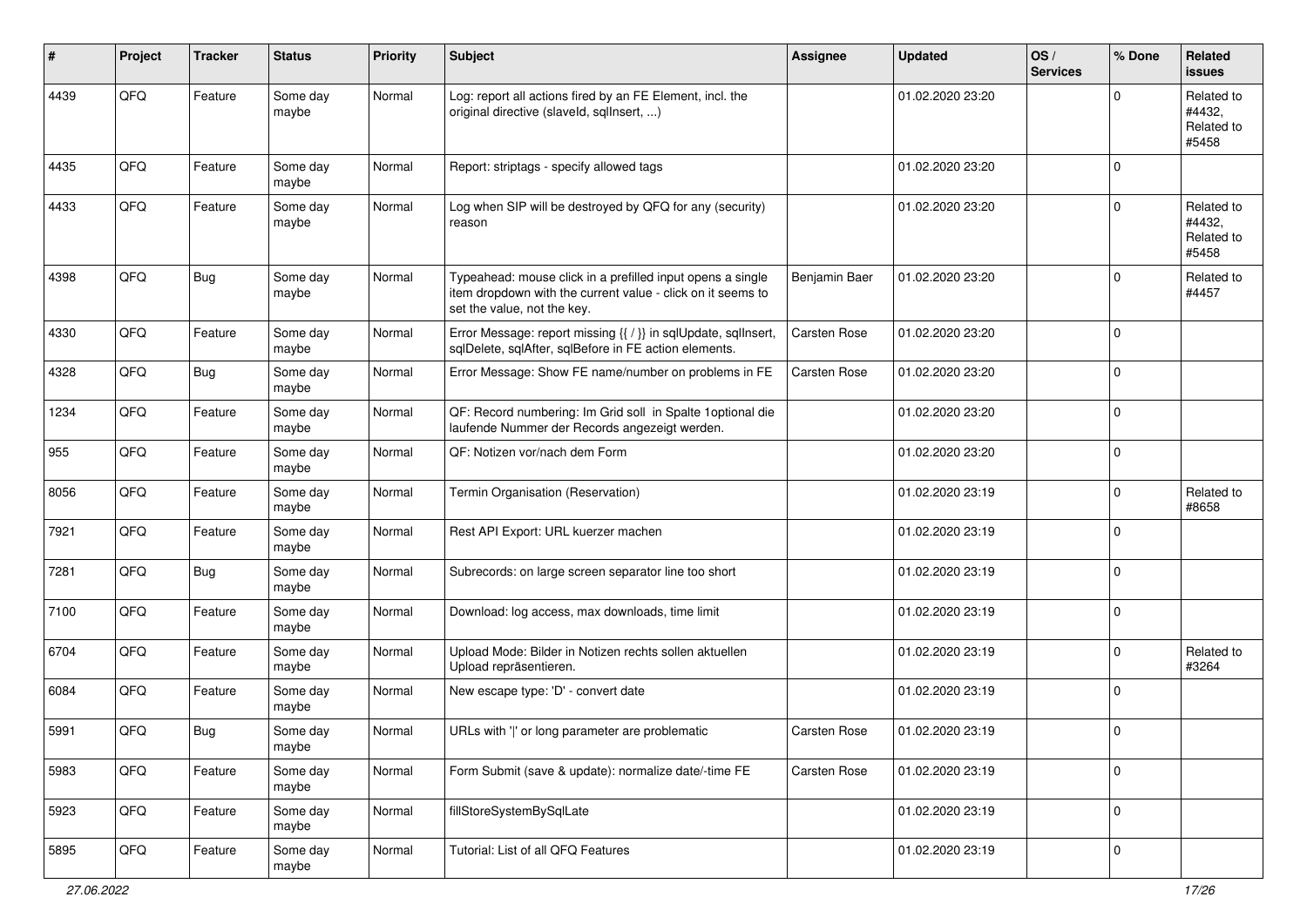| $\#$ | Project | <b>Tracker</b> | <b>Status</b>     | <b>Priority</b> | <b>Subject</b>                                                                                                       | <b>Assignee</b>     | <b>Updated</b>   | OS/<br><b>Services</b> | % Done      | Related<br><b>issues</b> |
|------|---------|----------------|-------------------|-----------------|----------------------------------------------------------------------------------------------------------------------|---------------------|------------------|------------------------|-------------|--------------------------|
| 5893 | QFQ     | Feature        | Some day<br>maybe | Normal          | Edit on double-click                                                                                                 |                     | 01.02.2020 23:19 |                        | $\Omega$    | Related to<br>#5894      |
| 5877 | QFQ     | <b>Bug</b>     | Some day<br>maybe | Normal          | FE.type=note:bsColumn strange behaviour                                                                              |                     | 01.02.2020 23:19 |                        | $\mathbf 0$ |                          |
| 5852 | QFQ     | Feature        | Some day<br>maybe | Normal          | Logging: mail.log / sql.log - im FE anzeigen und via AJAX<br>aktualisieren                                           | Carsten Rose        | 01.02.2020 23:19 |                        | $\Omega$    | Related to<br>#5885      |
| 5805 | QFQ     | Feature        | Some day<br>maybe | Normal          | TypeAHead SQL value instead of key stored                                                                            |                     | 01.02.2020 23:19 |                        | $\Omega$    | Related to<br>#5444      |
| 5768 | QFQ     | Bug            | Some day<br>maybe | Normal          | '{{pageLanguage:T}}' missing if QFQ is called via api                                                                | Carsten Rose        | 01.02.2020 23:19 |                        | $\mathbf 0$ |                          |
| 5706 | QFQ     | <b>Bug</b>     | Some day<br>maybe | Normal          | upload: fileDestination needs to be sanatized                                                                        | Carsten Rose        | 01.02.2020 23:19 |                        | $\Omega$    |                          |
| 5579 | QFQ     | Feature        | Some day<br>maybe | Normal          | Enhance Doc / Presentation: variable type 'link column type'                                                         | <b>Carsten Rose</b> | 01.02.2020 23:19 |                        | $\Omega$    |                          |
| 5557 | QFQ     | <b>Bug</b>     | Some day<br>maybe | Normal          | Form load: STORE RECORD filled, but should be empty                                                                  | Carsten Rose        | 01.02.2020 23:19 |                        | $\Omega$    |                          |
| 5389 | QFQ     | Feature        | Some day<br>maybe | Normal          | QFQ Design: Multline label / note                                                                                    | Benjamin Baer       | 01.02.2020 23:19 |                        | $\Omega$    |                          |
| 5132 | QFQ     | Feature        | Some day<br>maybe | Normal          | Error Message sendmail missing attachment: more details                                                              | Carsten Rose        | 01.02.2020 23:19 |                        | $\mathbf 0$ |                          |
| 5021 | QFQ     | Bug            | Some day<br>maybe | Normal          | FE.typ=extra - during save displays error 'datum2' already<br>filled in STORE SIP - the value is stored nevertheless | Carsten Rose        | 01.02.2020 23:19 |                        | $\Omega$    | Related to<br>#3875      |
| 4872 | QFQ     | Feature        | Some day<br>maybe | Normal          | Fields of Typo3 page available in STORE_TYPO3                                                                        | Carsten Rose        | 01.02.2020 23:19 |                        | $\Omega$    |                          |
| 4869 | QFQ     | Feature        | Some day<br>maybe | Normal          | Dynamic Update (show, hide, readonly?, required?) for<br><b>Template Group Elements</b>                              | Carsten Rose        | 01.02.2020 23:19 |                        | $\mathbf 0$ | Related to<br>#4865      |
| 4606 | QFQ     | Feature        | Some day<br>maybe | Normal          | link: qualifier to render bootstrap button                                                                           | Carsten Rose        | 01.02.2020 23:19 |                        | $\mathbf 0$ |                          |
| 4583 | QFQ     | <b>Bug</b>     | Some day<br>maybe | Normal          | Dynamic Update bei TypeAhead Feldern                                                                                 | Carsten Rose        | 01.02.2020 23:19 |                        | $\Omega$    |                          |
| 4528 | QFQ     | Bug            | Some day<br>maybe | Normal          | extraButtonLock mit SQLAhead Bug                                                                                     | Carsten Rose        | 01.02.2020 23:19 |                        | $\Omega$    |                          |
| 4092 | QFQ     | <b>Bug</b>     | Some day<br>maybe | Normal          | 1) Logging verbessern wann welches FE warum<br>ausgefuehrt wird, 2) Documentation: Best Practice Template<br>Group   | Carsten Rose        | 01.02.2020 23:19 |                        | $\Omega$    | Related to<br>#3504      |
| 9968 | QFQ     | Feature        | Priorize          | Normal          | Tooltip in Links for Developer                                                                                       | Carsten Rose        | 01.02.2020 23:17 |                        | 0           |                          |
| 8277 | QFQ     | Feature        | Priorize          | Normal          | fe.parameter.default=                                                                                                | <b>Carsten Rose</b> | 01.02.2020 23:17 |                        | $\Omega$    | Related to<br>#8113      |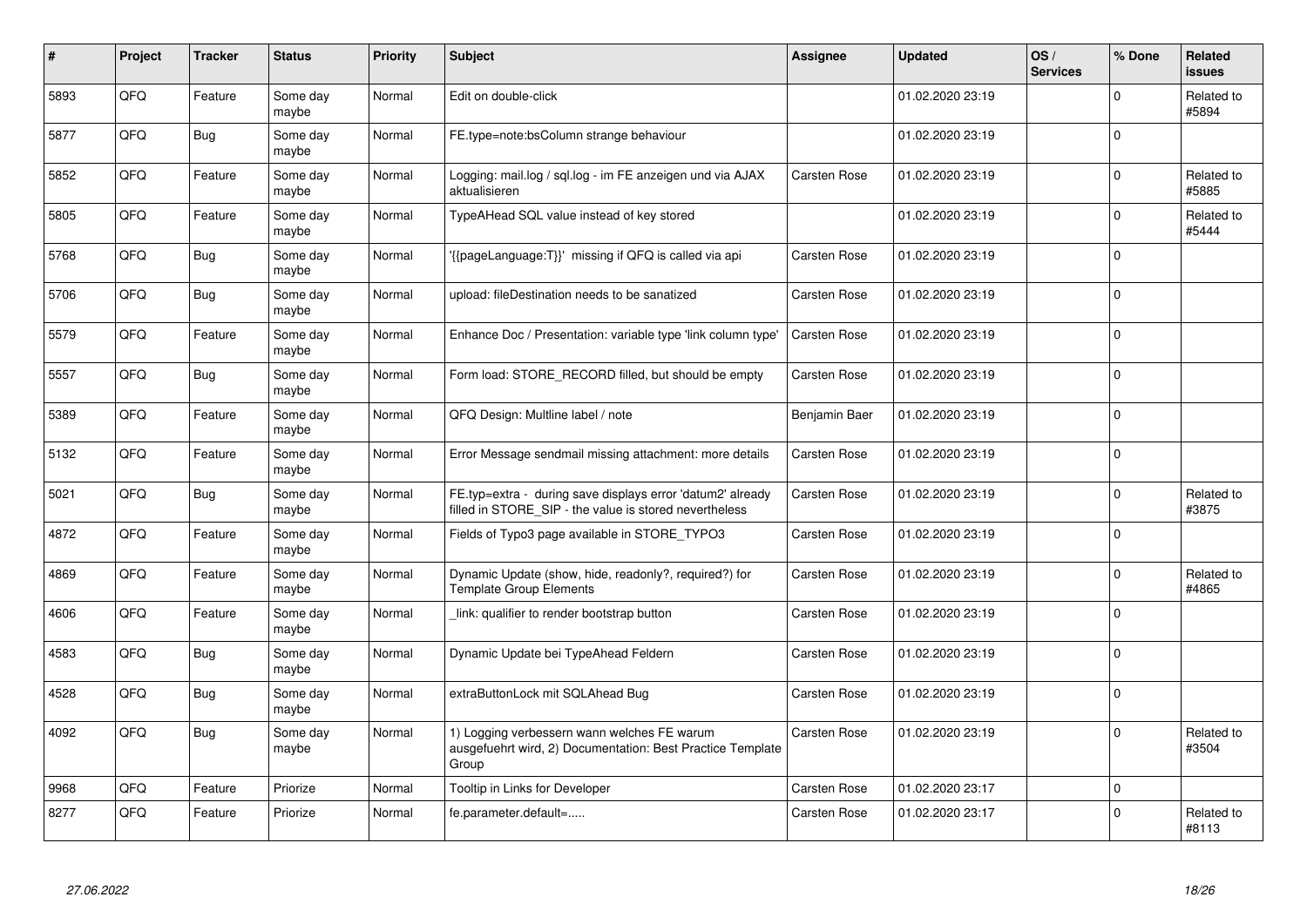| ∦     | Project | <b>Tracker</b> | <b>Status</b>     | <b>Priority</b> | <b>Subject</b>                                                                                    | Assignee            | <b>Updated</b>   | OS/<br><b>Services</b> | % Done      | Related<br>issues   |
|-------|---------|----------------|-------------------|-----------------|---------------------------------------------------------------------------------------------------|---------------------|------------------|------------------------|-------------|---------------------|
| 9928  | QFQ     | Feature        | Priorize          | Normal          | SpecialColumnName: a) Deprecated: ' AS "_+tag " ', b)<br>New: ' AS "_ <tag1><tag2>"</tag2></tag1> | <b>Carsten Rose</b> | 01.02.2020 23:17 |                        | $\Omega$    | Related to<br>#9929 |
| 10014 | QFQ     | Feature        | <b>New</b>        | Normal          | Manual.rst: describe behaviour and process order of<br>fillStoreVar, slaveId, sqlBefore,          | Carsten Rose        | 01.02.2020 22:31 |                        | $\Omega$    |                     |
| 9898  | QFQ     | Bug            | Feedback          | Normal          | Formular trotz Timeout gespeichert                                                                | Benjamin Baer       | 01.02.2020 15:56 |                        | 0           |                     |
| 9855  | QFQ     | Bug            | New               | Normal          | <b>Required Check</b>                                                                             |                     | 01.02.2020 15:56 |                        | $\mathbf 0$ |                     |
| 9773  | QFQ     | Bug            | New               | Normal          | form.parameter.formModeGlobal=requiredOff                                                         | Carsten Rose        | 01.02.2020 15:56 |                        | 0           |                     |
| 9535  | QFQ     | Bug            | Feedback          | Normal          | Report:  AS ' vertical' - column to wide - vertical >> rot45,<br>rot <sub>90</sub>                | Benjamin Baer       | 01.02.2020 15:56 |                        | $\Omega$    |                     |
| 9024  | QFQ     | Bug            | Some day<br>maybe | Normal          | QFQ Einarbeitung                                                                                  |                     | 01.02.2020 15:56 |                        | 0           |                     |
| 2643  | QFQ     | Bug            | Some day<br>maybe | Normal          | Zend / PHP Webinars anschauen                                                                     | Carsten Rose        | 01.02.2020 15:56 |                        | $\mathbf 0$ |                     |
| 9983  | QFQ     | Feature        | New               | Normal          | Report Notation: new keyword 'range'                                                              | Carsten Rose        | 01.02.2020 15:55 |                        | $\Omega$    |                     |
| 9975  | QFQ     | Bug            | Priorize          | Normal          | Dropdown Menu: 'r:3' broken                                                                       | Carsten Rose        | 01.02.2020 10:13 |                        | $\Omega$    |                     |
| 9947  | QFQ     | Bug            | Priorize          | Normal          | Unwanted error message if missing 'typeAheadSqlPrefetch'                                          | Carsten Rose        | 01.02.2020 10:13 |                        | $\Omega$    |                     |
| 9900  | QFQ     | Feature        | Priorize          | Normal          | Generic API Call: tt-content record >> JSON                                                       | Carsten Rose        | 01.02.2020 10:13 |                        | $\Omega$    |                     |
| 9862  | QFQ     | Bug            | Priorize          | Normal          | Failed writing to sql mail qfq.log should throw an exception                                      | Carsten Rose        | 01.02.2020 10:13 |                        | $\mathbf 0$ |                     |
| 8585  | QFQ     | Feature        | Priorize          | Normal          | Enhance Error message for 'unknown form'                                                          | Carsten Rose        | 01.02.2020 10:13 |                        | 0           |                     |
| 8584  | QFQ     | Feature        | Priorize          | Normal          | FE 'Action' - never assign to Container (except Template<br>Group)                                | Carsten Rose        | 01.02.2020 10:13 |                        | $\Omega$    |                     |
| 8037  | QFQ     | Bug            | Priorize          | Normal          | FE.type=upload (advanced mode): {{slaveId:V}} missing<br>during dynamic update                    | Carsten Rose        | 01.02.2020 10:13 |                        | $\mathbf 0$ |                     |
| 8034  | QFQ     | Feature        | Priorize          | Normal          | FormElement 'data': 22.22.2222 should not be accepted                                             | Carsten Rose        | 01.02.2020 10:13 |                        | $\Omega$    |                     |
| 7656  | QFQ     | <b>Bug</b>     | Priorize          | Normal          | FE with required, 'pattern' and 'extraButtonLock': always<br>complain about missing value         | Carsten Rose        | 01.02.2020 10:13 |                        | 0           |                     |
| 7630  | QFQ     | Feature        | Priorize          | Normal          | detailed error message for simple upload                                                          | Carsten Rose        | 01.02.2020 10:13 |                        | $\Omega$    |                     |
| 7616  | QFQ     | Bug            | Priorize          | Normal          | Selectlist with Enum & Dynamic Update                                                             | Carsten Rose        | 01.02.2020 10:13 |                        | 0           |                     |
| 7522  | QFQ     | Feature        | Priorize          | Normal          | Inserting default index.html to folder (Avoid Apache<br>Indexing)                                 | Carsten Rose        | 01.02.2020 10:13 |                        | $\Omega$    |                     |
| 7290  | QFQ     | Feature        | Priorize          | Normal          | FormEditor: title as textarea if LEN(title)>60                                                    | Carsten Rose        | 01.02.2020 10:13 |                        | l 0         | Blocked by<br>#7682 |
| 7217  | QFQ     | Feature        | Priorize          | Normal          | Download: notice User if `_sip=?` is missing                                                      | Carsten Rose        | 01.02.2020 10:13 |                        | 0           |                     |
| 6998  | QFQ     | Feature        | Priorize          | Normal          | Form: with debug=on show column information as tooltip of<br>column label                         | Carsten Rose        | 01.02.2020 10:13 |                        | 0           |                     |
| 6574  | QFQ     | <b>Bug</b>     | Priorize          | Normal          | qfq.log: Fehlermeldung wurde angezeigt, aber nicht geloggt                                        | Carsten Rose        | 01.02.2020 10:13 |                        | 0           |                     |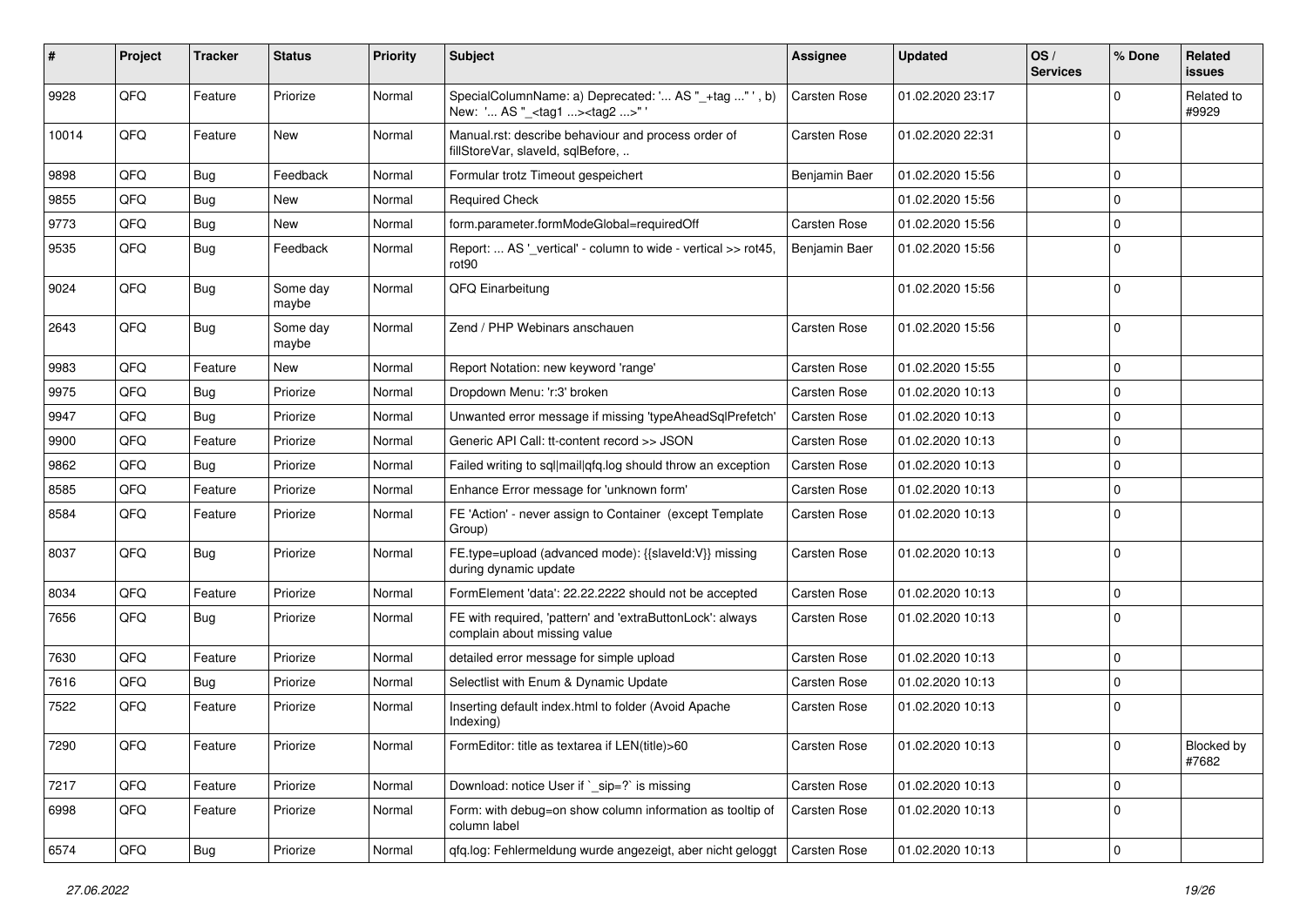| ∦    | Project | <b>Tracker</b> | <b>Status</b>     | <b>Priority</b> | Subject                                                                                                                               | Assignee      | <b>Updated</b>   | OS/<br><b>Services</b> | % Done       | Related<br>issues                           |
|------|---------|----------------|-------------------|-----------------|---------------------------------------------------------------------------------------------------------------------------------------|---------------|------------------|------------------------|--------------|---------------------------------------------|
| 5942 | QFQ     | Feature        | Priorize          | Normal          | 'L' and 'type': append to links, generate via '_link' by using<br>'u:' .                                                              | Carsten Rose  | 01.02.2020 10:13 |                        | $\Omega$     |                                             |
| 3782 | QFQ     | Bug            | Priorize          | Normal          | Bei fehlerhafter Eingabe (z.B. Datum) sollte das erwartete<br>Format angezeigt werden                                                 | Carsten Rose  | 01.02.2020 10:13 |                        | $\Omega$     |                                             |
| 7920 | QFQ     | Feature        | New               | Normal          | FE: Syntax Highlight, Zeinlenumbruch                                                                                                  | Carsten Rose  | 01.02.2020 10:03 |                        | $\Omega$     |                                             |
| 5782 | QFQ     | Feature        | <b>New</b>        | Normal          | NextCloud API                                                                                                                         | Carsten Rose  | 01.02.2020 10:02 |                        | $\Omega$     |                                             |
| 7660 | QFQ     | Feature        | New               | Normal          | IMAP: import mails to DB, move / delete mails                                                                                         | Carsten Rose  | 01.02.2020 09:52 |                        | $\mathbf 0$  |                                             |
| 9927 | QFQ     | Feature        | New               | Normal          | QFQ Update: a) Update nur machen wenn BE User<br>eingeloggt ist., b) Bei Fehler genaue Meldung welcher<br>Updateschritt Probleme hat. | Carsten Rose  | 22.01.2020 12:59 |                        | $\Omega$     |                                             |
| 9853 | QFQ     | Feature        | <b>New</b>        | Normal          | Check das SQL / QFQ / Mail Logfile geschrieben wird                                                                                   |               | 09.01.2020 11:15 |                        | $\Omega$     |                                             |
| 9777 | QFQ     | Feature        | <b>New</b>        | Normal          | Logging QFQ Variables                                                                                                                 | Carsten Rose  | 16.12.2019 17:17 |                        | 0            |                                             |
| 8702 | QFQ     | Feature        | <b>New</b>        | Normal          | Load Record which is locked: missing user info                                                                                        | Carsten Rose  | 11.12.2019 16:16 |                        | $\Omega$     | Related to<br>#9789                         |
| 7480 | QFQ     | Feature        | New               | Normal          | Record History (Undo / Redo)                                                                                                          | Carsten Rose  | 11.12.2019 16:16 |                        | $\Omega$     | Related to<br>#2361                         |
| 6602 | QFQ     | Feature        | <b>New</b>        | Normal          | Formlet: in Report auf Mausklick ein mini-form oeffnen                                                                                | Carsten Rose  | 11.12.2019 16:16 |                        | $\Omega$     |                                             |
| 4756 | QFQ     | Bug            | New               | Normal          | Form dirty even nothing changes                                                                                                       | Carsten Rose  | 11.12.2019 16:16 |                        | $\mathbf 0$  |                                             |
| 4023 | QFQ     | Feature        | New               | Normal          | prepared statements - FE action: salveld, sqllnsert,<br>sqlUpdate, sqlDelete, sqlBefore, sqlAfter                                     | Carsten Rose  | 11.12.2019 16:15 |                        | $\Omega$     |                                             |
| 2361 | QFQ     | Feature        | New               | Normal          | Logging wer/wann/wo welches Formular aufgerufen hat                                                                                   | Carsten Rose  | 11.12.2019 16:15 |                        | $\Omega$     | Related to<br>#4432,<br>Related to<br>#7480 |
| 3267 | QFQ     | Feature        | Some day<br>maybe | Normal          | 2 Forms auf einer Seite: real + Read only                                                                                             | Carsten Rose  | 11.12.2019 16:03 |                        | $\mathbf{0}$ |                                             |
| 3216 | QFQ     | Feature        | Some day<br>maybe | Normal          | dynamic update für checkbox label2                                                                                                    | Carsten Rose  | 11.12.2019 16:03 |                        | $\Omega$     | Related to<br>#2081                         |
| 3130 | QFQ     | Bug            | Some day<br>maybe | Normal          | Debug Info's nicht korrekt nach 'New > Save'.                                                                                         | Carsten Rose  | 11.12.2019 16:03 |                        | $\Omega$     | Related to<br>#3253                         |
| 2995 | QFQ     | Feature        | Some day<br>maybe | Normal          | Dropdown JQuery Plugin: 'chosen' - Moeglichkeit um Select<br>Listen mehr Funktion zu geben. Kein Bootstrap noetig.                    | Carsten Rose  | 11.12.2019 16:03 |                        | $\mathbf 0$  |                                             |
| 2950 | QFQ     | Feature        | Some day<br>maybe | Normal          | Inhalt QFQ Records als File                                                                                                           |               | 11.12.2019 16:03 |                        | $\mathbf 0$  |                                             |
| 2084 | QFQ     | Feature        | Some day<br>maybe | Normal          | Mailto mit encryption: Subrecord                                                                                                      | Carsten Rose  | 11.12.2019 16:03 |                        | $\Omega$     | Related to<br>#2082                         |
| 2063 | QFQ     | <b>Bug</b>     | Some day<br>maybe | Normal          | Pills auf 'inaktiv' setzen falls keine Element auf dem Pill<br>sichtbar sind.                                                         | Benjamin Baer | 11.12.2019 16:03 |                        | 0            | Related to<br>#3752                         |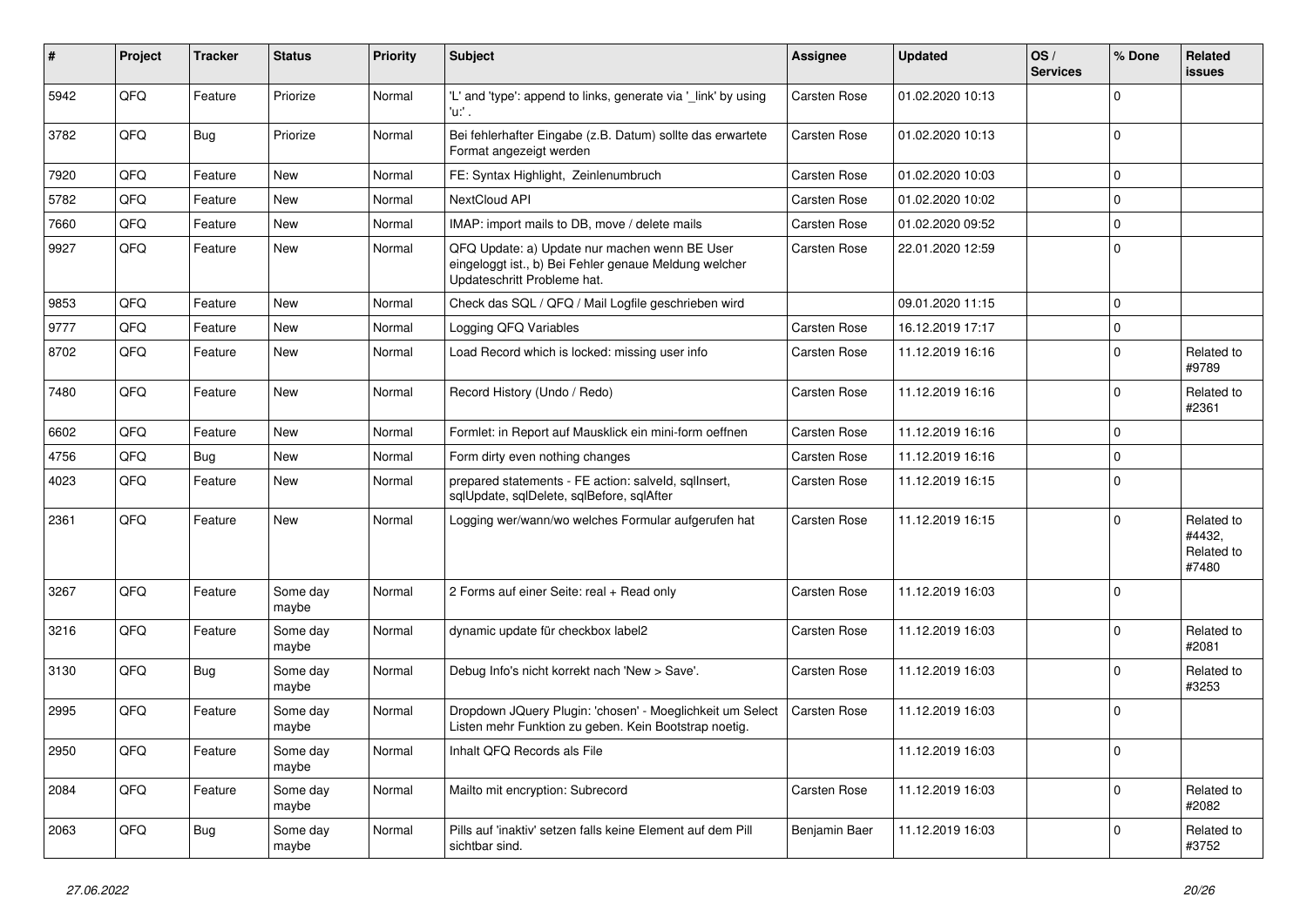| ∦    | Project | <b>Tracker</b> | <b>Status</b>     | <b>Priority</b> | Subject                                                                                    | <b>Assignee</b> | <b>Updated</b>   | OS/<br><b>Services</b> | % Done      | Related<br>issues                           |
|------|---------|----------------|-------------------|-----------------|--------------------------------------------------------------------------------------------|-----------------|------------------|------------------------|-------------|---------------------------------------------|
| 1946 | QFQ     | Feature        | Some day<br>maybe | Normal          | Kontrolle ob der ReadOnly Modus bei den<br>Formularelementen korrekt implementiert ist     | Carsten Rose    | 11.12.2019 16:03 |                        | $\Omega$    |                                             |
| 1635 | QFQ     | Feature        | Some day<br>maybe | Normal          | QFQ Extension content record: weitere Optionen<br>einblenden.                              | Carsten Rose    | 11.12.2019 16:03 |                        | $\mathbf 0$ |                                             |
| 1510 | QFQ     | Feature        | Some day<br>maybe | Normal          | jquery von google laden, falls das nicht geht lokal                                        |                 | 11.12.2019 16:03 |                        | $\Omega$    |                                             |
| 1253 | QFQ     | Feature        | Some day<br>maybe | Normal          | QF: Colorpicker                                                                            |                 | 11.12.2019 16:03 |                        | $\mathbf 0$ |                                             |
| 1251 | QFQ     | Feature        | Some day<br>maybe | Normal          | QF: Combo                                                                                  |                 | 11.12.2019 16:03 |                        | $\Omega$    |                                             |
| 4293 | QFQ     | Bug            | Some day<br>maybe | Normal          | Download broken if token 'd:' is missing - but no error<br>message                         | Carsten Rose    | 11.12.2019 16:03 |                        | $\Omega$    | Related to<br>#7514                         |
| 4259 | QFQ     | Feature        | Some day<br>maybe | Normal          | Instant trigger a cron job                                                                 | Carsten Rose    | 11.12.2019 16:03 |                        | $\Omega$    |                                             |
| 4197 | QFQ     | Feature        | Some day<br>maybe | Normal          | Unit Test fuer JSON Stream von QuickFormQuery.php ><br>doForm()                            | Carsten Rose    | 11.12.2019 16:03 |                        | $\mathbf 0$ |                                             |
| 4138 | QFQ     | Bug            | Some day<br>maybe | Normal          | style fehlt                                                                                |                 | 11.12.2019 16:03 |                        | $\mathbf 0$ |                                             |
| 4122 | QFQ     | Bug            | Some day<br>maybe | Normal          | file: Render Mode hat keinen Effekt                                                        |                 | 11.12.2019 16:03 |                        | $\Omega$    |                                             |
| 4027 | QFQ     | Feature        | Some day<br>maybe | Normal          | Missing: orange 'check' / 'bullet'                                                         |                 | 11.12.2019 16:03 |                        | $\Omega$    |                                             |
| 4026 | QFQ     | Feature        | Some day<br>maybe | Normal          | sqlLog.sql: log number of FE.id                                                            | Carsten Rose    | 11.12.2019 16:03 |                        | $\Omega$    | Related to<br>#5458                         |
| 4018 | QFQ     | Feature        | Some day<br>maybe | Normal          | typeahead: solve problem with potential long query<br>parameter                            | Carsten Rose    | 11.12.2019 16:03 |                        | $\Omega$    |                                             |
| 4008 | QFQ     | Bug            | Some day<br>maybe | Normal          | FormElemen.type=sendmail: wrong 'TO' if 'real<br>name <rea@mail.to>' is used</rea@mail.to> | Carsten Rose    | 11.12.2019 16:03 |                        | $\Omega$    |                                             |
| 3991 | QFQ     | Feature        | Some day<br>maybe | Normal          | report: Columnname '_skipWrap' skips 'fbeg', 'fend'                                        | Carsten Rose    | 11.12.2019 16:03 |                        | $\mathbf 0$ |                                             |
| 3947 | QFQ     | Feature        | Some day<br>maybe | Normal          | Attack detectect: logout current user                                                      | Carsten Rose    | 11.12.2019 16:03 |                        | $\mathbf 0$ | Related to<br>#5458,<br>Related to<br>#6299 |
| 3942 | QFQ     | Feature        | Some day<br>maybe | Normal          | Action Elemente: neu generierte IDs via FE weitergeben                                     | Carsten Rose    | 11.12.2019 16:03 |                        | $\mathbf 0$ | Related to<br>#3941                         |
| 3941 | QFQ     | Feature        | Some day<br>maybe | Normal          | sqlAfter: es sollten mehrere moeglich sein                                                 | Carsten Rose    | 11.12.2019 16:03 |                        | $\mathbf 0$ | Related to<br>#3942                         |
| 3905 | QFQ     | Feature        | Some day<br>maybe | Normal          | Documentation: Best Practice anhand eines Online<br>Bewerbungstools                        | Carsten Rose    | 11.12.2019 16:03 |                        | $\mathbf 0$ |                                             |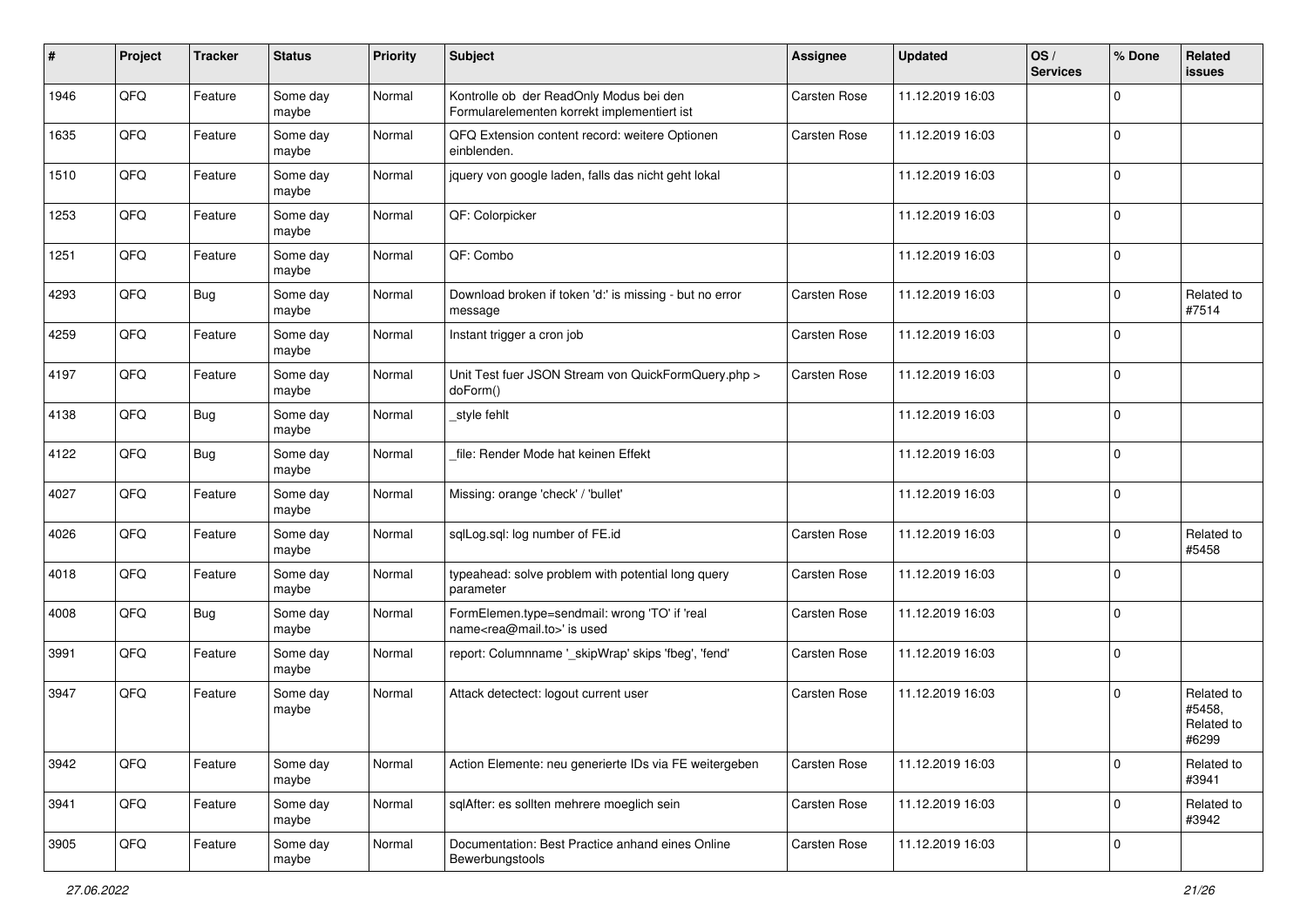| $\vert$ # | Project | <b>Tracker</b> | <b>Status</b>     | <b>Priority</b> | <b>Subject</b>                                                                                                                                           | Assignee            | <b>Updated</b>   | OS/<br><b>Services</b> | % Done      | Related<br><b>issues</b> |
|-----------|---------|----------------|-------------------|-----------------|----------------------------------------------------------------------------------------------------------------------------------------------------------|---------------------|------------------|------------------------|-------------|--------------------------|
| 3900      | QFQ     | Feature        | Some day<br>maybe | Normal          | Extend documentation of 'Copy / Paste'                                                                                                                   | Carsten Rose        | 11.12.2019 16:03 |                        | $\Omega$    | Related to<br>#3899      |
| 3895      | QFQ     | Bug            | Some day<br>maybe | Normal          | typeahead pedantic: on lehrkredit Idap webpass - if only one<br>person is in dropdown, such person can't be selected                                     | Carsten Rose        | 11.12.2019 16:03 |                        | $\Omega$    |                          |
| 3882      | QFQ     | <b>Bug</b>     | Some day<br>maybe | Normal          | templateGroup: disable 'add' if limit is reached - funktioniert<br>nicht wenn bereits records existierten                                                | Carsten Rose        | 11.12.2019 16:03 |                        | $\Omega$    |                          |
| 3879      | QFQ     | Feature        | Some day<br>maybe | Normal          | Form 'FormElement': Beim Feld 'name' rechts in der Notiz<br>einen Link einblenden - a) aktuelle Definition anzeigen, b)<br>Spalte in der Tabelle anlegen |                     | 11.12.2019 16:03 |                        | $\Omega$    |                          |
| 3878      | QFQ     | Feature        | Some day<br>maybe | Normal          | Form 'FormElement': Spalte 'name' typeAhead mit<br>Spaltennamen der Primarytable.                                                                        |                     | 11.12.2019 16:03 |                        | $\Omega$    |                          |
| 3877      | QFQ     | Feature        | Some day<br>maybe | Normal          | FormEditor: die Felder die aktuell nicht gebraucht werden<br>nur auf readonly/disabled setzen (nicht ausblenden > das<br>irritiert.                      | Carsten Rose        | 11.12.2019 16:03 |                        | $\Omega$    |                          |
| 3811      | QFQ     | Bug            | Some day<br>maybe | Normal          | Dynamic Update: extraButtonInfo - Text aktualisieren                                                                                                     | Carsten Rose        | 11.12.2019 16:03 |                        | $\Omega$    | Related to<br>#11517     |
| 3750      | QFQ     | <b>Bug</b>     | Some day<br>maybe | Normal          | FE in a row: if one violates check, all are red                                                                                                          | Carsten Rose        | 11.12.2019 16:03 |                        | $\Omega$    |                          |
| 3708      | QFQ     | Feature        | Some day<br>maybe | Normal          | Form: input - 'specialchars', 'none'  gewisse tags<br>erlauben, andere verbieten                                                                         | Carsten Rose        | 11.12.2019 16:02 |                        | $\Omega$    | Related to<br>#14320     |
| 3692      | QFQ     | Feature        | Some day<br>maybe | Normal          | QFQ Webseite                                                                                                                                             | Benjamin Baer       | 11.12.2019 16:02 |                        | $\Omega$    | Related to<br>#5033      |
| 3682      | QFQ     | Bug            | Some day<br>maybe | Normal          | Dynamic update: Radio buttons                                                                                                                            | Carsten Rose        | 11.12.2019 16:02 |                        | $\Omega$    |                          |
| 3677      | QFQ     | Feature        | Some day<br>maybe | Normal          | wkhtmltopdf: FE User access prohibited, if client IP changes<br>\$TYPO3_CONF_VARS[FE][lockIP]                                                            | Carsten Rose        | 11.12.2019 16:02 |                        | $\Omega$    |                          |
| 3666      | QFQ     | Feature        | Some day<br>maybe | Normal          | a) Performance Messung: mysql real escape string() im<br>Vergleich zu str_replace(), b) doppeltes Aufrufen von<br>mysql_real_escape_string()             | <b>Carsten Rose</b> | 11.12.2019 16:02 |                        | $\Omega$    |                          |
| 3646      | QFQ     | Feature        | Some day<br>maybe | Normal          | Moeglichkeit HTML Tags in Reports auszugeben (zu<br>enkodieren: htmlspecialchars)                                                                        |                     | 11.12.2019 16:02 |                        | $\Omega$    | Related to<br>#14320     |
| 3617      | QFQ     | Feature        | Some day<br>maybe | Normal          | Load javascripts at bottom                                                                                                                               |                     | 11.12.2019 16:02 |                        | $\Omega$    |                          |
| 3588      | QFQ     | <b>Bug</b>     | Some day<br>maybe | Normal          | templateGroup: versteckte Elemente werden weiterhin<br>gespeichert.                                                                                      | <b>Carsten Rose</b> | 11.12.2019 16:02 |                        | $\Omega$    |                          |
| 3495      | QFQ     | Feature        | Some day<br>maybe | Normal          | Predifined Parameter werden nicht in '+' (add new record)<br>SIP gerendert.                                                                              |                     | 11.12.2019 16:02 |                        | $\mathbf 0$ |                          |
| 3458      | QFQ     | Feature        | Some day<br>maybe | Normal          | Display 'Edit Form Element'-Checkbox on form: should<br>depend on FE Group                                                                               | Carsten Rose        | 11.12.2019 16:02 |                        | $\Omega$    | Related to<br>#3447      |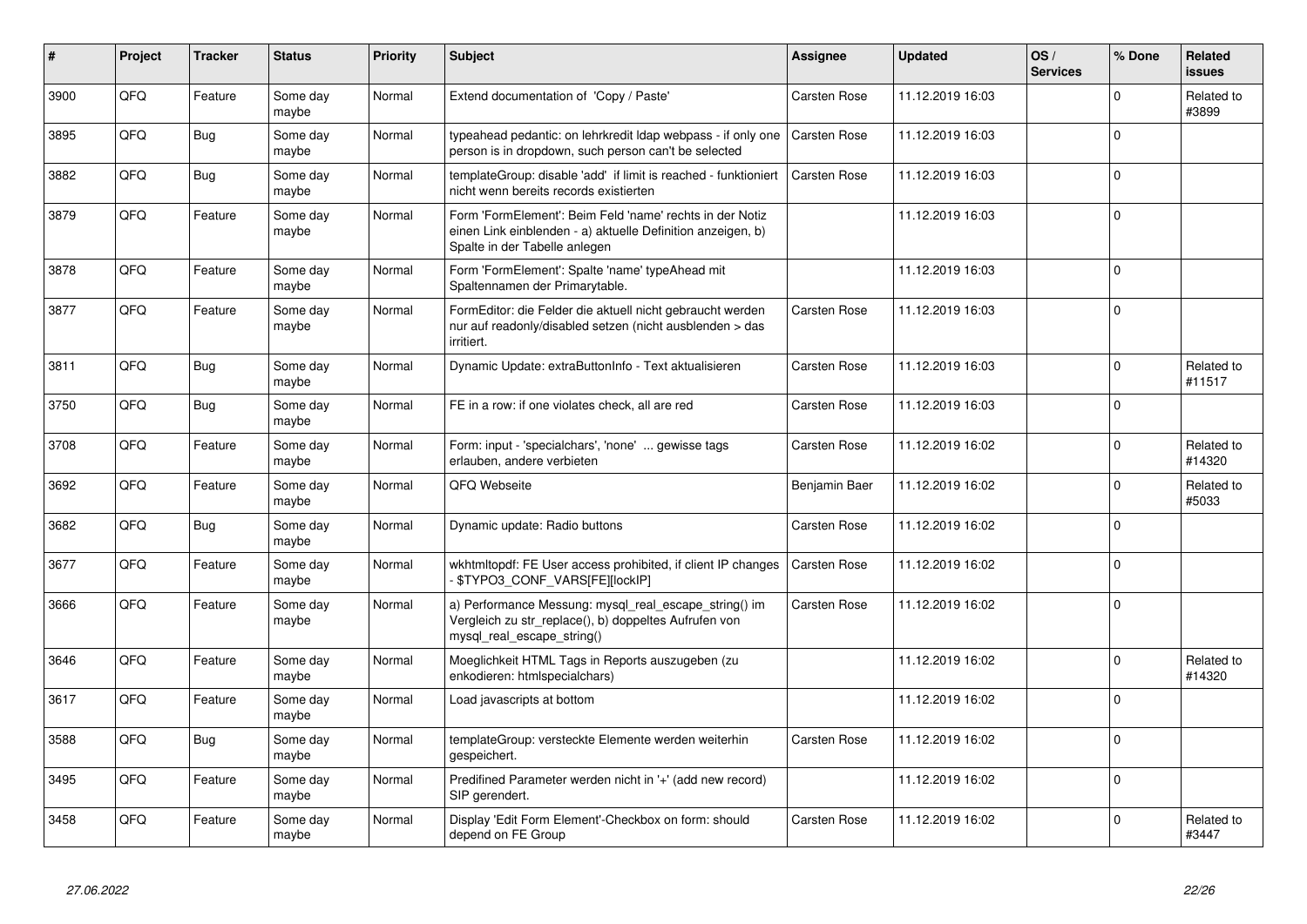| #    | Project | <b>Tracker</b> | <b>Status</b>     | <b>Priority</b> | <b>Subject</b>                                                                                                                | <b>Assignee</b>     | <b>Updated</b>   | OS/<br><b>Services</b> | % Done      | Related<br>issues                           |
|------|---------|----------------|-------------------|-----------------|-------------------------------------------------------------------------------------------------------------------------------|---------------------|------------------|------------------------|-------------|---------------------------------------------|
| 3457 | QFQ     | Feature        | Some day<br>maybe | Normal          | LDAP: concat multi values to one single entry                                                                                 | Carsten Rose        | 11.12.2019 16:02 |                        | $\Omega$    |                                             |
| 3415 | QFQ     | Feature        | Some day<br>maybe | Normal          | FE Login Box Templatefile                                                                                                     | Benjamin Baer       | 11.12.2019 16:02 |                        | $\mathbf 0$ |                                             |
| 3385 | QFQ     | Feature        | Some day<br>maybe | Normal          | templateGroup: insert/update/delete non primary records                                                                       | Carsten Rose        | 11.12.2019 16:02 |                        | 0           |                                             |
| 3350 | QFQ     | Feature        | Some day<br>maybe | Normal          | FormEditor: Hilfetext hinter 'checktype'                                                                                      | Carsten Rose        | 11.12.2019 16:02 |                        | 0           |                                             |
| 3349 | QFQ     | Bug            | Some day<br>maybe | Normal          | config.qfq.ini: a) vertraegt keine '=' im Value (z.B. Passwort),<br>b) Values sollten in ticks einschliessbar sein (spaces, ) | <b>Carsten Rose</b> | 11.12.2019 16:02 |                        | $\mathbf 0$ |                                             |
| 3332 | QFQ     | Feature        | Some day<br>maybe | Normal          | Uploads: Thumbnails, Details zum hochgeladenen File                                                                           | Carsten Rose        | 11.12.2019 16:02 |                        | $\Omega$    | Related to<br>#3264,<br>Related to<br>#5333 |
| 3331 | QFQ     | Feature        | Some day<br>maybe | Normal          | Default Tooltip fuer _page? Links: mit Form und Record ID                                                                     | Carsten Rose        | 11.12.2019 16:02 |                        | $\Omega$    |                                             |
| 3291 | QFQ     | Feature        | Some day<br>maybe | Normal          | AutoCron websiteToken                                                                                                         | Carsten Rose        | 11.12.2019 16:02 |                        | $\Omega$    | Related to<br>#4250                         |
| 3285 | QFQ     | Feature        | Some day<br>maybe | Normal          | Zeichenlimit pro Feld: textarea / editor                                                                                      | Carsten Rose        | 11.12.2019 16:02 |                        | $\Omega$    |                                             |
| 5160 | QFQ     | Feature        | Some day<br>maybe | Normal          | QFQ collaborative / together.js, ShareJS, y-js, collaborative,                                                                |                     | 11.12.2019 16:02 |                        | $\mathbf 0$ |                                             |
| 5129 | QFQ     | Feature        | Some day<br>maybe | Normal          | Reports: SQL fuer x Achse und y Achse                                                                                         |                     | 11.12.2019 16:02 |                        | $\mathbf 0$ |                                             |
| 4974 | QFQ     | Feature        | Some day<br>maybe | Normal          | Long polling - inform all listening clients of changes                                                                        |                     | 11.12.2019 16:02 |                        | $\Omega$    |                                             |
| 4956 | QFQ     | Feature        | Some day<br>maybe | Normal          | Sendmail: Benutzerdefinierte Headers                                                                                          | Carsten Rose        | 11.12.2019 16:02 |                        | $\Omega$    |                                             |
| 4839 | QFQ     | Feature        | Some day<br>maybe | Normal          | qfq-handle in <head> Abschnitt</head>                                                                                         | Carsten Rose        | 11.12.2019 16:02 |                        | $\Omega$    |                                             |
| 4444 | QFQ     | Feature        | Some day<br>maybe | Normal          | FE.type=upload: detect mime type                                                                                              |                     | 11.12.2019 16:02 |                        | $\Omega$    | Related to<br>#4303                         |
| 4442 | QFQ     | Feature        | Some day<br>maybe | Normal          | Special Column Name: _link - new symbol G (Glyph) to<br>choose any available symbol                                           |                     | 11.12.2019 16:02 |                        | 0           |                                             |
| 4441 | QFQ     | <b>Bug</b>     | Some day<br>maybe | Normal          | \$ SERVER Vars sollten nur aus dem Store genommen<br>werden - Code entsprechend anpassen.                                     |                     | 11.12.2019 16:02 |                        | $\mathbf 0$ |                                             |
| 4440 | QFQ     | Feature        | Some day<br>maybe | Normal          | Manual.rst: explain how to. expand PHP Session to 4h                                                                          |                     | 11.12.2019 16:02 |                        | $\mathbf 0$ |                                             |
| 4420 | QFQ     | Feature        | Some day<br>maybe | Normal          | Client: Local Storage - store the changes of a form, local in<br>the browser.                                                 | Benjamin Baer       | 11.12.2019 16:02 |                        | 0           |                                             |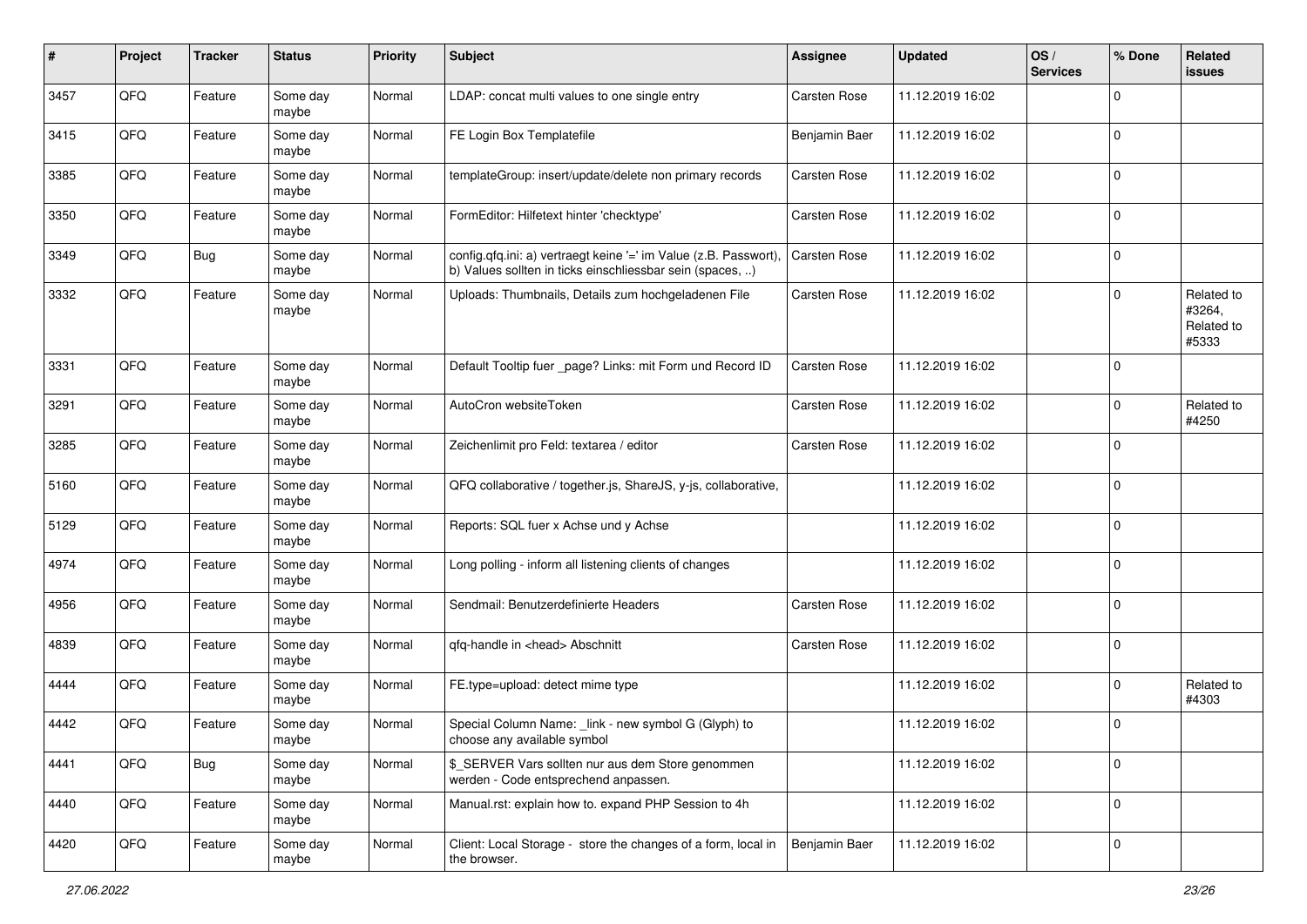| #    | Project | <b>Tracker</b> | <b>Status</b>     | <b>Priority</b> | <b>Subject</b>                                                                                            | <b>Assignee</b>     | <b>Updated</b>   | OS/<br><b>Services</b> | % Done      | Related<br><b>issues</b> |
|------|---------|----------------|-------------------|-----------------|-----------------------------------------------------------------------------------------------------------|---------------------|------------------|------------------------|-------------|--------------------------|
| 4349 | QFQ     | Feature        | Some day<br>maybe | Normal          | link download: downloaded external URL to<br>deliver/concatenate - check mimetipe and handle it correctly | Carsten Rose        | 11.12.2019 16:02 |                        | $\Omega$    |                          |
| 6715 | QFQ     | Feature        | Some day<br>maybe | Normal          | Code-Refactoring: dbArray vereinheitlichen                                                                | <b>Carsten Rose</b> | 11.12.2019 16:02 |                        | $\Omega$    |                          |
| 6515 | QFQ     | Feature        | Some day<br>maybe | Normal          | Formular: Felder dynamisch ein/ausblenden                                                                 |                     | 11.12.2019 16:02 |                        | $\Omega$    |                          |
| 6299 | QFQ     | Feature        | Some day<br>maybe | Normal          | Attack detection: log table with invalid SIP access                                                       |                     | 11.12.2019 16:02 |                        | $\Omega$    | Related to<br>#3947      |
| 6288 | QFQ     | Feature        | Some day<br>maybe | Normal          | Best Practice: Erklaeren wie man ein Formular ganz in<br>'weiss' erstellen kann                           |                     | 11.12.2019 16:02 |                        | $\Omega$    |                          |
| 6083 | QFQ     | Feature        | Some day<br>maybe | Normal          | Dynamic Update: Value Check via SQL                                                                       |                     | 11.12.2019 16:02 |                        | $\Omega$    |                          |
| 5783 | QFQ     | Feature        | Some day<br>maybe | Normal          | <b>BPMN View/Edit</b>                                                                                     |                     | 11.12.2019 16:02 |                        | $\mathbf 0$ |                          |
| 7336 | QFQ     | Feature        | Some day<br>maybe | Normal          | PDF Upload: disallow PDFs with specific Meta information                                                  | <b>Carsten Rose</b> | 11.12.2019 16:01 |                        | $\Omega$    |                          |
| 7108 | QFQ     | Feature        | Some day<br>maybe | Normal          | QFQ Wrap Elements                                                                                         |                     | 11.12.2019 16:01 |                        | $\Omega$    |                          |
| 7107 | QFQ     | Feature        | Some day<br>maybe | Normal          | Showcase Registration Tool: Anmeldung / Administration :<br>Liste Anmeldungen / Emaileinaldung            | <b>Carsten Rose</b> | 11.12.2019 16:01 |                        | $\Omega$    |                          |
| 7106 | QFQ     | Feature        | Some day<br>maybe | Normal          | Beispiel Nummerierung von Rows in Report                                                                  |                     | 11.12.2019 16:01 |                        | $\Omega$    |                          |
| 7105 | QFQ     | Feature        | Some day<br>maybe | Normal          | Beispiel wie man in einer zweiten Tabelle speichert.                                                      |                     | 11.12.2019 16:01 |                        | $\Omega$    |                          |
| 7104 | QFQ     | Feature        | Some day<br>maybe | Normal          | Manual: hint about escaping if '\r' appears in mail body                                                  |                     | 11.12.2019 16:01 |                        | $\mathbf 0$ |                          |
| 6992 | QFQ     | Feature        | Some day<br>maybe | Normal          | DB exception: Syntax Highlight                                                                            |                     | 11.12.2019 16:01 |                        | 0           | Related to<br>#5450      |
| 9020 | QFQ     | Bug            | Some day<br>maybe | Normal          | radio mit buttonClass und dynamicUpdate lassen sich nicht<br>kombinieren                                  |                     | 11.12.2019 16:01 |                        | $\Omega$    |                          |
| 8894 | QFQ     | Feature        | Some day<br>maybe | Normal          | Documentation Tags Usable in QFQ Application                                                              | Carsten Rose        | 11.12.2019 16:01 |                        | $\Omega$    |                          |
| 8892 | QFQ     | Feature        | Some day<br>maybe | Normal          | Display and Edit SQL Comments in Form Editor                                                              | <b>Carsten Rose</b> | 11.12.2019 16:01 |                        | $\Omega$    |                          |
| 8106 | QFQ     | Bug            | Some day<br>maybe | Normal          | Dynamic Update: Feld kann nicht auf empty zurückgesetzt<br>werden                                         | Carsten Rose        | 11.12.2019 16:01 |                        | $\mathbf 0$ |                          |
| 9704 | QFQ     | Feature        | Some day<br>maybe | Normal          | Thumbnails Generieren beim Splitten von PDF Files                                                         | <b>Carsten Rose</b> | 11.12.2019 16:01 |                        | $\Omega$    |                          |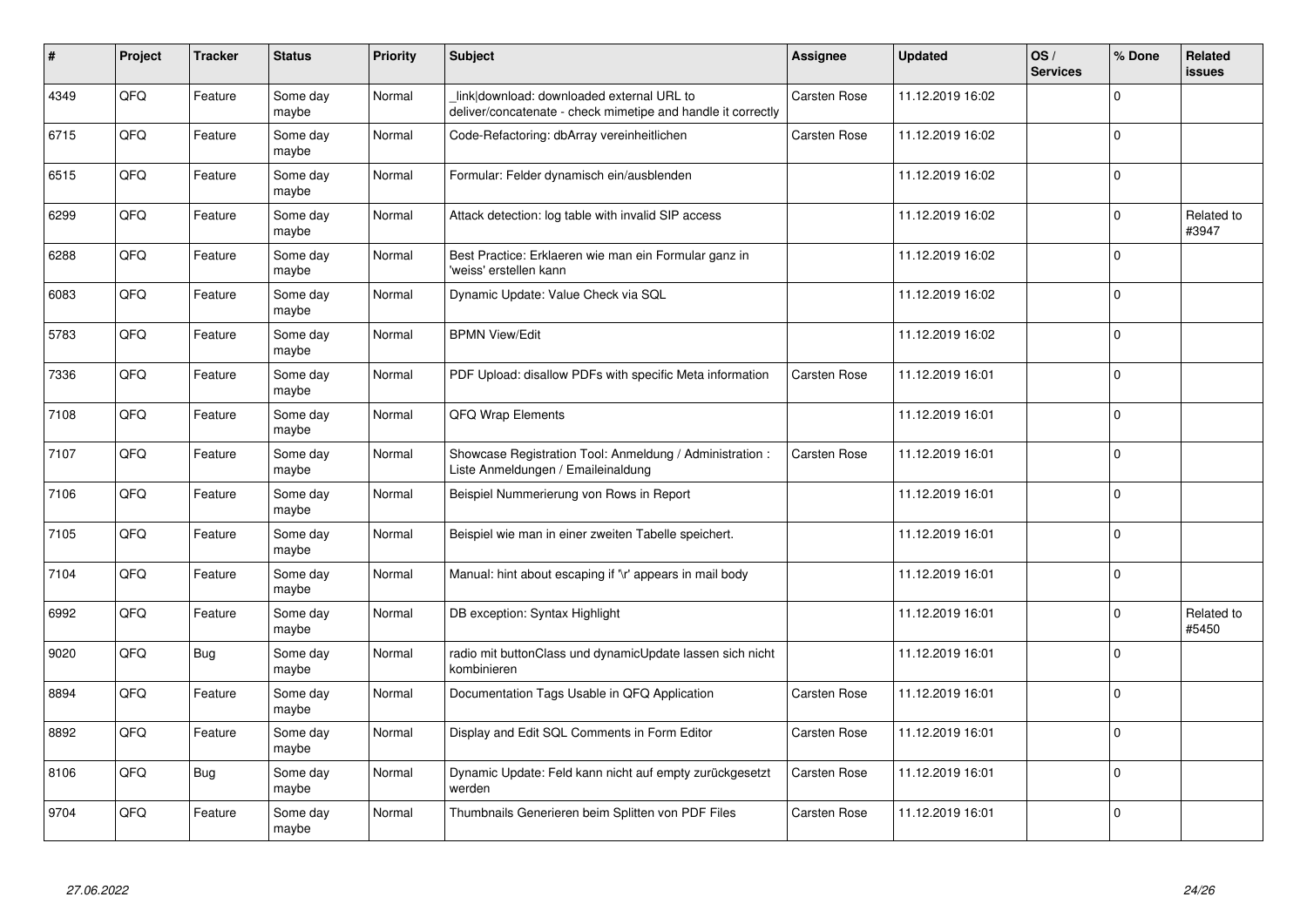| $\pmb{\sharp}$ | Project | <b>Tracker</b> | <b>Status</b>     | <b>Priority</b> | <b>Subject</b>                                                                                                                        | Assignee            | <b>Updated</b>   | OS/<br><b>Services</b> | % Done      | Related<br><b>issues</b>                                               |
|----------------|---------|----------------|-------------------|-----------------|---------------------------------------------------------------------------------------------------------------------------------------|---------------------|------------------|------------------------|-------------|------------------------------------------------------------------------|
| 9579           | QFQ     | Feature        | Some day<br>maybe | Normal          | Multiform with Process Row                                                                                                            | Carsten Rose        | 11.12.2019 16:01 |                        | $\Omega$    |                                                                        |
| 8316           | QFQ     | <b>Bug</b>     | Feedback          | Normal          | Documentation/Behaviour for Nested Queries and<br>Record-Store confusing                                                              | Nicola Chiapolini   | 20.11.2019 09:14 |                        | $\Omega$    |                                                                        |
| 9052           | QFQ     | Feature        | Feedback          | High            | Report: CodeMirror with SQL Syntax Highlight in FE                                                                                    | Enis Nuredini       | 08.06.2022 10:25 |                        | $\pmb{0}$   |                                                                        |
| 13716          | QFQ     | Bug            | New               | High            | Firefox ask to store username/password                                                                                                | Enis Nuredini       | 30.05.2022 09:31 |                        | $\mathbf 0$ | Related to<br>#13827                                                   |
| 12066          | QFQ     | <b>Bug</b>     | <b>New</b>        | High            | enterAsSubmit: Forward wird nicht ausgeführt                                                                                          | Enis Nuredini       | 29.05.2022 09:23 |                        | $\pmb{0}$   |                                                                        |
| 11630          | QFQ     | <b>Bug</b>     | Feedback          | High            | Bitte check ob CALL() in 20.11.0 noch so funktioniert wie in<br>20.4.1                                                                | Enis Nuredini       | 28.05.2022 13:45 |                        | $\mathbf 0$ | Related to<br>#11325                                                   |
| 14187          | QFQ     | Feature        | <b>New</b>        | High            | gfg.log: show current URL                                                                                                             | Carsten Rose        | 28.05.2022 11:02 |                        | $\Omega$    | Related to<br>#13933,<br>Related to<br>#12532,<br>Related to<br>#11893 |
| 8891           | QFQ     | <b>Bug</b>     | <b>New</b>        | High            | formSubmitLog: do not log passwords                                                                                                   | Enis Nuredini       | 25.03.2022 09:06 |                        | $\mathbf 0$ |                                                                        |
| 7602           | QFQ     | Feature        | ToDo              | High            | Multi Select: with checkboxes                                                                                                         | Benjamin Baer       | 22.03.2022 09:07 |                        | $\mathbf 0$ |                                                                        |
| 12508          | QFQ     | Bug            | In Progress       | High            | gfg Form: sendMail                                                                                                                    | Karin Niffeler      | 19.03.2022 17:48 |                        | $\mathbf 0$ |                                                                        |
| 13757          | QFQ     | Feature        | <b>New</b>        | High            | QR / Bar-Code Plugin                                                                                                                  | Enis Nuredini       | 19.03.2022 17:43 |                        | $\mathbf 0$ |                                                                        |
| 12395          | QFQ     | <b>Bug</b>     | ToDo              | High            | QFQ Function: Result two times shown                                                                                                  | Carsten Rose        | 18.02.2022 08:59 |                        | $\mathbf 0$ |                                                                        |
| 12463          | QFQ     | Bug            | ToDo              | High            | QFQ Function: 'function' and 'sql' on same level - output of<br>sal is shown two times.                                               | Carsten Rose        | 15.12.2021 16:31 |                        | $\Omega$    |                                                                        |
| 12544          | QFQ     | Feature        | <b>New</b>        | High            | a) ' AS _link' new also as ' AS _format', b) sortierung via<br>'display: none;', c) '_format' benoeitgt nicht zwingend<br>u/U/p/m/z/d | <b>Carsten Rose</b> | 14.12.2021 16:03 |                        | $\mathbf 0$ |                                                                        |
| 12702          | QFQ     | <b>Bug</b>     | <b>New</b>        | High            | templateGroup: broken in multiDb Setup                                                                                                | Carsten Rose        | 14.12.2021 16:02 |                        | $\mathbf 0$ |                                                                        |
| 12974          | QFQ     | Bug            | <b>New</b>        | High            | Sanitize Queries in Action-Elements                                                                                                   | Carsten Rose        | 07.12.2021 17:19 |                        | $\mathbf 0$ |                                                                        |
| 12670          | QFQ     | Bug            | <b>New</b>        | High            | Dropdown-Menu classes können nicht mehr angegeben<br>werden                                                                           | Carsten Rose        | 07.12.2021 17:19 |                        | $\mathbf 0$ |                                                                        |
| 12532          | QFQ     | Feature        | <b>New</b>        | High            | SIP-Parameter bei Seitenaufruf in Browser-Console<br>anzeigen                                                                         | Carsten Rose        | 07.12.2021 17:19 |                        | $\Omega$    | Related to<br>#11893.<br>Related to<br>#14187                          |
| 12513          | QFQ     | <b>Bug</b>     | <b>New</b>        | High            | Implement server side check of maxlength                                                                                              | <b>Carsten Rose</b> | 07.12.2021 17:19 |                        | $\mathbf 0$ |                                                                        |
| 12186          | QFQ     | Feature        | <b>New</b>        | High            | TinyMCE Config für Objekte                                                                                                            | Carsten Rose        | 07.12.2021 17:19 |                        | $\mathbf 0$ | <b>Blocks</b><br>#12632                                                |